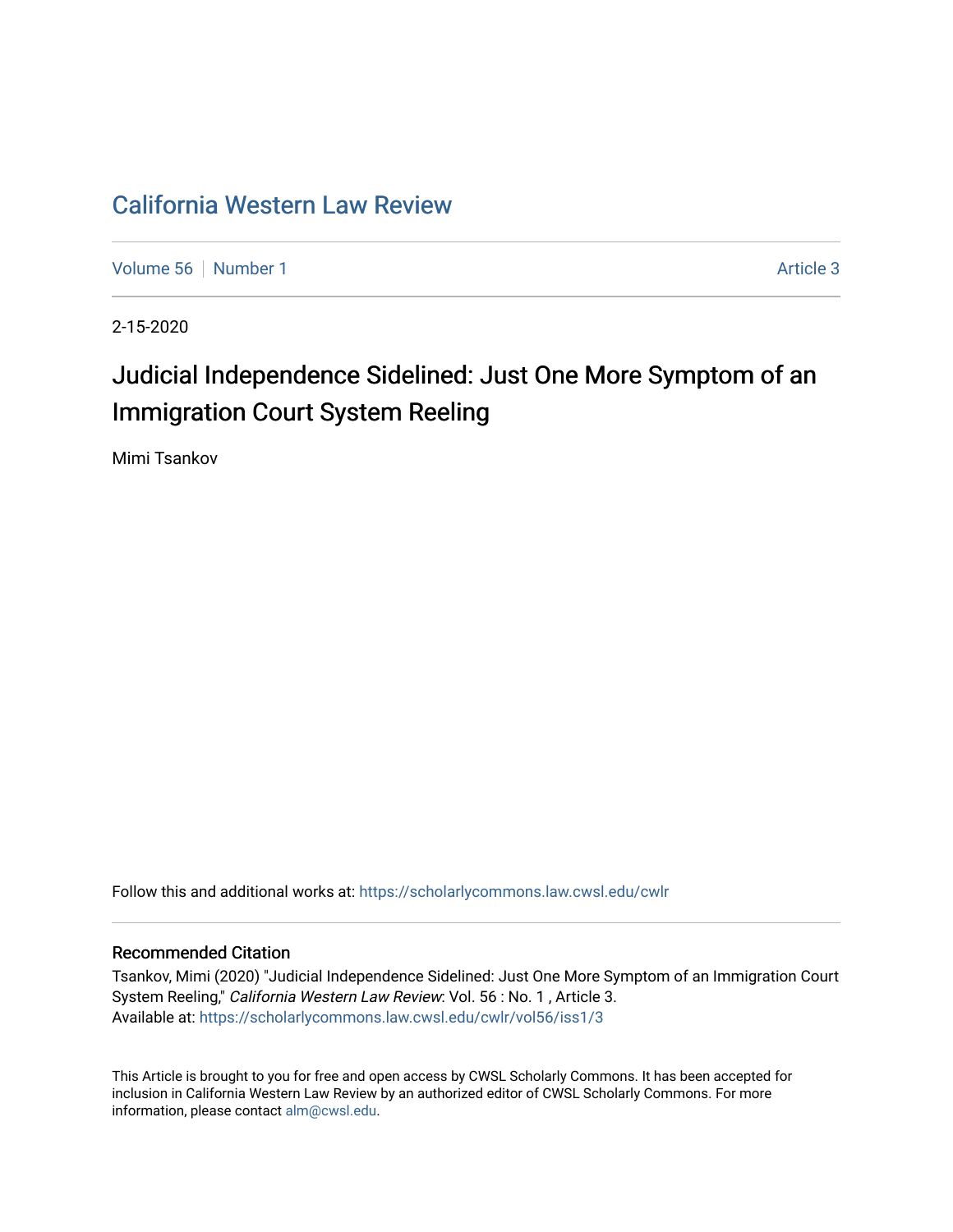## **JUDICIAL INDEPENDENCE SIDELINED: JUST ONE MORE SYMPTOM OF AN IMMIGRATION COURT SYSTEM REELING**

## MIMI TSANKOV[\\*](#page-1-0)

## TABLE OF CONTENTS

| I.   |                                                 | 36 |
|------|-------------------------------------------------|----|
| II.  | IMMIGRATION COURT STRUCTURAL BACKGROUND 39      |    |
| III. | GENERAL STRUCTURAL AND SYSTEMIC CRITICISMS 41   |    |
| IV.  | NEW IMMIGRATION JUDGE PERFORMANCE QUOTAS        |    |
|      |                                                 |    |
|      |                                                 |    |
|      |                                                 |    |
|      |                                                 |    |
|      | D. Arbitrary and Corrosive Remand Rate Quota 51 |    |
|      |                                                 |    |
|      | F. Universally Denounced as Due Process         |    |
|      |                                                 |    |
| V    | <b>USE OF ERRATIC PARTISAN DOCKETING</b>        |    |
|      |                                                 |    |
| VI.  | TOWARDS AN ARTICLE I COURT—PROSPECTS FOR        |    |
|      |                                                 | 65 |
|      |                                                 |    |

<span id="page-1-0"></span><sup>\*</sup> Mimi Tsankov serves as Eastern Region Vice President with the National Association of Immigration Judges ("NAIJ") and has been a full-time Immigration Judge since 2006. The views expressed here do not represent the official position of the United States Department of Justice, the Attorney General, or the Executive Office for Immigration Review. The views represent the author's personal opinions, which were formed after extensive consultation with the membership of NAIJ. The author thanks NAIJ Intern, Nazmus Sakeeb, who assisted in the research and writing of this article.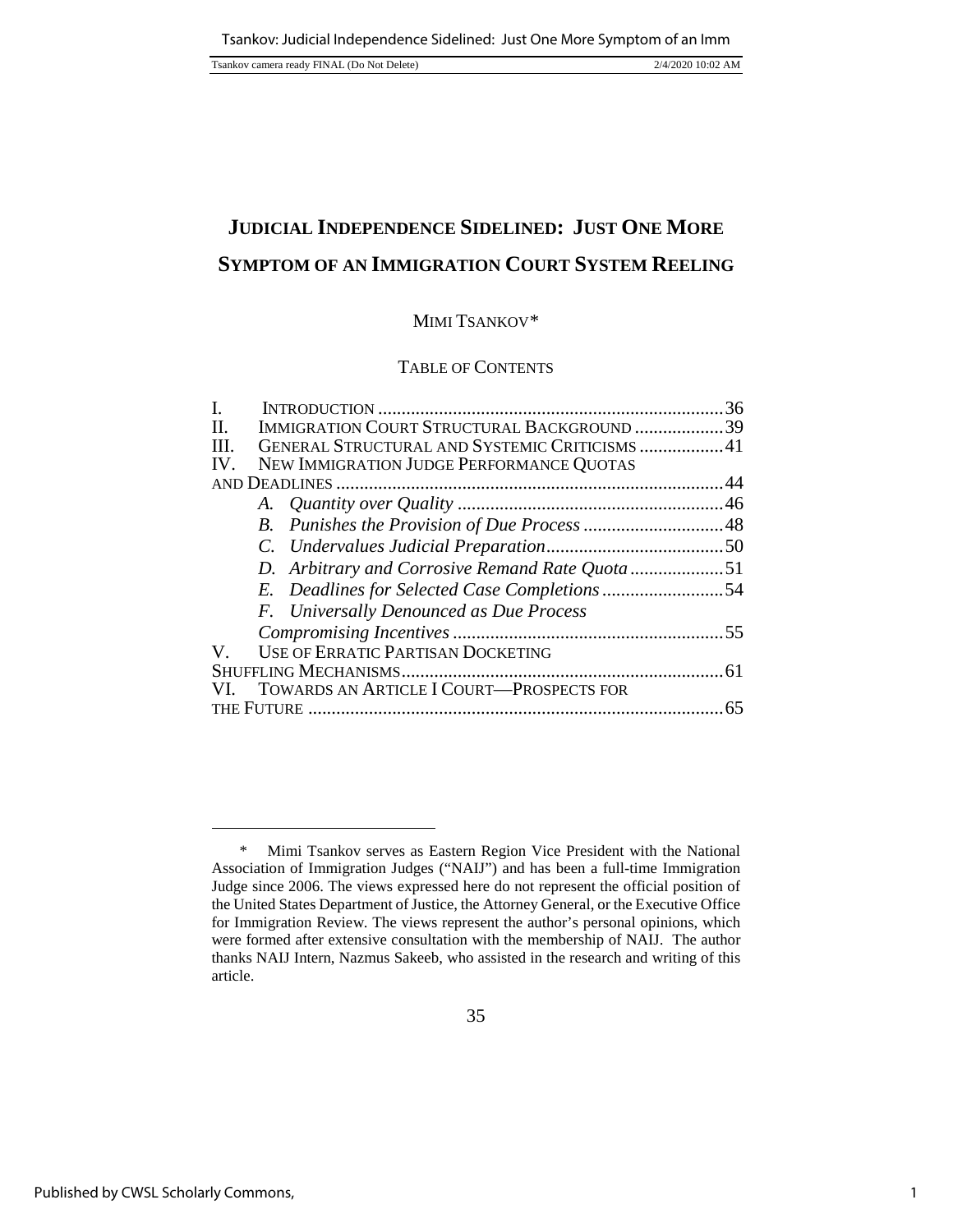l

36 CALIFORNIA WESTERN LAW REVIEW [Vol. 56

#### I. INTRODUCTION

At the outset, we must acknowledge that the United States has a massive Immigration Court backlog, the scale of which is staggering. Any lasting solution must include dramatic legislative and executive action leading to comprehensive immigration reform. However, in the meantime, those that toil in this realm must persevere within the given system, all the while maintaining the highest level of judicial standards. Of late, this is proving quite difficult. In the name of addressing a highprofile backlog, reportedly in the range of  $800,000<sup>1</sup>$  $800,000<sup>1</sup>$  $800,000<sup>1</sup>$  to  $1,000,000<sup>2</sup>$  $1,000,000<sup>2</sup>$  $1,000,000<sup>2</sup>$ pending immigration removal cases, the existing U.S. Immigration Court system is under attack.

Over the past three years, there has been an alarming, unprecedented, and widely perceived partisan encroachment into the daily functions of the Immigration Court system.<sup>3</sup> The National Association of Immigration Judges ("NAIJ"), along with many others in the legal community, argue that these incursions into judicial independence are part of a broader effort to fundamentally alter how immigration removal cases are adjudicated from a systemic standpoint,

<span id="page-2-0"></span><sup>1.</sup> Ashley Tabaddor, *Insight: Immigration Courts Face More Than 80,000 Canceled Hearings in Federal Shutdown*, BLOOMBERG LAW (Jan. 29, 2019, 4:01 PM), [https://news.bloomberglaw.com/white-collar-and-criminal-law/insight-immigration](https://news.bloomberglaw.com/white-collar-and-criminal-law/insight-immigration-courts-face-more-than-80-000-canceled-hearings-in-federal-shutdown-1)[courts-face-more-than-80-000-canceled-hearings-in-federal-shutdown-1](https://news.bloomberglaw.com/white-collar-and-criminal-law/insight-immigration-courts-face-more-than-80-000-canceled-hearings-in-federal-shutdown-1) [hereinafter BLOOMBERG LAW] ("The longest running government shutdown in history has brought increased attention to our nation's immigration court system and the impact of the shutdown on the ever increasing backlog, currently at 800,000 cases and growing daily during the shutdown.").

<span id="page-2-1"></span><sup>2</sup>*. Immigration Court Backlog Surpasses One Million Cases*, TRAC IMMIGRATION (Nov. 6, 2018)[, http://trac.syr.edu/immigration/reports/536/.](http://trac.syr.edu/immigration/reports/536/)

<span id="page-2-2"></span><sup>3</sup>*. Before the Senate Judiciary Committee, Border Security and Immigration Subcommittee Hearing on* "Strengthening and Reforming America's Immigration Court System," 115th Cong. 1–13 (2018) (statement of Judge A. Ashley Tabaddor, President, Nat. Ass'n of Immig. Judges), https://www.judiciary.senate.gov/imo/media/doc/04-18-18%20Tabaddor%20 Testimony.pdf [hereinafter NAIJ Senate Testimony]; *see also*

New York City Bar Association, *Statement of the New York City Bar Association Concerning the Independence of Veterans Law Judges and Immigration Judges*, NEW YORK CITY BAR (Nov. 28, 2018), [https://www.nycbar.org/media](https://www.nycbar.org/media-listing/media/detail/statement-of-the-new-york-city-bar-association-concerning-the-independence-of-veterans-law-judges-and-immigration-judges)[listing/media/detail/statement-of-the-new-york-city-bar-association-concerning-the](https://www.nycbar.org/media-listing/media/detail/statement-of-the-new-york-city-bar-association-concerning-the-independence-of-veterans-law-judges-and-immigration-judges)[independence-of-veterans-law-judges-and-immigration-judges](https://www.nycbar.org/media-listing/media/detail/statement-of-the-new-york-city-bar-association-concerning-the-independence-of-veterans-law-judges-and-immigration-judges) [hereinafter NEW YORK CITY BAR].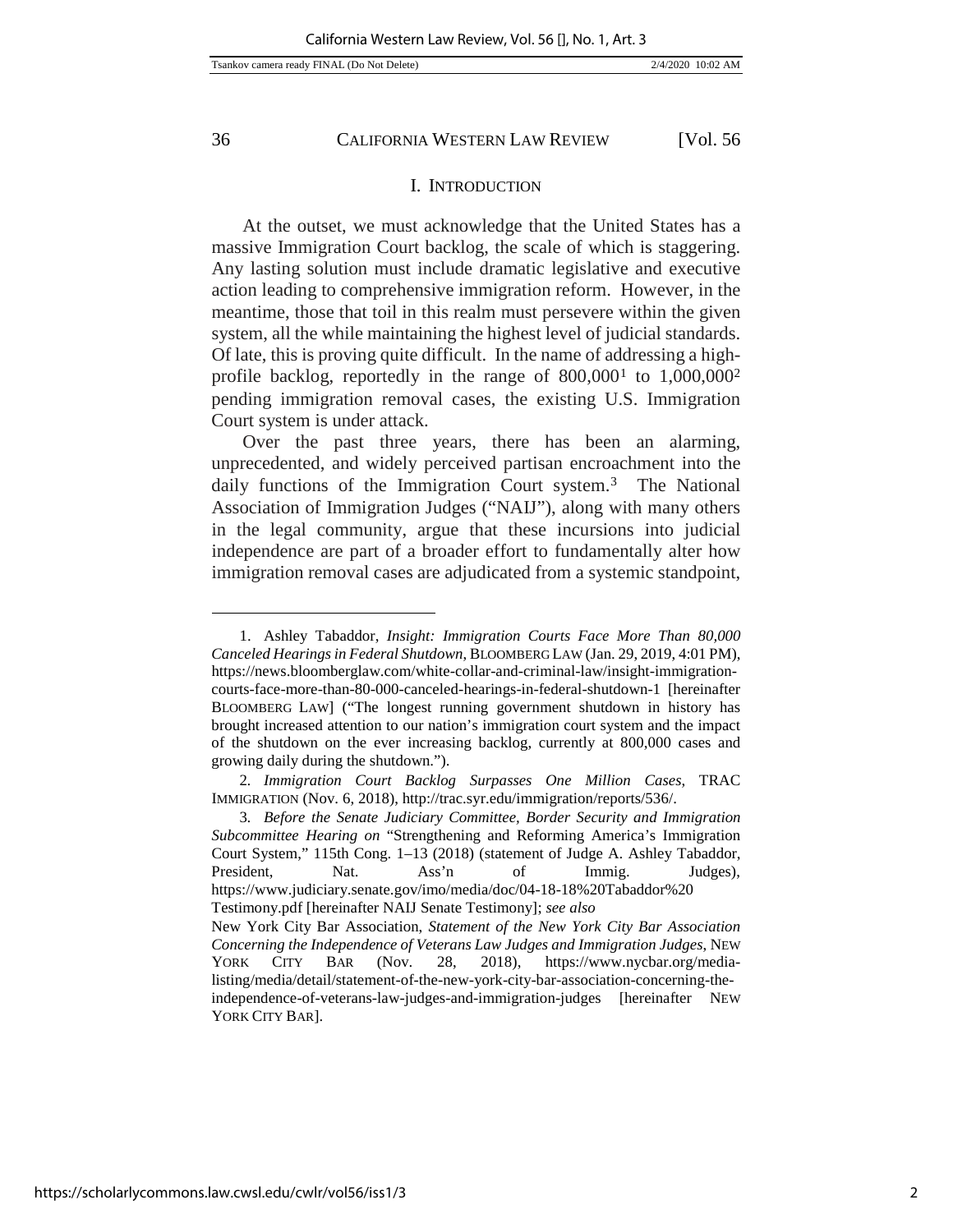|  | Tsankov camera ready FINAL (Do Not Delete) |  | 2/4/2020 10:02 AM |
|--|--------------------------------------------|--|-------------------|
|--|--------------------------------------------|--|-------------------|

and that such action is having deleterious effects.[4](#page-3-0) From new case quotas and deadlines imposed on Immigration Judges<sup>[5](#page-3-1)</sup> to the Attorney General's referral of high-profile matters to himself for decision, the effects are far-reaching.[6](#page-3-2) A few dramatic instances involve the abrupt removal of cases from an Immigration Judge's docket<sup>[7](#page-3-3)</sup> and repeated docket shuffling, seemingly designed to make political statements rather than addressing practical choices that serve efficiency while preserving due process.

The so-called "deportation machine"[8](#page-3-4) that some say this administration is building squeezes Immigration Judges where they are most vulnerable—their status as "employees." If an Immigration Judge provides one too many case continuances, even though related to a valid due process concern, she risks being terminated.<sup>[9](#page-3-5)</sup> The introduction of the "machinery" into the judicial process threatens to eviscerate procedural due process, though mandated by the U.S. Constitution.[10](#page-3-6)

l

<span id="page-3-3"></span>7. Debra Cassens Weiss, *Union for Immigration Judges Files Grievance over Removal of Cases from Philly Judge*, ABA JOURNAL (Aug. 9, 2018), http://www.abajournal.com/news/article/union\_for\_immigration\_judges\_files\_griev ance\_over\_removal\_of\_cases.

<span id="page-3-6"></span><span id="page-3-5"></span><span id="page-3-4"></span>8. [Randy Capps,](https://www.migrationpolicy.org/about/staff/randy-capps) et al., *Revving up the Deportation Machinery: Enforcement under Trump and the Pushback,* MIGRATION POLICY INSTITUTE (May 2018), [https://www.migrationpolicy.org/research/revving-deportation-machinery-under](https://www.migrationpolicy.org/research/revving-deportation-machinery-under-trump-and-pushback)[trump-and-pushback.](https://www.migrationpolicy.org/research/revving-deportation-machinery-under-trump-and-pushback)

9*. See generally* NAIJ Senate Testimony, *supra* note 3.

10*. Id*.

<sup>4</sup>*. See generally* NAIJ Senate Testimony, *supra* note 3.

<sup>5</sup>*. Id*.

<span id="page-3-2"></span><span id="page-3-1"></span><span id="page-3-0"></span><sup>6</sup>*. See* Matter of Castro-Tum, 27 I&N Dec. 271 (A.G. 2018). *See also* Letter from Catherine Cortez Masto, U.S. Sen., et al., to Kirstjen Nielson, D.H.S. Sec. & Jeff Sessions, U.S. Att'y Gen. (Sept. 13, 2018) (*available at*  [https://www.cortezmasto.senate.gov/imo/media/doc/Administrative%20Closure%20](https://www.cortezmasto.senate.gov/imo/media/doc/Administrative%20Closure%20Letter%20(Cortez%20Masto).pdf) [Letter%20\(Cortez%20Masto\).pdf.](https://www.cortezmasto.senate.gov/imo/media/doc/Administrative%20Closure%20Letter%20(Cortez%20Masto).pdf)) (The letter states, in pertinent part, "On May 17<sup>th</sup>, Attorney General Sessions affirmed the BIA's decision in Matter of Castro-Tum after instructing the BIA to refer the case for his review, and used his authority to unilaterally overrule decades of precedent by determining that immigration judges and the BIA do not have the general authority to suspend indefinitely immigration proceedings by administrative closure. Additionally, Attorney General Sessions refused to delegate to judges and the BIA the general authority of administrative closures and spoke of the "need" for currently administratively closed cases to be returned to an active docket.") (footnote omitted).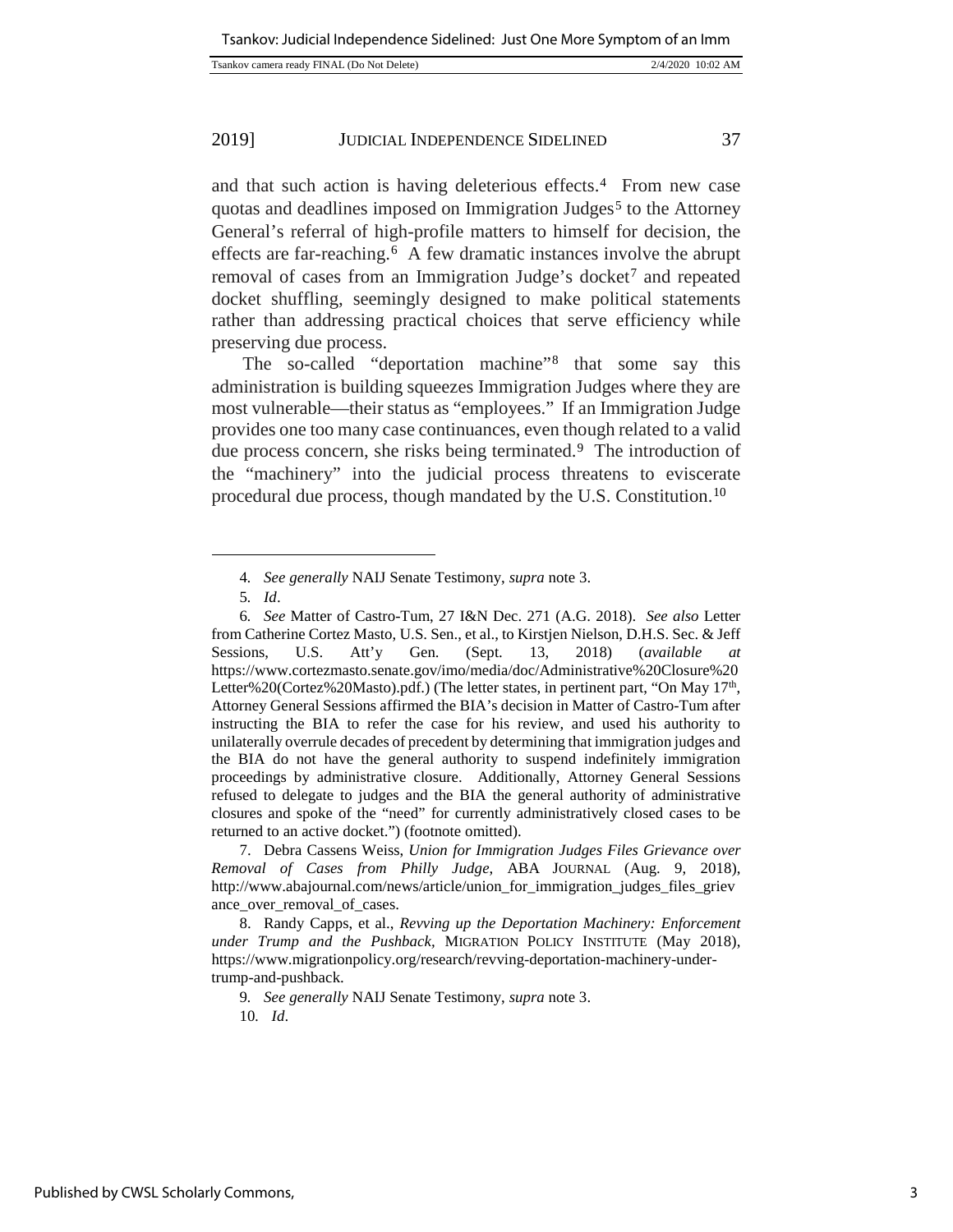The political backdrop couldn't be more fraught with, a highlypoliticized standoff between the President of the United States, who has expressed hostility toward the Immigration Judge Corps, <sup>[11](#page-4-0)</sup> and the U.S. Congress, over how to fund immigration-related border security, including the provision of Immigration Court funding.[12](#page-4-1) This impasse culminated in an unprecedented 35-day shutdown of the U.S. Department of Justice,<sup>[13](#page-4-2)</sup> with appropriations not finalized until four months into fiscal year 2019.<sup>14</sup> During the shutdown, most Immigration Courts were closed<sup>[15](#page-4-4)</sup> and it is estimated that some 80,000 Immigration Court cases, which were scheduled to be heard during those dates, were essentially "shelved" until they could be rescheduled to date sometime in the next few years.[16](#page-4-5)

This article will begin by describing the existing Immigration Court system and will outline criticisms about its structure.<sup>[17](#page-4-6)</sup> Then, it will discuss the new performance quotas and deadlines for Immigration Judges and explain why they have been criticized as not only unreasonable and troubling, but also as counterproductive and harmful.<sup>18</sup> Next, by examining erratic docket shuffling procedures

<span id="page-4-2"></span>13. Lisa Rein, et al., *Federal Employees Return to Backlog of Work After 35*- *Day Shutdown,* WASH. POST (Jan. 28, 2019), [https://www.washingtonpost.com/politics/federal-employees-return-to-backlog-of](https://www.washingtonpost.com/politics/federal-employees-return-to-backlog-of-work-after-35-day-shutdown/2019/01/28/10030766-231c-11e9-81fd-b7b05d5bed90_story.html?utm_term=.6d9236d8370c)[work-after-35-day-shutdown/2019/01/28/10030766-231c-11e9-81fd](https://www.washingtonpost.com/politics/federal-employees-return-to-backlog-of-work-after-35-day-shutdown/2019/01/28/10030766-231c-11e9-81fd-b7b05d5bed90_story.html?utm_term=.6d9236d8370c)[b7b05d5bed90\\_story.html?utm\\_term=.6d9236d8370c.](https://www.washingtonpost.com/politics/federal-employees-return-to-backlog-of-work-after-35-day-shutdown/2019/01/28/10030766-231c-11e9-81fd-b7b05d5bed90_story.html?utm_term=.6d9236d8370c)

<span id="page-4-3"></span>14. H.R.J. Res. 31 116th Cong. (2019), [https://www.congress.gov/bill/116th](https://www.congress.gov/bill/116th-congress/house-joint-resolution/31/text.)[congress/house-joint-resolution/31/text.](https://www.congress.gov/bill/116th-congress/house-joint-resolution/31/text.) (On February 15, 2019, President Trump signed into law [a \\$333 million omnibus appropriations bill t](https://www.congress.gov/bill/116th-congress/house-joint-resolution/31/text)hat funded the federal government for the remaining seven-and-a-half months of fiscal year 2019).

<span id="page-4-7"></span><span id="page-4-6"></span><span id="page-4-5"></span><span id="page-4-4"></span>15. [Mallory Moench,](https://www.timesunion.com/author/mallory-moench/) *Immigration Courts in New York Stymied by Government Shutdown*, TIMESUNION (Jan. 22, 2019), https://www.timesunion.com/news/ article/Shutdown-cancels-thousands-of-immigration-court-13549984.php.

- 16. BLOOMBERG LAW, *supra* note 1.
- 17*. See infra* II and III.
- 18*. See infra* IV.

<span id="page-4-0"></span><sup>11.</sup> Steve Benen, *Trump Asks Supporters, 'What Other Country Has Judges?',* WASH. POST (June 26, 2018), [http://www.msnbc.com/rachel-maddow-show/trump](http://www.msnbc.com/rachel-maddow-show/trump-asks-supporters-what-other-country-has-judges)[asks-supporters-what-other-country-has-judges.](http://www.msnbc.com/rachel-maddow-show/trump-asks-supporters-what-other-country-has-judges)

<span id="page-4-1"></span><sup>12.</sup> Erica Werner, et al., *Trump Digs in on Border Wall Funds, but Democrats' Opening Bid Is Zero*, WASH. POST (Jan. 30, 2019), https://www.washingtonpost.com/politics/trump-digs-in-on-border-wall-funds-ascongressional-negotiators-prepare-to-convene/2019/01/30/56139e24-2488-11e9 ad53-824486280311\_story.html.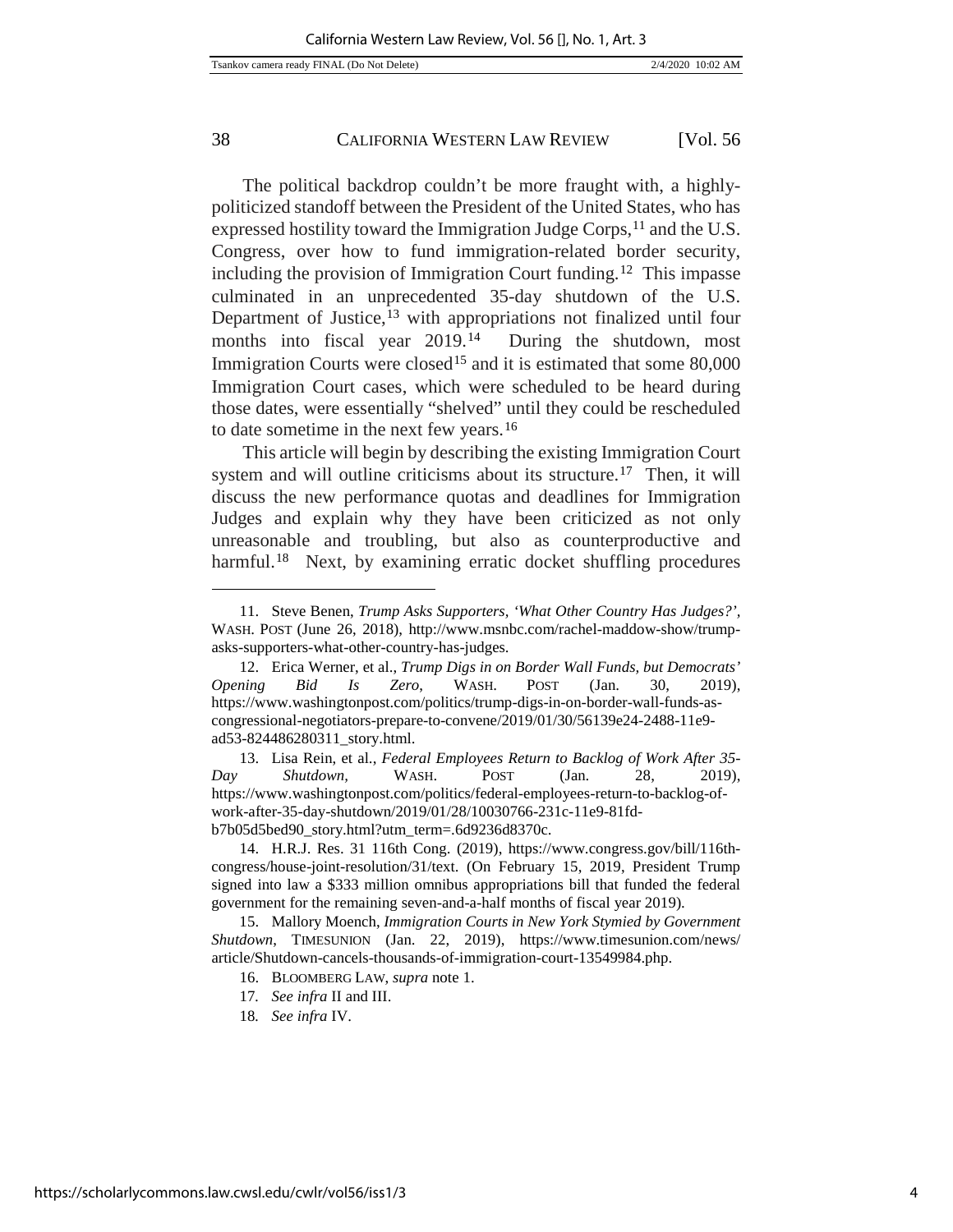| Tsankov camera ready FINAL (Do Not Delete) | 2/4/2020 10:02 AM |
|--------------------------------------------|-------------------|
|                                            |                   |

vulnerable to the charge that they are outcome-driven, the article will explain the ways in which such actions impede due process.<sup>19</sup> This article will conclude that the Attorney General's wide-ranging efforts to curtail Immigration Judge decisional independence threatens the very foundation upon which the Immigration Court system is based, and supports a wholesale restructuring of the system in the form of an Article I Immigration Court.[20](#page-5-1)

#### II. IMMIGRATION COURT STRUCTURAL BACKGROUND

The Immigration Court is a component of the Executive Office for Immigration Review ("EOIR"), an agency housed within the U.S. Department of Justice ("DOJ").<sup>21</sup> Under its authority delegated by the Attorney General, its mission is to adjudicate immigration cases by "fairly, expeditiously, and uniformly interpreting and administering the Nation's immigration laws."[22](#page-5-3) Immigration Judges preside over administrative removal proceedings at the trial level.[23](#page-5-4) Because the Immigration Court is housed within the DOJ, Immigration Judges do not have structural independence.[24](#page-5-5) However, since they are required to uphold and interpret immigration laws and regulations without interference, they do have decisional independence. They are held to the highest standards of judicial conduct while administering and interpreting U.S. immigration laws.[25](#page-5-6)

<span id="page-5-0"></span>l

<span id="page-5-6"></span>25. U.S. Dep't. of Justice Exec. Off. for Immigr. Review, *Ethics and Professionalism Guide for Immigration Judges*,

<sup>19</sup>*. See infra* V.

<sup>20</sup>*. See infra* VI.

<span id="page-5-2"></span><span id="page-5-1"></span><sup>21</sup>*. See generally* U.S. Dep't. of Justice Exec. Off. for Immigr. Review, *About the Office*, U.S. DEPT. OF JUSTICE, https://www.justice.gov/eoir/about-office (last visited Nov. 2, 2019) [hereinafter *About the EOIR*].

<sup>22</sup>*. Id*.

<span id="page-5-4"></span><span id="page-5-3"></span><sup>23</sup>*. See generally* U.S. Dep't. of Justice Exec. Off. for Immigr. Review, *About the Office*: *Office of the Chief Immigration Judge*, U.S. DEPT. OF JUSTICE, https://www.justice.gov/eoir/office-of-the-chief-immigration-judge (last visited Nov. 2, 2019) [hereinafter *About the OCIJ*].

<span id="page-5-5"></span><sup>24</sup>*. See generally* ABA Commission on Immigration, *Reforming the Immigration System, Proposals to Promote the Independence, Fairness, Efficiency, and Professionalism in the Adjudication of Removal Cases*, (2010), https://www.americanbar.org/content/dam/aba/publications/commission\_on\_immigr ation/coi\_complete\_full\_report.pdf [hereinafter ABA Report].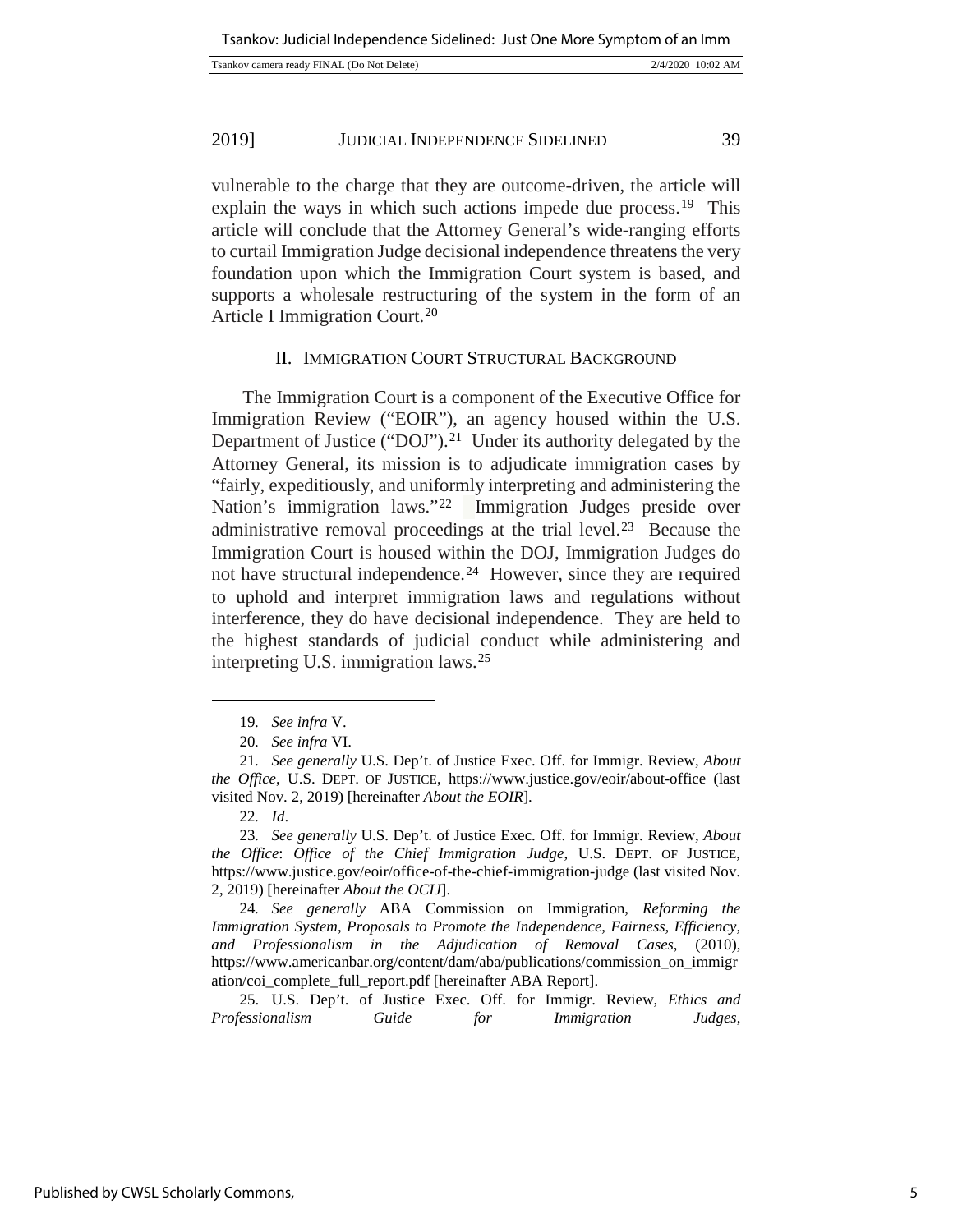The EOIR's Office of the Chief Immigration Judge is comprised of more than 440 Immigration Judges, <sup>[26](#page-6-0)</sup> supervised by the Deputy Chief and Assistant Chief Immigration Judges. They report to a Chief Immigration Judge, and she to the EOIR Director, who, in turn, reports to the Office of the Attorney General—the chief law enforcement authority in the United States.[27](#page-6-1) The decisions of the Immigration Judges are reviewed by the Board of Immigration Appeals ("BIA"), itself a separate component within the EOIR.[28](#page-6-2) Although the BIA operates through delegated authority, it is directed to exercise its independent judgment in hearing administrative appeals of Immigration Judge decisions.[29](#page-6-3)

At present, there are sixty-three Immigration Courts across the United States, including those located within detention centers and correctional facilities.[30](#page-6-4) The Immigration Judges at each Immigration Court preside over cases that are themselves initiated by a separate executive branch entity: the Department of Homeland Security ("DHS").[31](#page-6-5) The DHS component charged with initiating cases before the Immigration Court is the Immigration and Customs Enforcement ("ICE").[32](#page-6-6) Within ICE, the Office of the Principal Legal Advisor ("OPLA") brings charges of removability before the Immigration Court against those who it argues are present in the United States in violation of the nation's immigration laws.[33](#page-6-7) OPLA trial attorneys represent the

l

[https://www.justice.gov/sites/default/files/eoir/legacy/2013/05/23/EthicsandProfessi](https://www.justice.gov/sites/default/files/eoir/legacy/2013/05/23/EthicsandProfessionalismGuideforIJs.pdf) [onalismGuideforIJs.pdf.](https://www.justice.gov/sites/default/files/eoir/legacy/2013/05/23/EthicsandProfessionalismGuideforIJs.pdf)

<sup>26</sup>*. About the OCIJ*, *supra* note 23; *see also About the EOIR*, *supra* note 21.

<span id="page-6-1"></span><span id="page-6-0"></span><sup>27.</sup> U.S. Dep't of Justice: Office of the Att'y General, *About the Attorney General*,<https://www.justice.gov/ag/about-office> (last updated July 17, 2017) ("The Judiciary Act of 1789 created the Office of the Attorney General which evolved over the years into the head of the Department of Justice and chief law enforcement officer of the Federal Government.").

<sup>28.</sup> 8 C.F.R. § 1003.0(a) (2019).

<span id="page-6-3"></span><span id="page-6-2"></span><sup>29.</sup> U.S. Dep't. of Justice Exec. Off. of Immig. Review, *About the Board of Immigration Appeals*, https://www.justice.gov/eoir/board-of-immigration-appeals (last updated July 17, 2018).

<sup>30</sup>*. About the OCIJ, supra* note 21.

<span id="page-6-7"></span><span id="page-6-6"></span><span id="page-6-5"></span><span id="page-6-4"></span><sup>31.</sup> U.S. Immigr. and Customs Enf't. Off. of the Chief Counsel, *Office of the Principal Legal Advisor*[, https://www.ice.gov/opla](https://www.ice.gov/opla) (last updated Mar. 6, 2019).

<sup>32</sup>*. Id*.

<sup>33</sup>*. Id*.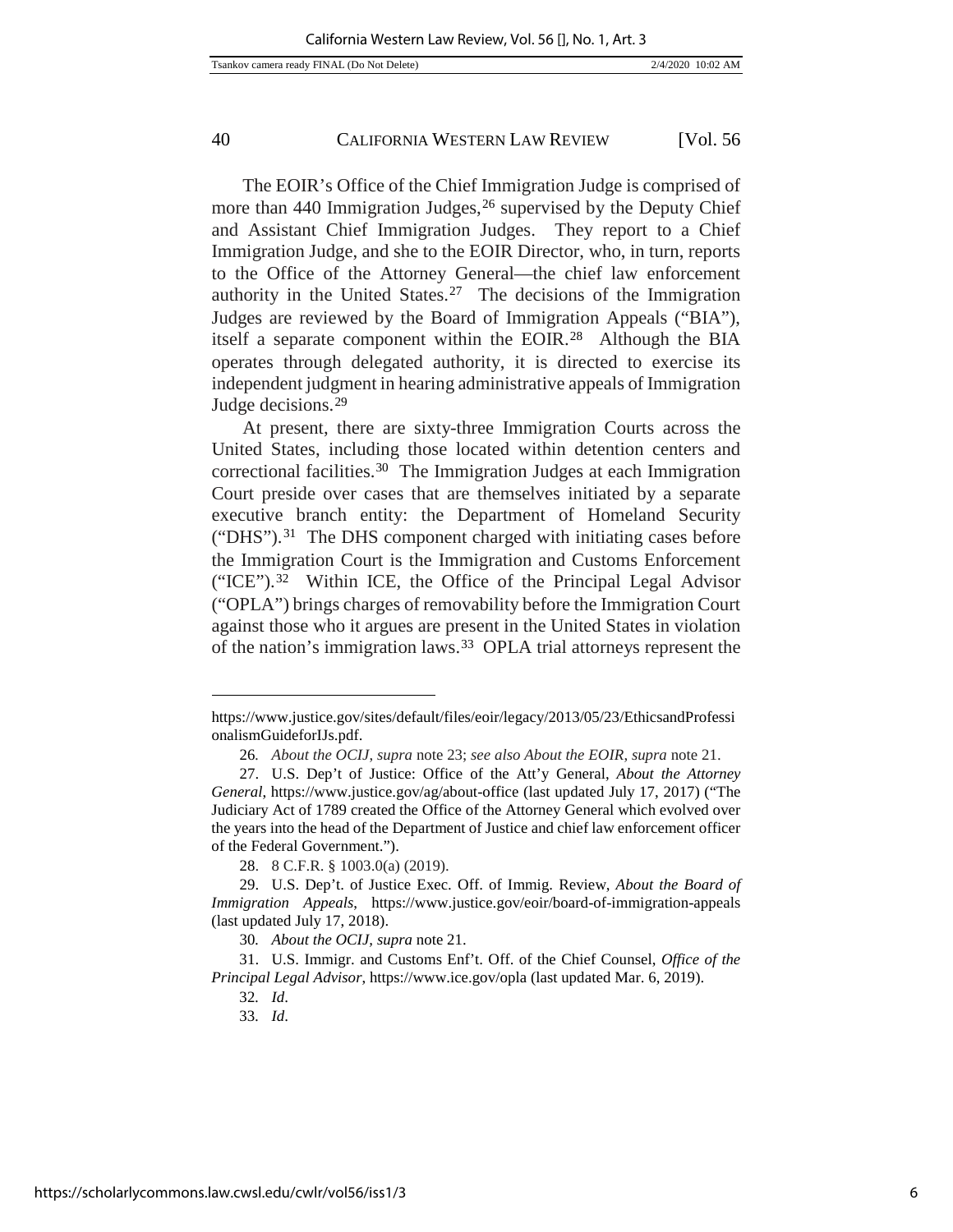| 2/4/2020 10:02 AM<br>Tsankov camera ready FINAL (Do Not Delete) |
|-----------------------------------------------------------------|
|-----------------------------------------------------------------|

U.S. government as civil prosecutors in all such removal proceedings before the Immigration Judges.<sup>[34](#page-7-0)</sup>

## III. GENERAL STRUCTURAL AND SYSTEMIC CRITICISMS

The Immigration Court system has received wide-ranging criticism since its establishment in 1983.<sup>35</sup> In 2006, what had begun as general concerns about professionalism,<sup>[36](#page-7-2)</sup> became, in 2007, Congressional Hearings about partisan, politically motivated hiring,<sup>[37](#page-7-3)</sup> and, in 2010, calls for large-scale reform by the American Bar Association.<sup>[38](#page-7-4)</sup> This article will focus on five of the most prominent areas of concern expressed by leaders in the legal community.

First, public skepticism has never wavered regarding the Immigration Court's lack of independence from the DOJ.[39](#page-7-5) In 2008[40](#page-7-6) and 2018,[41](#page-7-7) despite elevated professionalism standards for DOJ personnel,[42](#page-7-8) there were multiple scandals involving politicized hiring decisions, including an ideologically-driven purge of the BIA.[43](#page-7-9) Given

<span id="page-7-0"></span>l

<sup>34</sup>*. Id*.

<sup>35</sup>*. See generally* ABA Report, *supra* note 24.

<span id="page-7-2"></span><span id="page-7-1"></span><sup>36</sup>*. Attorney General Alberto R. Gonzales Outlines Reforms for Immigration Courts and Board of Immigration Appeals*, U.S. DEP'T OF JUSTICE (Aug. 9, 2006), [https://www.justice.gov/archive/opa/pr/2006/August/06\\_ag\\_520.html.](https://www.justice.gov/archive/opa/pr/2006/August/06_ag_520.html) 

<span id="page-7-3"></span><sup>37</sup>*. See generally* DEP'T. OF JUSTICE OFF. OF INSPECTOR GENERAL, AN INVESTIGATION OF ALLEGATIONS OF POLITICIZED HIRING BY MONICA GOODLING AND OTHER STAFF IN THE OFFICE OF THE ATTORNEY GENERAL, (July 28, 2008), [https://oig.justice.gov/special/s0807/final.pdf.](https://oig.justice.gov/special/s0807/final.pdf)

<sup>38</sup>*. See generally* ABA Report, *supra* note 24.

<sup>39</sup>*. See generally id*.

<span id="page-7-6"></span><span id="page-7-5"></span><span id="page-7-4"></span><sup>40</sup>*. Politicized Hiring at the Department of Justice, Hearing Before the Committee on the Judiciary United States Senate*, 110th Cong. 2 (2008).

<span id="page-7-7"></span><sup>41.</sup> Letter from Elijah Cummings, U.S. H.R., et al., to Jeff Sessions, U.S. Att'y General (Apr. 17, 2018) (*available at* [https://cummings.house.gov/sites/cummings.house.gov/files/Dems%20to%20DOJ%](https://cummings.house.gov/sites/cummings.house.gov/files/Dems%20to%20DOJ%20re.%20EOIR%20Politicization.pdf) [20re.%20EOIR%20Politicization.pdf.\)](https://cummings.house.gov/sites/cummings.house.gov/files/Dems%20to%20DOJ%20re.%20EOIR%20Politicization.pdf).

<span id="page-7-8"></span><sup>42</sup>*. See generally* 5 C.F.R. § 2635 (2019), 5 C.F.R. § 3801, an[d 28 C.F.R. § 45](http://www.ecfr.gov/cgi-bin/text-idx?SID=5ab39955d33206476d358bdc2a1da250&mc=true&node=pt28.2.45&rgn=div5) (2019).

<span id="page-7-9"></span><sup>43</sup>*. See generally* Shruti Rana, "*Streamlining" the Rule of Law: How the Department of Justice Is Undermining Judicial Review of Agency Action*, 2009 U. ILL. L. REV. 829 (2009).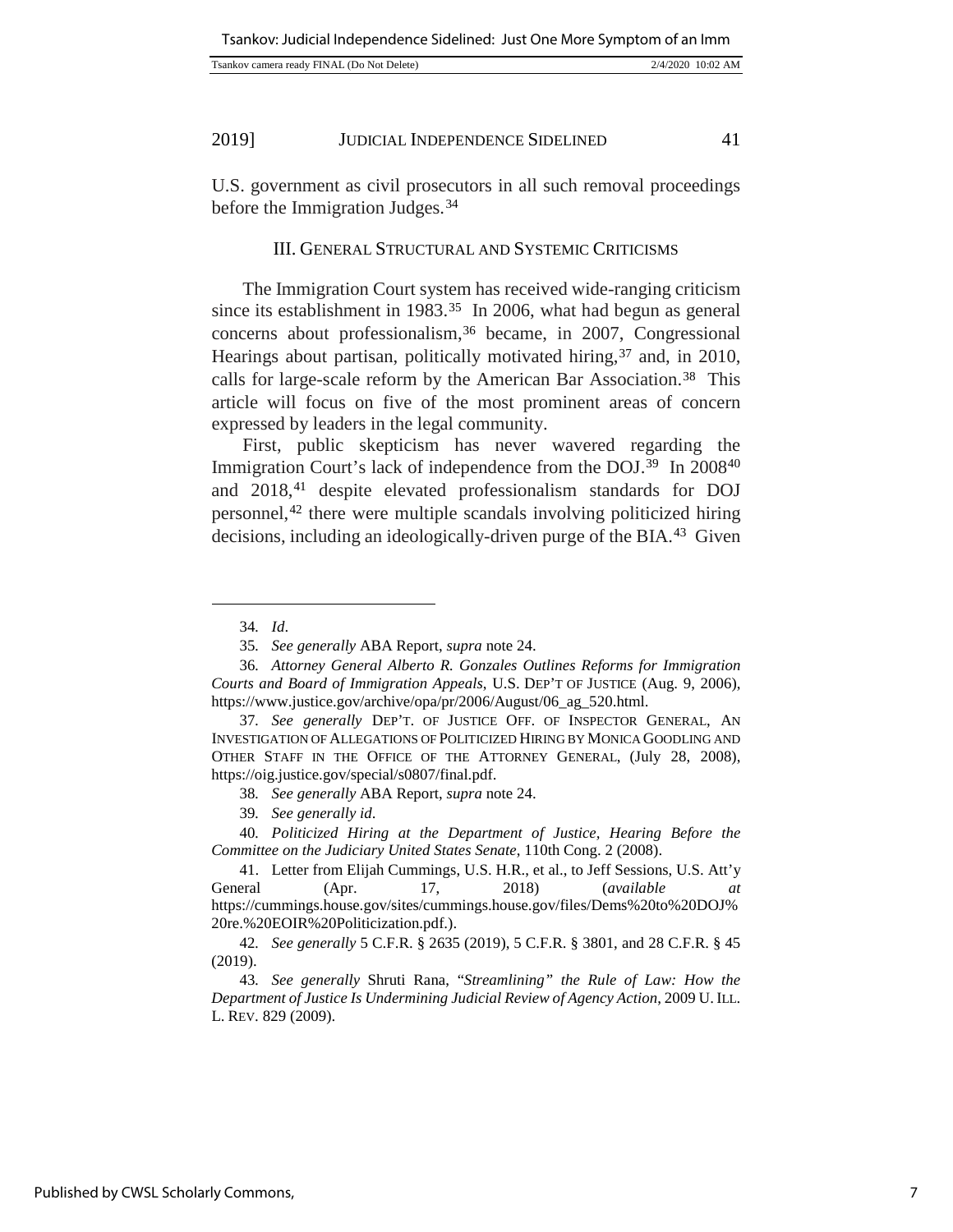the history of past bias, the current public is leery of all hiring decisions, which are regularly scrutinized for ideological bents.<sup>[44](#page-8-0)</sup>

Second, politicization has created crippling funding disparities between the DHS and the DOJ.[45](#page-8-1) For many years, the Immigration Courts were severely under-resourced, especially as compared to their DHS.[46](#page-8-2) For example, in 2012, the government spent \$18 billion on immigration enforcement—more than all other criminal federal law enforcement agencies combined.<sup>[47](#page-8-3)</sup> In addition, from 2003 to 2015,<sup>[48](#page-8-4)</sup> spending for the Customs and Border Protection and ICE increased 105%. The resulting impact of these funding increases dramatically expanded enforcement capability, exemplified by the use of state law-enforcement resources for immigration enforcement.<sup>[49](#page-8-5)</sup> Meanwhile, Immigration Court spending only increased by a modest 74% during the same time period.[50](#page-8-6) These funding imbalances have contributed to the severe backlogs. With fewer than 450 Immigration Judges, and each facing rapidly ballooning caseloads, the sheer volume is dire.<sup>[51](#page-8-7)</sup>

<span id="page-8-0"></span><sup>44</sup>*. Strengthening and Reforming America's Immigration Court System for the Subcomm. on Border Security and Immigr., Comm. on the Judiciary*, *U.S. Sen.* (2018) (statement from Hilarie Bass, President of the American Bar Association Commission on Immigration) (*available at* https://www.americanbar.org/content/ dam/aba/uncategorized/GAO/HilarieBassStatement-4-18-18.authcheckdam.pdf) [hereinafter ABA Senate Testimony].

<span id="page-8-1"></span><sup>45</sup>*. See generally Fact Sheet: Empty Benches: Underfunding of Immigration Courts Undermines Justice*, AM. IMMIGR. COUNCIL (June 17, 2016), https://www.americanimmigrationcouncil.org/research/empty-benches-underfunding -immigration-courts-undermines-justice.

<span id="page-8-2"></span><sup>46</sup>*. The Growth of the U.S. Deportation Machine*, AM. IMMIGR. COUNCIL (Mar. 1, 2014), https://www.americanimmigrationcouncil.org/research/growth-usdeportation-machine.

<span id="page-8-4"></span><span id="page-8-3"></span><sup>47.</sup> DORIS MEISSNER, ET AL., IMMIGRATION ENFORCEMENT IN THE UNITED STATES: THE RISE OF A FORMIDABLE MACHINERY 2 (Migration Policy Institute, 2013).

<sup>48</sup>*. Empty Benches*, *supra* note 45.

<sup>49</sup>*. Id*.

<sup>50</sup>*. Id*.

<span id="page-8-7"></span><span id="page-8-6"></span><span id="page-8-5"></span><sup>51.</sup> IMMIGRATION COURTS: ACTIONS NEEDED TO REDUCE CASE BACKLOG AND ADDRESS LONG-STANDING MANAGEMENT AND OPERATIONAL CHALLENGES (U.S. Gov't. Accountability Office (GAO) 2017) (*available at* https://www.gao.gov/products/GAO-17-438).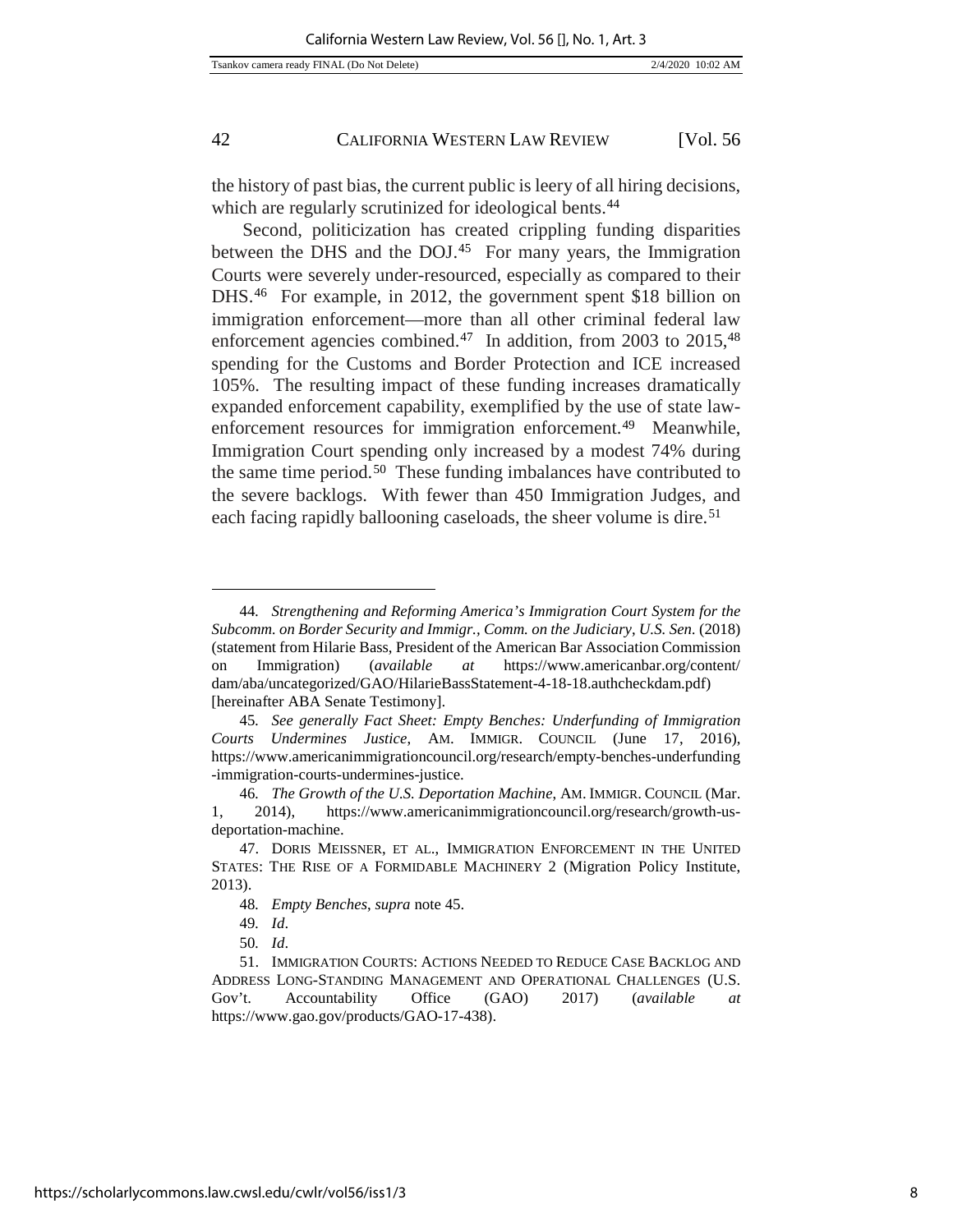Third, the Immigration Court system is susceptible to use as a political tool in furtherance of law enforcement policies.[52](#page-9-0) For example, under a previous administration, mandated "surge" dockets prioritized recent arrivals over pending cases.[53](#page-9-1) Any public doubt that political motivations prevented the orderly adjudication of Immigration Court cases was surely erased following the highly-politicized standoff between the President and Congress over Immigration Court and border security funding.<sup>[54](#page-9-2)</sup> The effects of the multi-week shutdown are still being felt, and will continue to delay adjudications for years.

Fourth, since the Immigration Court is housed within a law enforcement agency, and derives its authority from the Attorney General, Immigration Judge decisions are susceptible to a perception of partiality.[55](#page-9-3) The role of the Immigration Judge lacks the fundamental procedural protections present in other parts of this nation's justice system.<sup>56</sup> In the end, Immigration Judges are civil servants, deriving authority from the top law enforcement officer—the Attorney General. While they are charged with protecting due process, and have decisional independence, they *do not* have *independent* authority to apply Constitutionally-mandated due process standards.

Finally, of the many concerns expressed, likely the most troubling is that Immigration Court proceedings lack basic procedural protections.[57](#page-9-5) Since immigration cases are classified as "civil" matters as opposed to "criminal" cases, Respondents have no right to free representation,[58](#page-9-6) even in cases involving juveniles, mentally

<span id="page-9-0"></span>j

<span id="page-9-6"></span>58*. See* Immigration and Nationality Act of 2011 § 240(b)(4)(A), 8 U.S.C. § 1229a(b)(4)(A) (2019) (providing that "the alien shall have the privilege of being represented, at no expense to the Government, by counsel of the alien's choosing who is authorized to practice in such proceedings"); Orantes Hernandez v. Thornburgh,

<sup>52.</sup> NAIJ Senate Testimony, *supra* note 3.

<sup>53</sup>*. Id*.

<span id="page-9-2"></span><span id="page-9-1"></span><sup>54.</sup> Peter O'Dowd & Lisa Mullins, *Week in Politics: Trump and Pelosi Still Feuding over Border Wall Funding,* WAMU (Feb. 1, 2019), [https://wamu.org/story/19/02/01/week-in-politics-trump-and-pelosi-still-feuding](https://wamu.org/story/19/02/01/week-in-politics-trump-and-pelosi-still-feuding-over-border-wall-funding/)[over-border-wall-funding/.](https://wamu.org/story/19/02/01/week-in-politics-trump-and-pelosi-still-feuding-over-border-wall-funding/)

<sup>55</sup>*. Id*.

<sup>56</sup>*. Id*.

<span id="page-9-5"></span><span id="page-9-4"></span><span id="page-9-3"></span><sup>57</sup>*. See generally* Ingrid Eagly & Steven Shafer, *Special Report: Access to Counsel in Immigration Court*, AM. IMMIGR. COUNCIL (Sept. 28, 2016), [https://www.americanimmigrationcouncil.org/research/access-counsel-immigration](https://www.americanimmigrationcouncil.org/research/access-counsel-immigration-court)[court](https://www.americanimmigrationcouncil.org/research/access-counsel-immigration-court) [hereinafter *Access to Counsel Report*].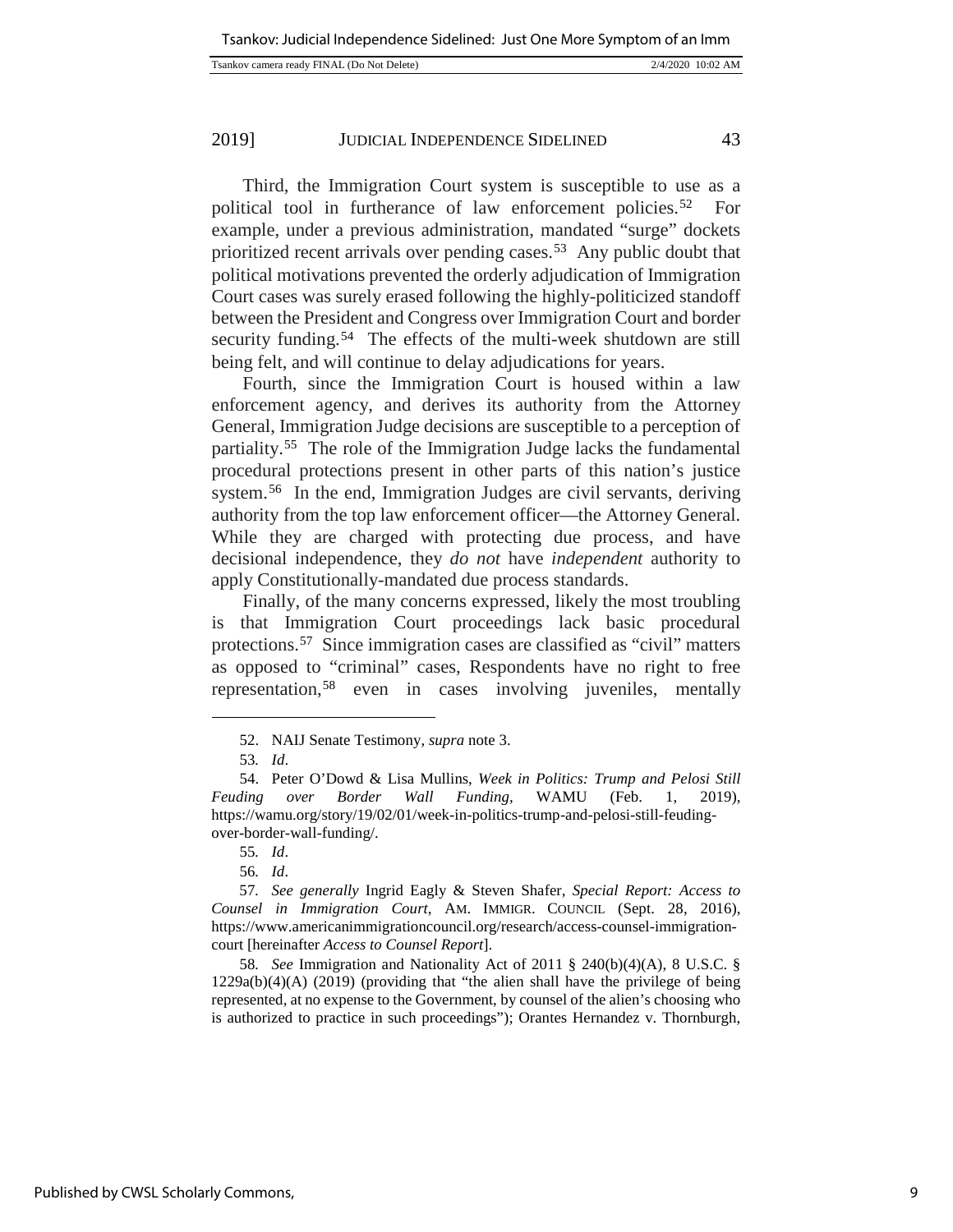incompetent individuals, or detainees.[59](#page-10-0) As a result, many have argued that the system unfairly prejudices those unable to obtain representation, or who suffer from a legal disability.[60](#page-10-1)

In sum, the Immigration Court system has received a broad range of criticism, all of which implicates the fundamental integrity of entire system. As a result, what is often suggested as the best means of redress are proposals for restructuring Immigration Courts, which are discussed further later in this article.<sup>[61](#page-10-2)</sup>

## IV. NEW IMMIGRATION JUDGE PERFORMANCE QUOTAS AND DEADLINES

The Immigration Court system is operating under a new existential threat involving the recent imposition of a series of untested quotas and deadlines.[62](#page-10-3) As a result, Immigration Judges are now under greatly amplified external pressure to accelerate adjudications, and the welldocumented structural defects in the process have been exacerbated under these new conditions.[63](#page-10-4)

Although Immigration Judges have been subject to performance measures for more than a decade, the current measures are designed to directly infringe on decisional independence, which is in stark contrast to prior approaches to measuring performance.<sup>64</sup> A leading scholar on this topic, Brookings Institute Visiting Fellow, Russell Wheeler, argues

<sup>919</sup> F.2d 549, 554 (9th Cir. 1990) (finding that immigrants have a due process right to obtain counsel of their choice at their own expense).

<span id="page-10-0"></span><sup>59.</sup> An exception exists for certain individuals with serious mental disorders. *See* Franco-Gonzalez v. Holder, 767 F. Supp. 2nd 1034 (C.D. Cal. 2011); *see also*  Exec. Off. For Immigr. Review, *Department of Justice and the Department of Homeland Security Announce Safeguards for Unrepresented Immigration Detainees with Serious Mental Disorders or Conditions*, U.S. DOJ (Apr. 22, 2013), [https://www.justice.gov/eoir/pages/attachments/2015/04/21/safeguardsunrepresented](https://www.justice./) [-immigration-detainees.pdf.](https://www.justice./) 

<sup>60</sup>*. Access to Counsel Report, supra* note 57, at 15–16.

<sup>61</sup>*. See infra* VII.

<span id="page-10-5"></span><span id="page-10-4"></span><span id="page-10-3"></span><span id="page-10-2"></span><span id="page-10-1"></span><sup>62</sup>*. See* NAIJ Senate Testimony*, supra* note 3, at 7; *see also Immigration Judge Performance Quotas FOIA Request*, AM. IMMIGR. COUNCIL (Apr. 23, 2018), [https://www.americanimmigrationcouncil.org/foia/immigration-judge-performance](https://www.americanimmigrationcouncil.org/foia/immigration-judge-performance-metrics-foia-request)[metrics-foia-request.](https://www.americanimmigrationcouncil.org/foia/immigration-judge-performance-metrics-foia-request) 

<sup>63</sup>*. See* NAIJ Senate Testimony*, supra* note 3, at 8.

<sup>64</sup>*. Id*. at 10.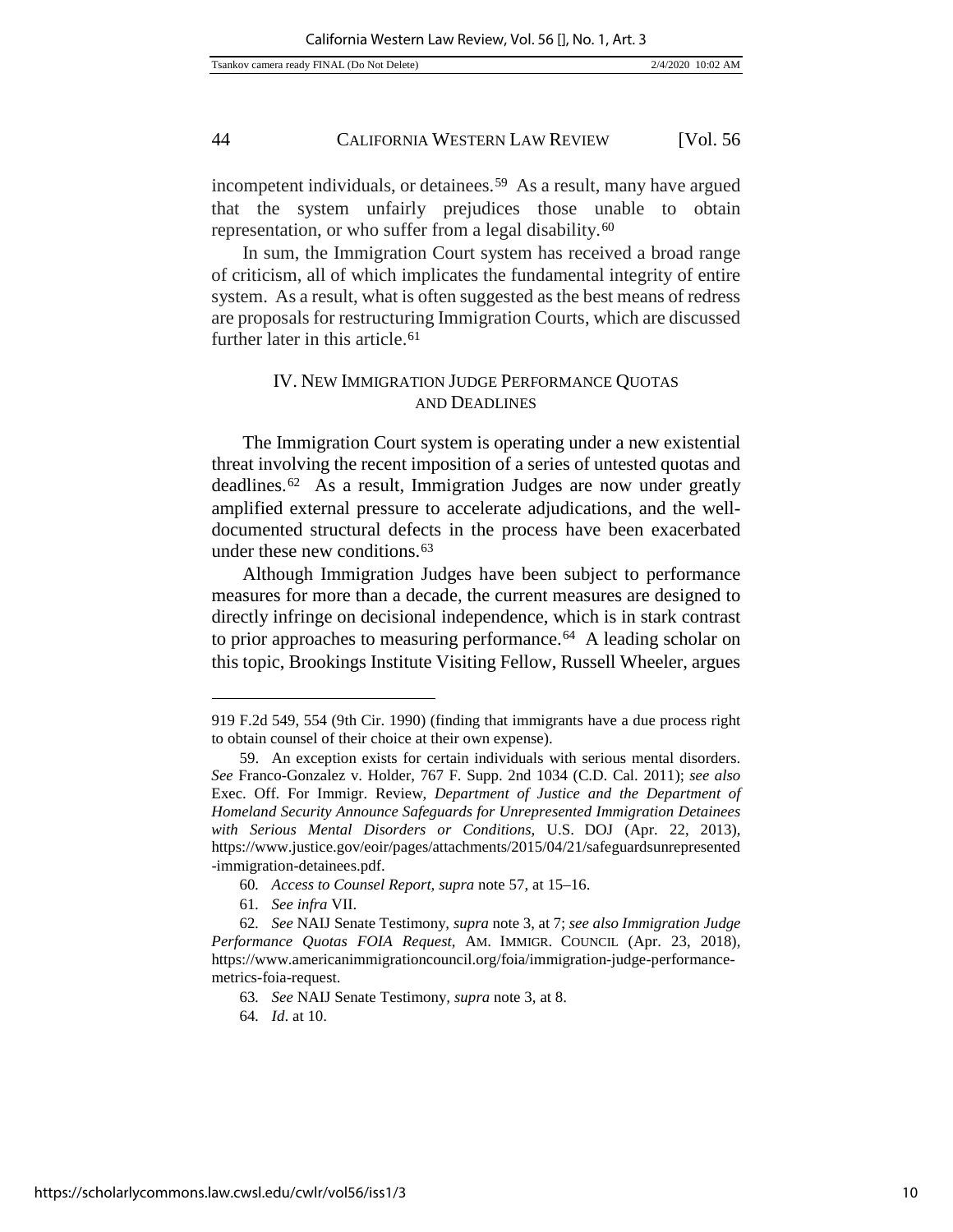| Tsankov camera ready FINAL (Do Not Delete) | 2/4/2020 10:02 AM |
|--------------------------------------------|-------------------|
|                                            |                   |

that performance measures imposed by the DOJ are agenda-driven, unproductive, harmful, and devoid of useful meaning.[65](#page-11-0) Although the DOJ's objective in implementing the new policy is the "timely administration of justice,"[66](#page-11-1) its quotas and deadlines have, in application, curtailed Respondents' due process rights.[67](#page-11-2) Judges are pressured to rush through decisions to protect their employment<sup>[68](#page-11-3)</sup> because failure to adhere to the strict requirements imposed by the Agency's policy subjects the judges to discipline, including termination of employment.[69](#page-11-4) This has been implemented notwithstanding the fact that many prominent community mem argue that the current quotas and deadlines do not judge fairly the performance of individual Immigration Judges.[70](#page-11-5)

Remarkably, the current measures fail to incorporate most of the recommendations provided in a detailed and comprehensive report commissioned by the EOIR itself.[71](#page-11-6) That report recommended a

<span id="page-11-0"></span><sup>65.</sup> Russell Wheeler, *Amid Turmoil on the Border, New DOJ Policy Encourages Immigration Judges to Cut Corners*, BROOKINGS INSTITUTE (June 18, 2018), https://www.brookings.edu/blog/fixgov/2018/06/18/amid-turmoil-on-the-bordernew-doj-policy-encourages-immigration-judges-to-cut-corners/ [hereinafter *Cutting Corners*].

<span id="page-11-1"></span><sup>66.</sup> ATT'Y GEN., U.S. DOJ, MEMORANDUM FOR THE EXECUTIVE OFFICE FOR IMMIGRATION REVIEW: RENEWING OUR COMMITMENT TO THE TIMELY AND EFFICIENT ADJUDICATION OF IMMIGRATION CASES TO SERVE THE NATIONAL INTEREST (Dec. 5, 2017).

<sup>67</sup>*. See* NAIJ Senate Testimony, *supra* note 3, at 8.

<span id="page-11-3"></span><span id="page-11-2"></span><sup>68</sup>*. Federal Immigration Judge Discusses Court System*, C-SPAN (Sept. 21, 2018), [https://www.cspan.org/video/?451809-1/federal-immigration-court](https://www.cspan.org/video/?451809-1/federal-immigration-court-system&start=348)[system&start=348.](https://www.cspan.org/video/?451809-1/federal-immigration-court-system&start=348) ("'This past week or so, they [EOIR] unveiled what's called the IJ dashboard . . . this mechanism on your computer every morning that looks like a speedometer on a car,' said Ashley Tabaddor, and 'it has all of the numbers there and 80% of it is red and there is a little bit of yellow and a little bit of green. The goal is for you to be green but of course you see all of these reds in front of you and there is a lot of anxiety attached to that.'").

<span id="page-11-4"></span><sup>69.</sup> AM. IMMIGRATION LAWS. ASS'N, AILA DOC. NO. 18092834, AILA POLICY BRIEF: RESTORING INTEGRITY AND INDEPENDENCE TO AMERICA'S IMMIGRATION COURTS 1-2 (Sept. 28, 2018) [hereinafter AILA POLICY BRIEF].

<sup>70</sup>*. Id*.

<span id="page-11-6"></span><span id="page-11-5"></span><sup>71.</sup> AILA POLICY BRIEF, *supra* note 69. *See generally* U.S. DOJ, EXEC. OFFICE FOR IMMIGRATION REV., AILA DOC. NO. 18042011, LEGAL CASE STUDY: SUMMARY REPORT (Apr. 20, 2018) (the report was more than a year in the making and compiled by an independent, third party group) [hereinafter LEGAL CASE STUDY: SUMMARY REPORT].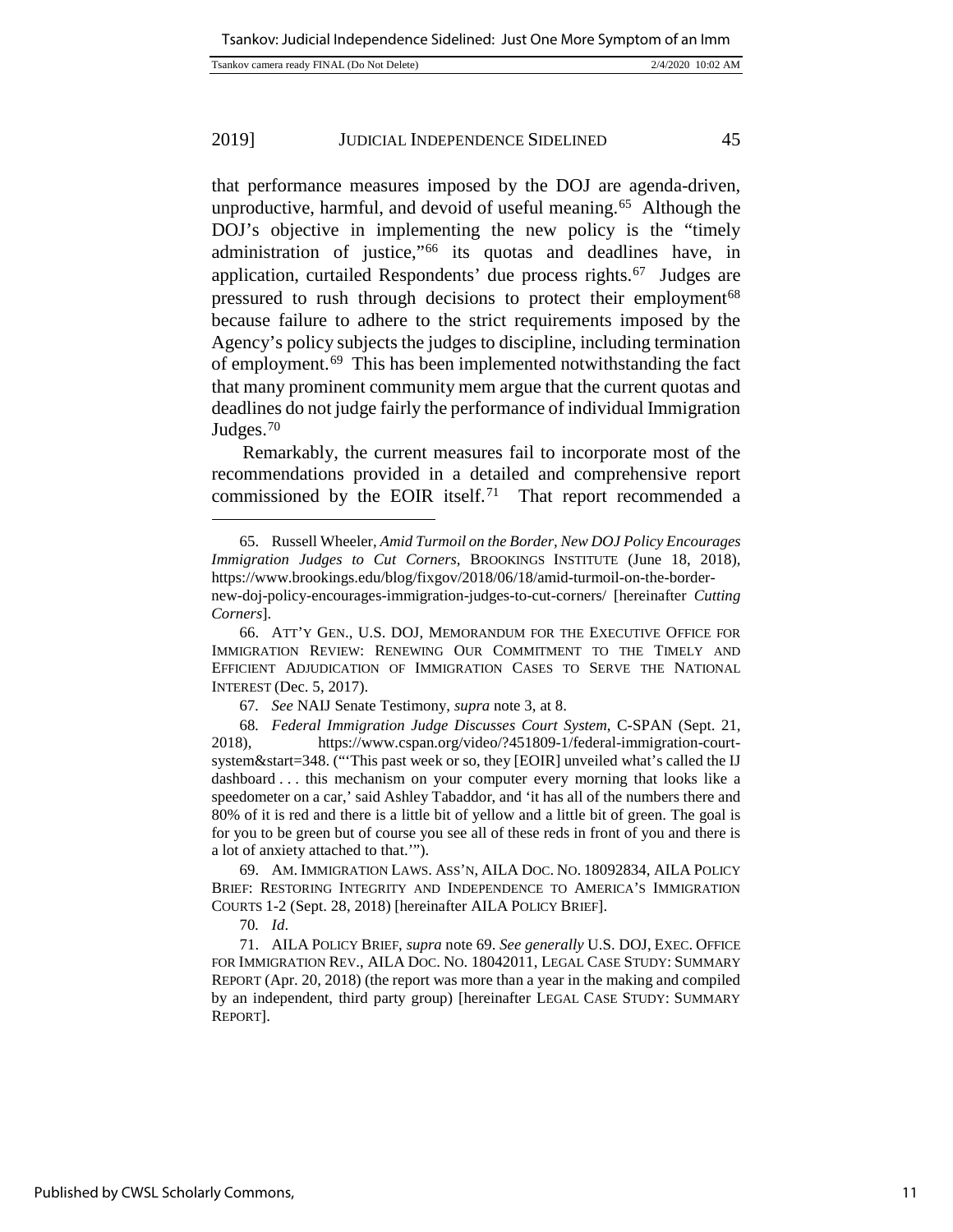judicial performance review model that "emphasizes process over outcomes and places high priority on judicial integrity and independence"[72](#page-12-0) which is in marked contrast to the quotas and deadlines fashioned by this Administration.

The following are five examples reflecting how the quotas and deadlines are counterproductive and actually harmful to the Agency's mission.

#### *A. Quantity over Quality*

Under this Administration's quotas and deadlines, Immigration Judges are now required to complete at least 700 cases per year.[73](#page-12-1) Yet, the Agency has provided no evidence that a majority of the 442 Immigration Judges could meet such a quota.<sup>[74](#page-12-2)</sup> This is especially troubling given the wide disparity among the various Immigration Court docket sizes.[75](#page-12-3) When the new policy was implemented, former Attorney General Jeff Sessions reported, "We are now directing [immigration judges] to complete at least 700 cases a year. This is about average."[76](#page-12-4) As Mr. Wheeler states,

l

<sup>72</sup>*. Id*. at 21.

<span id="page-12-1"></span><span id="page-12-0"></span><sup>73.</sup> KATHERINE H. REILLY, U.S. DOJ, AILA DOC. NO. 18073084, IMMIGRATION JUDGE PERFORMANCE MEASURES OVERVIEW 1 (June 7, 2018) [hereinafter Deputy Director Presentation Overview].

<span id="page-12-2"></span><sup>74.</sup> See James McHenry, Director, Exec. Off. For Immigr. Review, Dep't of Justice, Hearing Before the Senate Comm. on Homeland Sec. and Gov'tal Affairs: Unprecedented Migration at the U.S. Southern Border: the Year in Review (Nov. 13, 2019) (*available at* https://www.justice.gov/opa/speech/executive-officeimmigration-review-director-james-mchenry-testifies-senate-committee).

<span id="page-12-3"></span><sup>75</sup>*. See* NAIJ Senate Testimony*, supra* note 3, at 3. ("The DOJ claimed that the border surge resulted in an additional completion of 2,700 cases. This number is misleading as it does not account for the fact that detained cases at the border are always completed in higher numbers than non-detained cases over a given period. Thus, the alleged 2,700 additional completions was a comparison of apples to oranges, equating proceedings completed for those with limited available relief to those whose cases by nature are more complicated and time consuming as they involve a greater percentage of applications for relief.").

<span id="page-12-4"></span><sup>76</sup>*. See Attorney General Sessions Delivers Remarks on Immigration Enforcement*, U.S. DEPT. OF JUSTICE (Apr. 11, 2018), [https://www.justice.gov/opa/speech/attorney-general-sessions-delivers-remarks](https://www.justice.gov/opa/speech/attorney-general-sessions-delivers-remarks-immigration-enforcement)[immigration-enforcement.](https://www.justice.gov/opa/speech/attorney-general-sessions-delivers-remarks-immigration-enforcement)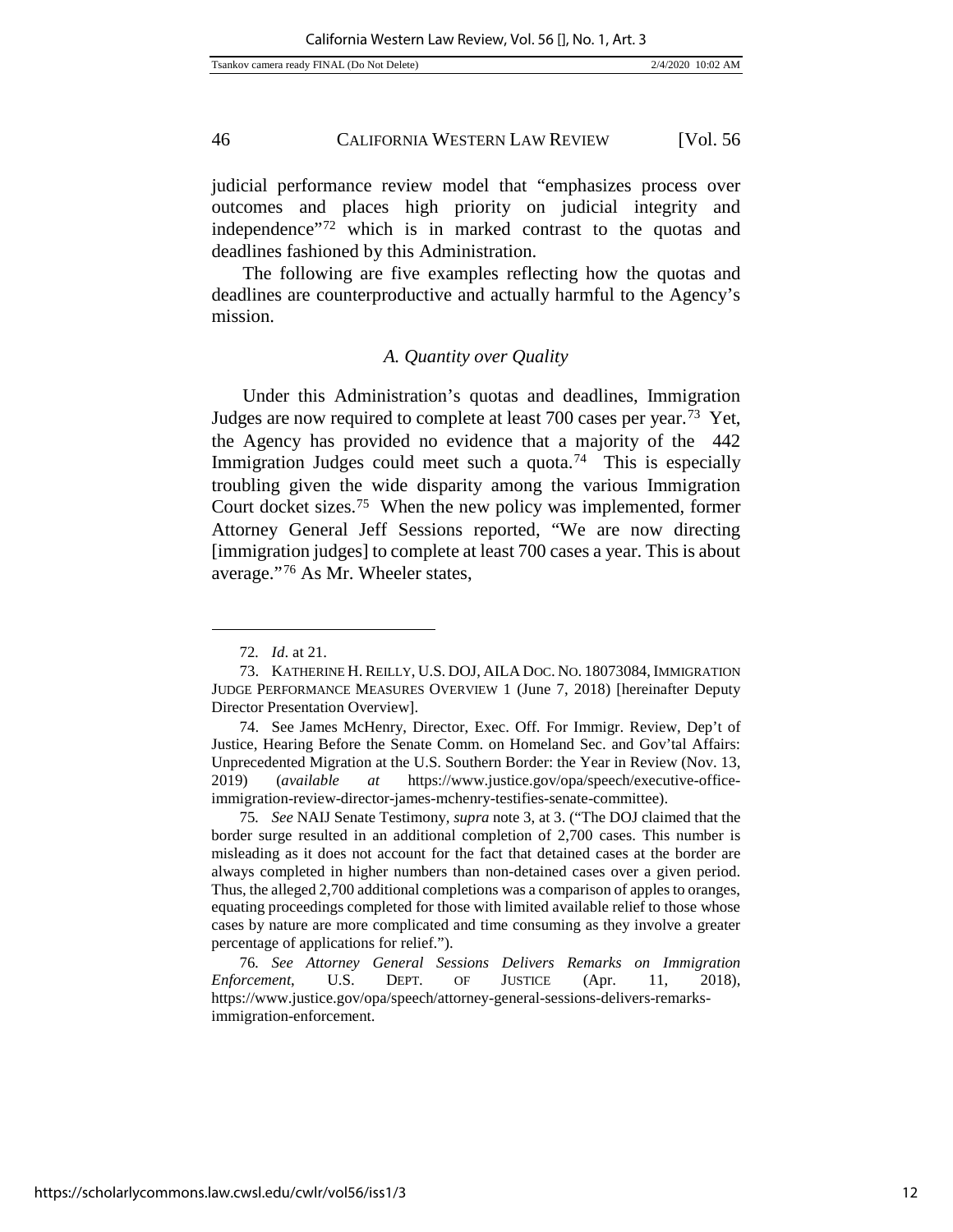| Tsankov camera ready FINAL (Do Not Delete) | 2/4/2020 10:02 AM |
|--------------------------------------------|-------------------|
|                                            |                   |

It is, but the "average" is *meaningless* because immigration courts are highly diversified. Based on the Department's most recent published [statistics](https://www.justice.gov/eoir/page/file/fysb16/download) (2016), almost two thirds of the courts had perjudge case completions below 700 and two-fifths were below 500. Individual courts' per-judge completion rates varied from under 300 in a few courts to well over 1,000 in others.[77](#page-13-0)

Moreover, under the new rubric, statistical "completions" are limited to "dispositive" case decisions,[78](#page-13-1) which fails to capture administrative decisions<sup>[79](#page-13-2)</sup> and variations in case complexity.<sup>80</sup> While some Immigration Judges preside over dockets comprised mostly of straightforward removal cases, in other courts, respondents' claims are far more complex involving requests for relief, creating lengthier and more complicated cases.<sup>[81](#page-13-4)</sup> Similarly, Immigration Judges that preside over dockets comprised of large numbers of family cases may find their completion statistics artificially inflated, by comparison, since each family member counts as a *separate* statistic. (emphasis added)<sup>82</sup> Consequently, requiring completion of 700 cases for all Immigration Judges is both unreasonable and unrealistic because most Immigration Judges preside over dockets with vastly different qualitative characteristics.[83](#page-13-6)

<sup>77</sup>*. Cutting Corners, supra* note 65 (emphasis added).

<sup>78.</sup> Deputy Director Presentation Overview, *supra* note 73, at 2.

<sup>79</sup>*. Id.* at 3*.*

<sup>80</sup>*. Id*.

<sup>81</sup>*. Cutting Corners*, *supra* note 65.

<span id="page-13-5"></span><span id="page-13-4"></span><span id="page-13-3"></span><span id="page-13-2"></span><span id="page-13-1"></span><span id="page-13-0"></span><sup>82</sup>*. See* Deputy Director Presentation Overview, *supra* note 73, at 2, "Lead and riders are each counted as a completion."

<span id="page-13-6"></span><sup>83</sup>*. NAIJ Internal Union Meeting Notes* (on file with the author); *see also* Lomi Kriel, *Immigration courts backlog worsens*, HOUS. CHRON. (May 15, 2015), https://www.houstonchronicle.com/news/houston-texas/houston/article/

Immigration-courts-backlog-worsens-6267137.php (The *Legal Case Study: Summary Report* reported that "Each immigration judge was handling over 1,400 'matters'/year on average at the end of FY 2014—far more than federal judges (566 cases/year in 2011) or Social Security administrative law judges (544 hearings/year in 2007) (National Association of Immigration Judges President Dana Leigh Marks estimate).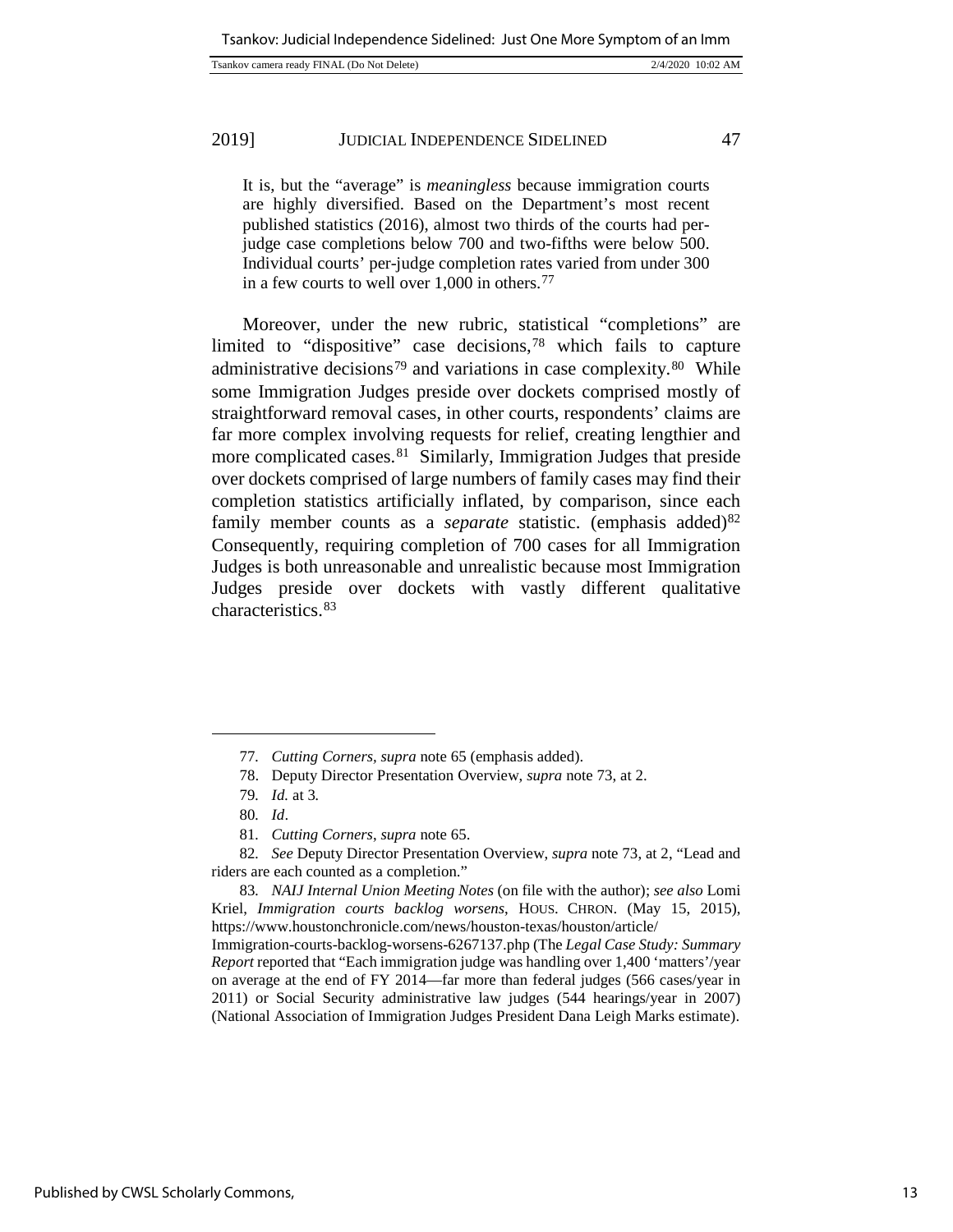#### *B. Punishes the Provision of Due Process*

The imposition of an artificial and unattainable quota directly conflicts with due process because of the arbitrary time limits judges must now respond to. $84$  By extrapolation, the 700-case completion quota mandates that Immigration Judges complete 13.46 full trials per week, which equates to 2.69 full trials per day, at 2.97 hours per trial.<sup>85</sup> This unrealistically assumes that Immigration Judges can be on the bench forty hours of every week, and that each case requires only a single hearing. These assumptions are unrealistic.

Immigration Judges are responsible for a range of duties off the bench that support their work on the bench.<sup>86</sup> If an Immigration Judge must allot 40 hours of the work week to the bench, this leaves no time for additional case responsibilities such as coordination and communication with legal staff about pending motions, guiding judicial law clerks in decision writing, or even record review of the massive volume of documents filed in any given case.[87](#page-14-3) Even while on the bench, it is common for judges to hold multiple pre-trial hearings to address matters such as removability, the admission of evidence, motions to terminate, custody matters, and a range of other issues related to the eventual trial. Moreover, since many cases are held via video teleconference, there are instances in which a case cannot go forward as planned due to technical difficulties. Thus, when case complexity and off-the-bench issues are factored in, along with unforeseen circumstances (such as a snow day, a medical appointment, or an interpreter issue) it quickly becomes apparent that an Immigration Judge must weigh fairness and due process against the consequences of failure to adhere to the new requirements and possible termination.<sup>[88](#page-14-4)</sup>

Even more worrisome is the exponential effect of missing even a single completion statistic by one day because one completion statistic lost means the Immigration Judge, to ensure compliance with the new

j

<sup>84</sup>*. See* NAIJ Senate Testimony*, supra* note 3.

<sup>85</sup>*. NAIJ Internal Union Meeting Notes*, *supra* note 83.

<span id="page-14-4"></span><span id="page-14-3"></span><span id="page-14-2"></span><span id="page-14-1"></span><span id="page-14-0"></span><sup>86.</sup> Hon. Dorothy Harbeck, *Borrowed Robes: A Day in the Life of an Immigration Judge,* ABA JUDGES JOURNAL (July 1, 2017), [https://www.americanbar.org/groups/judicial/publications/judges\\_journal/2017/sum](https://www.americanbar.org/groups/judicial/publications/judges_journal/2017/summer/borrowed-robes-day-life-immigratijudge/) [mer/borrowed-robes-day-life-immigratijudge/.](https://www.americanbar.org/groups/judicial/publications/judges_journal/2017/summer/borrowed-robes-day-life-immigratijudge/)

<sup>87</sup>*. See generally NAIJ Internal Union Meeting Notes*, *supra* note 83.

<sup>88</sup>*. Id*.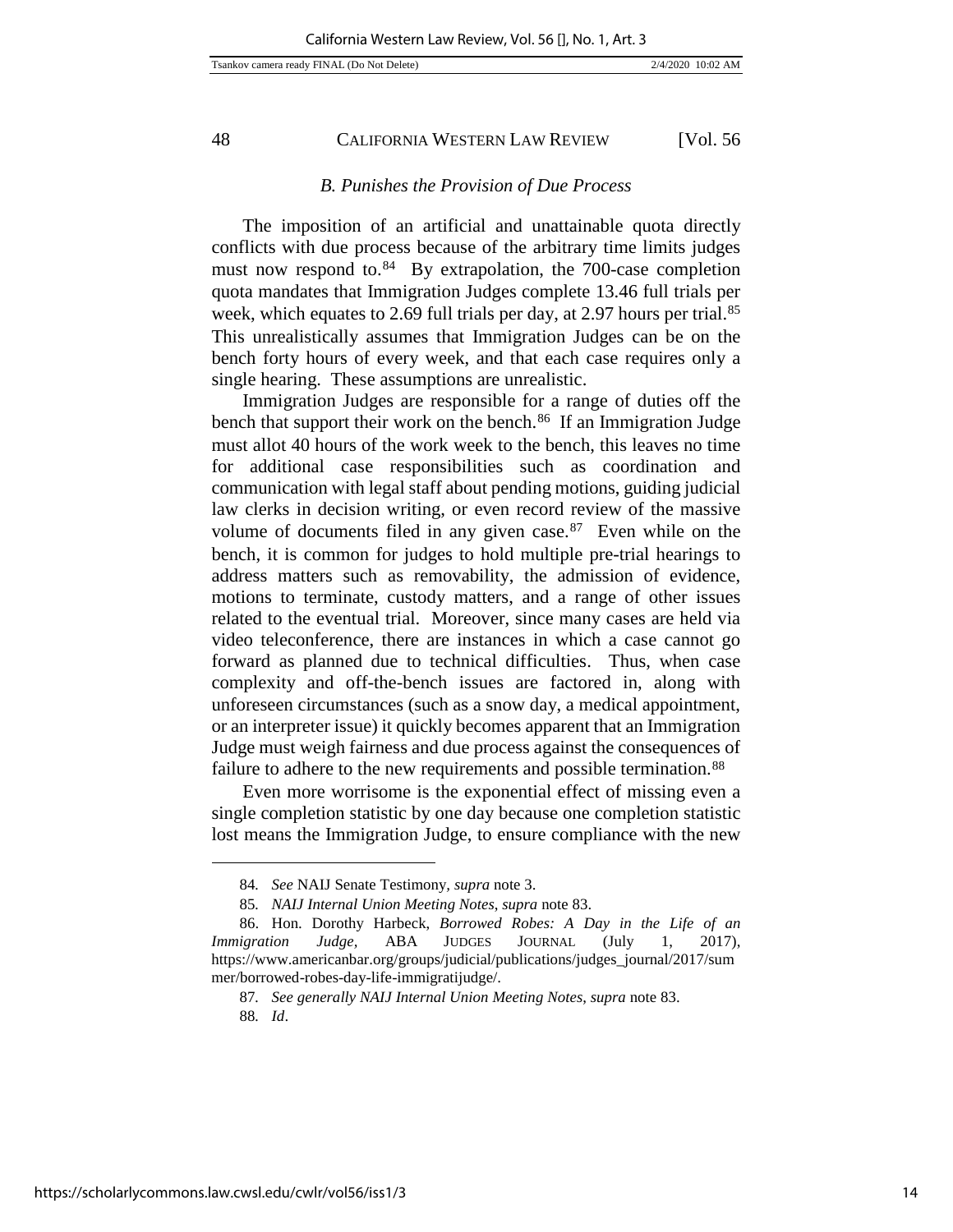| Tsankov camera ready FINAL (Do Not Delete) | 2/4/2020 10:02 AM |
|--------------------------------------------|-------------------|
|                                            |                   |

policy, must make-up that lost statistic on another day, thereby implicating due process concerns for cases scheduled for multiple days.[89](#page-15-0) Since complexity is not factored into the completion rate of cases, an Immigration Judge who routinely presides over multi-day hearings for a single case (presumably including testimony from expert witnesses and record documents numbering in the thousands of pages) will be disadvantaged and suffer greater exposure to discipline.<sup>90</sup> The system equates a straightforward single-hearing, uncontested removal case to a complex, heavily-litigated matter involving requests for relief, and, either belies intellectual honesty or pursues an outcome-driven agenda, where the completion statistic is the valued outcome.<sup>91</sup> This one-dimensional approach serves neither the Agency's stated mission, nor the provision of Constitutionally-mandated procedural due process.[92](#page-15-3)

The impact of this approach can be dire, especially in the context of the thousands of children who appear in Immigration Court proceedings, many of whom have been segregated from their families and have no representation.<sup>[93](#page-15-4)</sup> Because juveniles without representation are particularly vulnerable, Immigration Judges must ensure the integrity of the proceedings by taking additional steps to ensure fairness in the adversarial process, as well as screening for issues such as human trafficking, all of which requires valuable court time to ensure due process.[94](#page-15-5)

The Agency's mandated quota punishes the Immigration Judge that affords due process by taking time acquainting herself with the evidence filed, preparing for trial, granting a continuance to an attorney who falls ill, or relaxing a strict time allotment in a hearing involving a vulnerable juvenile respondent. The completion quota disregards the qualitative differences in docket and case types, punishes too much time spent on preliminary hearings for adequate case preparation, vigorously ignores duties related to additional court assignments, devalues the

<span id="page-15-1"></span><span id="page-15-0"></span>l

94*. Id*.

<sup>89</sup>*. Id*.

<sup>90</sup>*. Id*.

<sup>91</sup>*. Id*.

<sup>92</sup>*. Id*.

<span id="page-15-5"></span><span id="page-15-4"></span><span id="page-15-3"></span><span id="page-15-2"></span><sup>93</sup>*. Family Separation and Detention*, AM. BAR ASS'N. (July 9, 2018), [https://www.americanbar.org/advocacy/governmental\\_legislative\\_work/priorities\\_p](https://www.americanbar.org/advocacy/governmental_legislative_work/priorities_policy/immigration/familyseparation/) [olicy/immigration/familyseparation/.](https://www.americanbar.org/advocacy/governmental_legislative_work/priorities_policy/immigration/familyseparation/)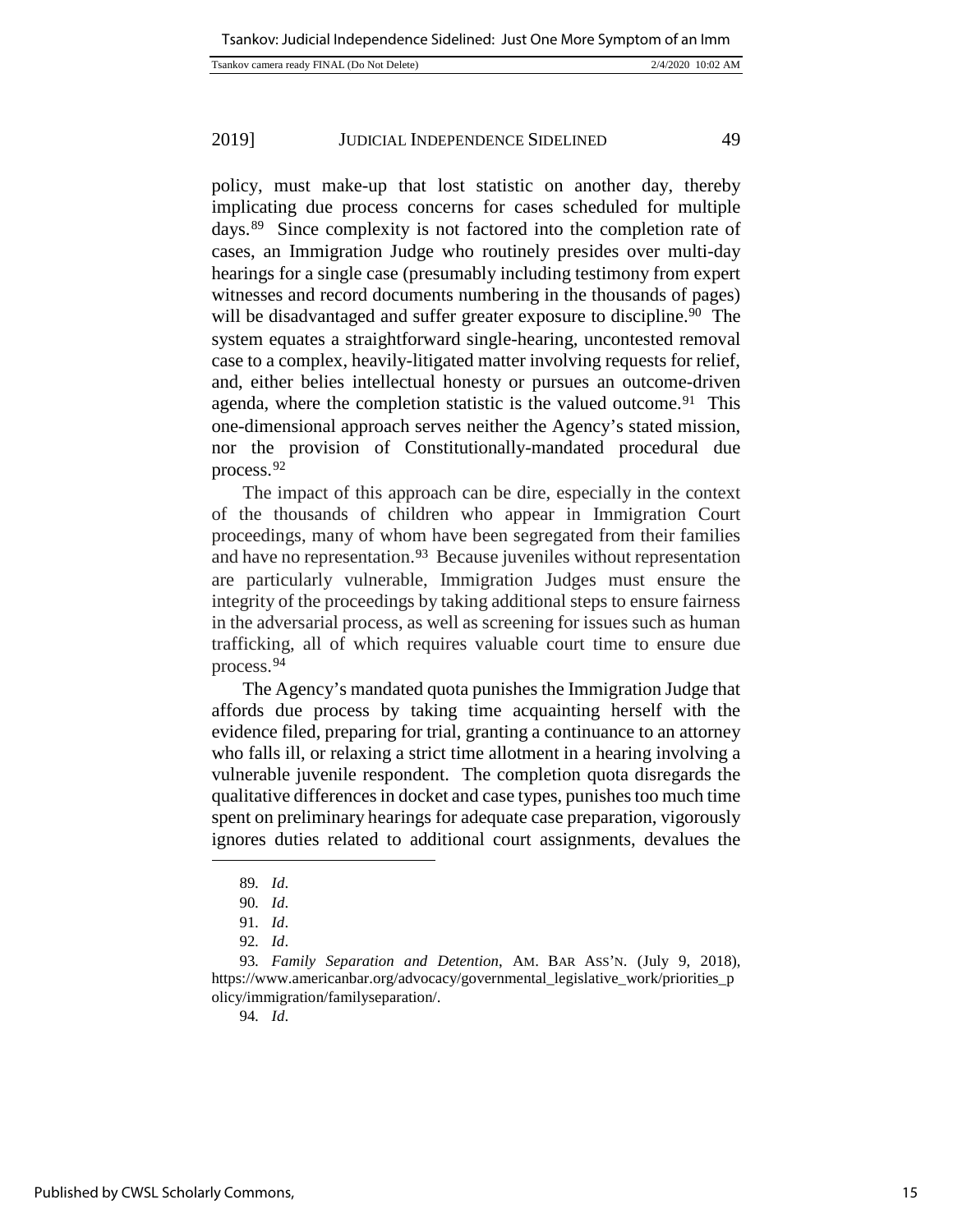crafting of written decisions in complex cases (since such work requires time spent off the bench), and favors completions over quality of decision.[95](#page-16-0)

## *C. Undervalues Judicial Preparation*

The 700-case completion quota undervalues and, to an extent, even ignores the time necessary for case preparation.<sup>[96](#page-16-1)</sup> The inflexibility of the quota artificially denotes Immigration Court cases to "widget" status—identical in complexity and standardized in subject matter.[97](#page-16-2)  Operating a court docket with such a notion not only belies reality but fairness, as well.[98](#page-16-3) Judicial reflection, preparation, and exactitude are not only a bedrock of our judicial system, but are demanded by judges. Moreover, immigration cases are ultimately reviewed through a gauntlet of appellate courts, and, in some rare cases, reach review by The United States Supreme Court. It is both unreasonable and unrealistic to expect Immigration Judges to decide complex contested motions, such as motions to terminate and motions to suppress, without adequate time for review and consideration.<sup>[99](#page-16-4)</sup> In this way, the quota is troublesome because it fails to value the application of judicial ideals in the face of highly complex and time intensive adjudications.[100](#page-16-5) For example, an Immigration Judge faced with a highly complex 12-hour case, requiring testimony from multiple fact and expert witnesses, may feel pressure to give short shrift to the litigants due to the quota.[101](#page-16-6)  Similarly, pro se respondents with special vulnerabilities, such as juveniles or mentally incompetent respondents, may require additional judicial resources in order to present their case effectively. These pro se respondents are ill-served by the quota.<sup>[102](#page-16-7)</sup> This completion quota presents an unreasonable and unattainable mandate that is not designed

<span id="page-16-4"></span><span id="page-16-3"></span><span id="page-16-2"></span><span id="page-16-1"></span><span id="page-16-0"></span>j

<sup>95</sup>*. Id*.

<sup>96</sup>*. Id*.

<sup>97</sup>*. Id*.

<sup>98</sup>*. Id*.

<sup>99</sup>*. Family Separation and Detention*, *supra* note 93.

<sup>100</sup>*. Id*.

<span id="page-16-7"></span><span id="page-16-6"></span><span id="page-16-5"></span><sup>101</sup>*. Id*.

<sup>102</sup>*. Id*.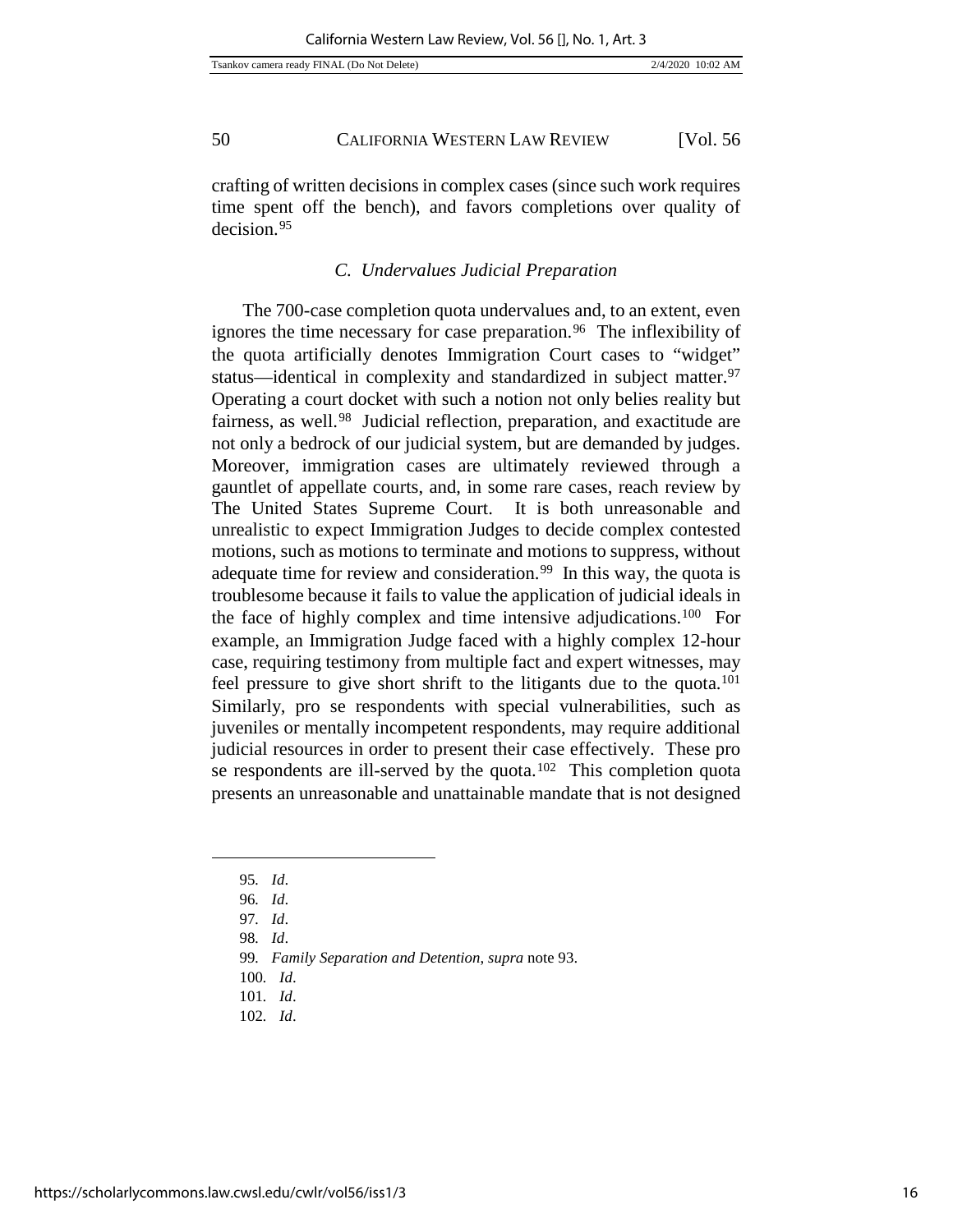| Tsankov camera ready FINAL (Do Not Delete) | 2/4/2020 10:02 AM |
|--------------------------------------------|-------------------|
|                                            |                   |

to preserve the value in preparation and judicial reflection, but to over-emphasize speed of adjudication.<sup>[103](#page-17-0)</sup>

## *D. Arbitrary and Corrosive Remand Rate Quota*

The second new performance quota mandates fewer than 15% of an Immigration Judge's decisions subject to remand from appellate courts, including the Board of Immigration Appeals, the Federal Circuit Courts of Appeal, and the U.S. Supreme Court.[104](#page-17-1) Astonishing in its simplicity, the quota fails to capture data in any meaningful way.<sup>105</sup>

> Remands to the Immigration Judge \_\_\_\_\_\_\_\_\_\_\_\_\_\_\_\_\_\_\_\_\_\_\_\_\_\_\_\_\_\_\_\_\_\_

> > Total Appeals\*

\* Total appeals includes appeals to the Board and Circuit Court. Interlocutory appeals, appeals on motions, and appeals on bonds are included.[106](#page-17-3)

This new bright-line standard does not appear to be based on any empirical evidence suggesting that a remand rate exceeding 15% reflects unsatisfactory performance and does not determine to what extent an Immigration Judge's performance is unsatisfactory.[107](#page-17-4)  Rather, it takes two raw data points and reduces their meaning to a deceptively simple conclusion.<sup>[108](#page-17-5)</sup>

The reality is that Immigration Court matters are remanded for a variety of reasons. Although those reasons may include error on the part of the Immigration Judge, often the reason for remand does not reflect the Immigration Judge's performance ability. A case can be remanded for a variety of reasons outside of an Immigration Judge's control, including:

<span id="page-17-0"></span><sup>103</sup>*. Id*.

<sup>104</sup>*. See* Deputy Director Presentation Overview, *supra* note 73, at 3.

<span id="page-17-1"></span><sup>105</sup>*. NAIJ Internal Union Meeting Notes*, *supra* note 83.

<sup>106</sup>*. Id*.

<span id="page-17-5"></span><span id="page-17-4"></span><span id="page-17-3"></span><span id="page-17-2"></span><sup>107</sup>*. Id*.

<sup>108</sup>*. Id*.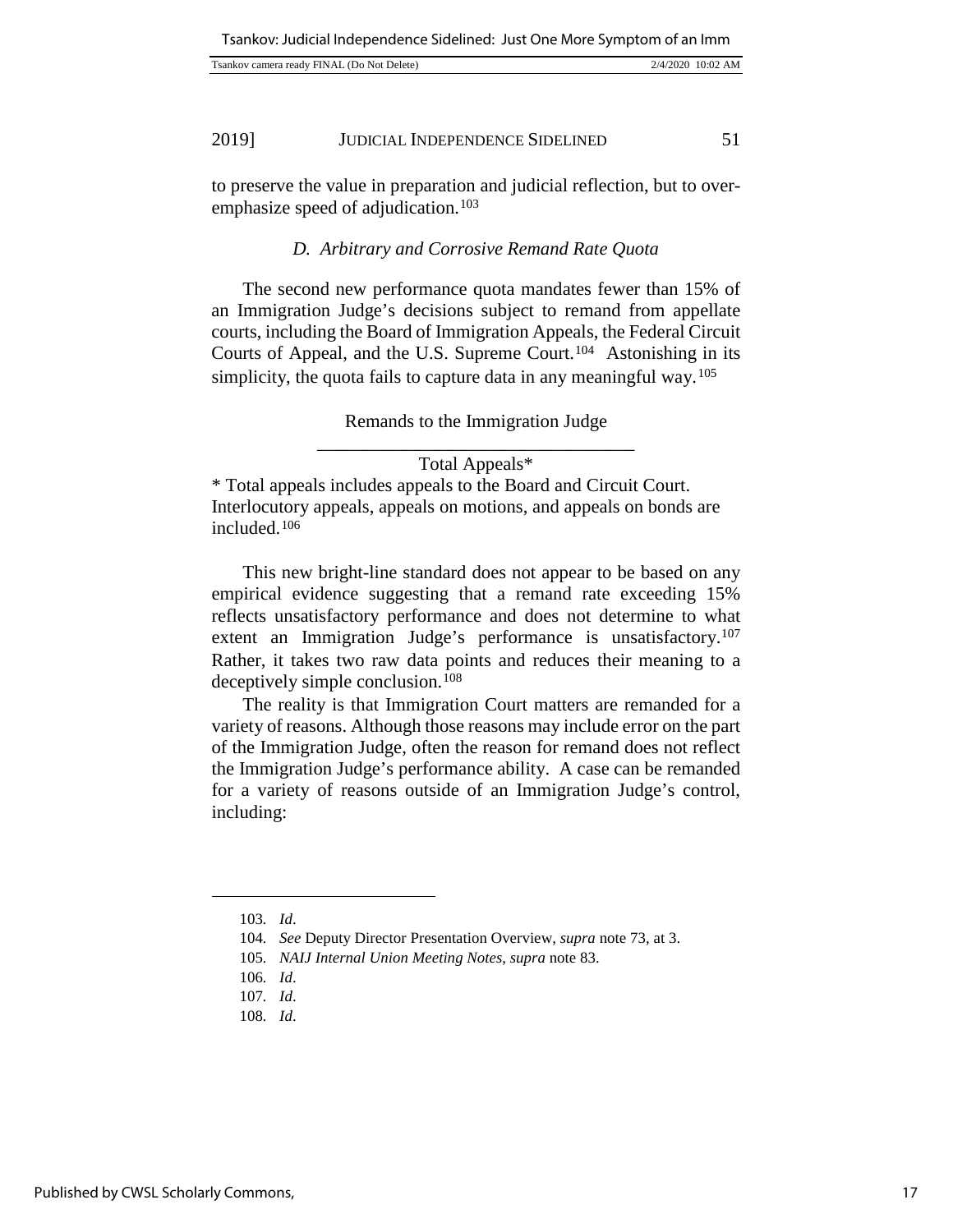- 1) the need for further fact-finding;
- 2) the presentation of new evidence on appeal;
- 3) the need to have DHS complete background checks;
- 4) the dismissal of a DHS appeal;
- 5) a finding that the BIA lacks jurisdiction;
- 6) the desire to pursue voluntary departure;
- 7) the withdrawal of an appeal;
- 8) the application of temporary protected status;
- 9) the decision to administratively close a matter;
- 10) a change in or clarification regarding the law related to the case;
- 11) differing appellate views on the exercise of discretion;
- 12) ineffective assistance of counsel; and many, many others.<sup>[109](#page-18-0)</sup>

With so many factors operating entirely outside of an Immigration Judge's control, drawing any conclusions about the "remand rate" is generally meaningless.<sup>[110](#page-18-1)</sup> Therefore, it is unreasonable to apply such an oversimplified standard when evaluating Immigration Judges.<sup>[111](#page-18-2)</sup>

Although there are likely instances in which an Immigration Judge issues an errant decision, and efforts should be taken to minimize such outcomes, a standard that mandates such a high degree of precision is arbitrary, exceedingly onerous, and counter to the regulatory requirements that require measures to be "achievable" to be sound.[112](#page-18-3)  When considering the enormous time-based pressures that are applied to Immigration Judges, coupled with the range of factors outside their control, this standard is devoid of accurate interpretation.

The simplistic standard could have the remarkably counterintuitive effect of penalizing Immigration Judges whose decisions are not often

<span id="page-18-0"></span><sup>109</sup>*. See generally* Bryan Johnson, *Statistics on BIA Remands of Immigration Judges from FY2016–FY2018YTD*, AMOACHI & JOHNSON, PLLC, ATTORNEYS AT LAW (Feb. 21, 2018), [https://amjolaw.com/2018/02/21/statistics-on-bia-remands-of](https://amjolaw.com/2018/02/21/statistics-on-bia-remands-of-immigration-judges-from-fy2016-fy2018ytd/)[immigration-judges-from-fy2016-fy2018ytd/.](https://amjolaw.com/2018/02/21/statistics-on-bia-remands-of-immigration-judges-from-fy2016-fy2018ytd/) 

<sup>110</sup>*. NAIJ Internal Union Meeting Notes*, *supra* note 83.

<sup>111</sup>*. Id*.

<span id="page-18-3"></span><span id="page-18-2"></span><span id="page-18-1"></span><sup>112</sup>*. See id*.; *see also A Handbook for Measuring Employee Performance*, U.S. OFF. OF PERSONNEL MGMT (Mar. 2017), https://www.opm.gov/policy-dataoversight/performance-management/measuring/employee\_performance\_ handbook.pdf ("Performance elements and standards should be measurable,

understandable, verifiable, equitable, and achievable.").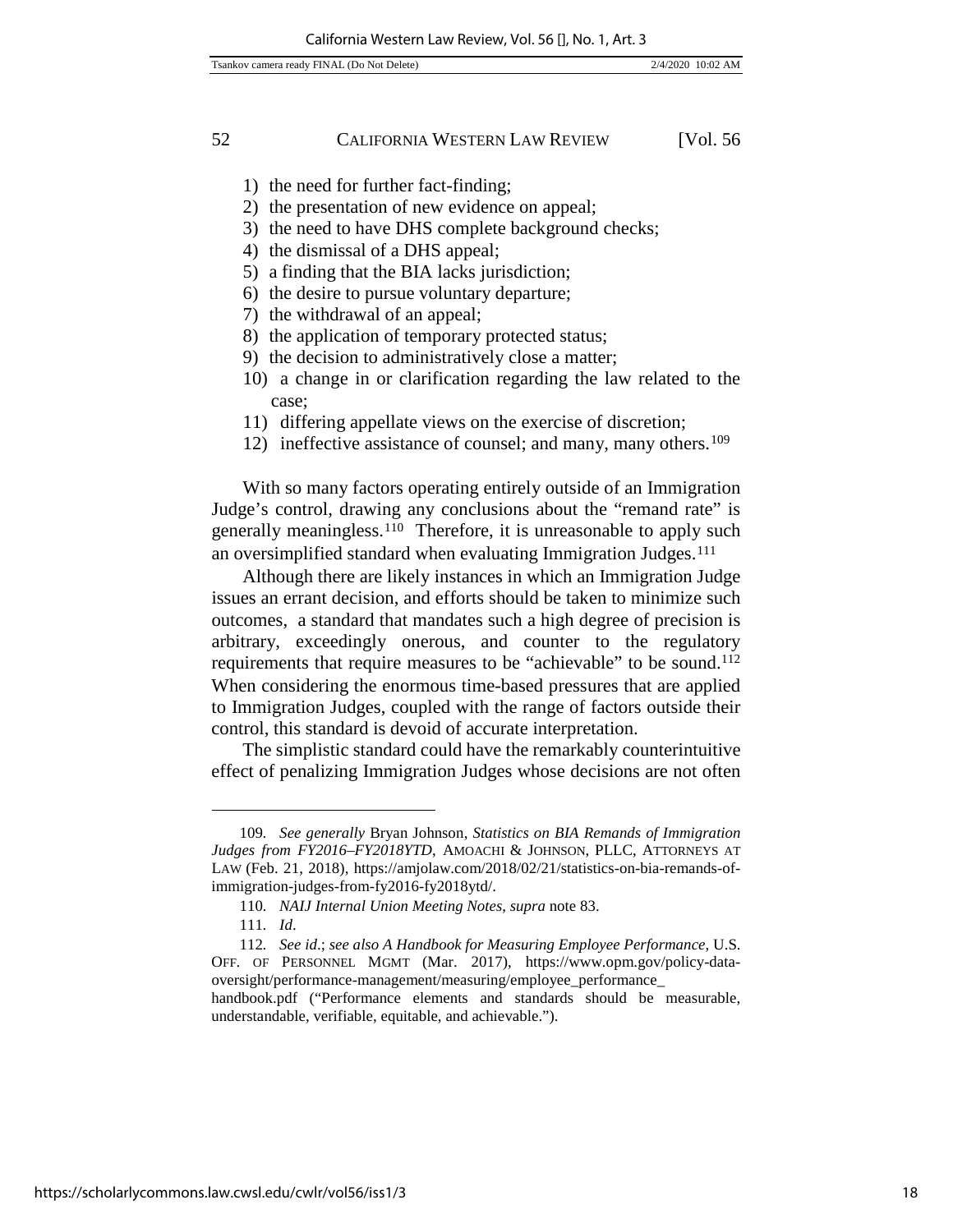appealed.[113](#page-19-0) For those Immigration Judges with low overall appeal rates, the rigidity of the standard can skew disproportionately to reflect poor performance when the measure is, in fact, simply reflective of a limited data pool.[114](#page-19-1) For example, an Immigration Judge with few cases appealed during the performance period, a single remand can inaccurately skew results.<sup>115</sup> Similarly, an absolute standard of 15% fails to credit the fact that Immigration cases have not been appealed presumably indicating satisfaction from the parties and a satisfactory performance by the Immigration Judge.<sup>[116](#page-19-3)</sup>

In addition, immigration cases do not take place in a vacuum and often operate alongside collateral relief efforts.<sup>[117](#page-19-4)</sup> For example, if a Respondent gets married while an appeal is pending, a case might be remanded so that the Respondent can pursue previously unavailable relief. Similarly, a Respondent who files an appeal of a criminal conviction might persuade an appellate court to remand the criminal case for additional consideration and the criminal conviction may be overturned. It is clear that the decision to take an appeal is both complex and strategic, since an appeal is based on a host of factors, (including whether a Respondent is detained or not), many of which underlying the bald statistic are simply unrelated to an Immigration Judge's performance capability.[118](#page-19-5)

Finally, the imposition of an inflexible 15% standard is corrosive to the process because it puts unfair and unreasonable pressure on an Immigration Judge.<sup>119</sup> It unfairly holds an Immigration Judge accountable for factors s/he cannot control. At its most erosive, it can impel a judge to weigh the repercussions of a decision on herself, such as whether such decision will result in termination[.120](#page-19-7) Judges should never be asked to choose between making a difficult, reasoned decision out of fear that their case might be remanded, which, as a result, may

<span id="page-19-4"></span><span id="page-19-3"></span><span id="page-19-2"></span><span id="page-19-1"></span><span id="page-19-0"></span>j

<sup>113</sup>*. NAIJ Internal Union Meeting Notes*, *supra* note 83.

<sup>114</sup>*. Id*.

<sup>115</sup>*. Id*.

<sup>116</sup>*. Id*.

<sup>117</sup>*. See, e.g.*, *Matter of L-A-B-R-*, 27 I&N Dec. 405 A.G. (2018).

<sup>118</sup>*. NAIJ Internal Union Meeting Notes*, *supra* note 83.

<span id="page-19-7"></span><span id="page-19-6"></span><span id="page-19-5"></span><sup>119</sup>*. Id*.

<sup>120</sup>*. Id*.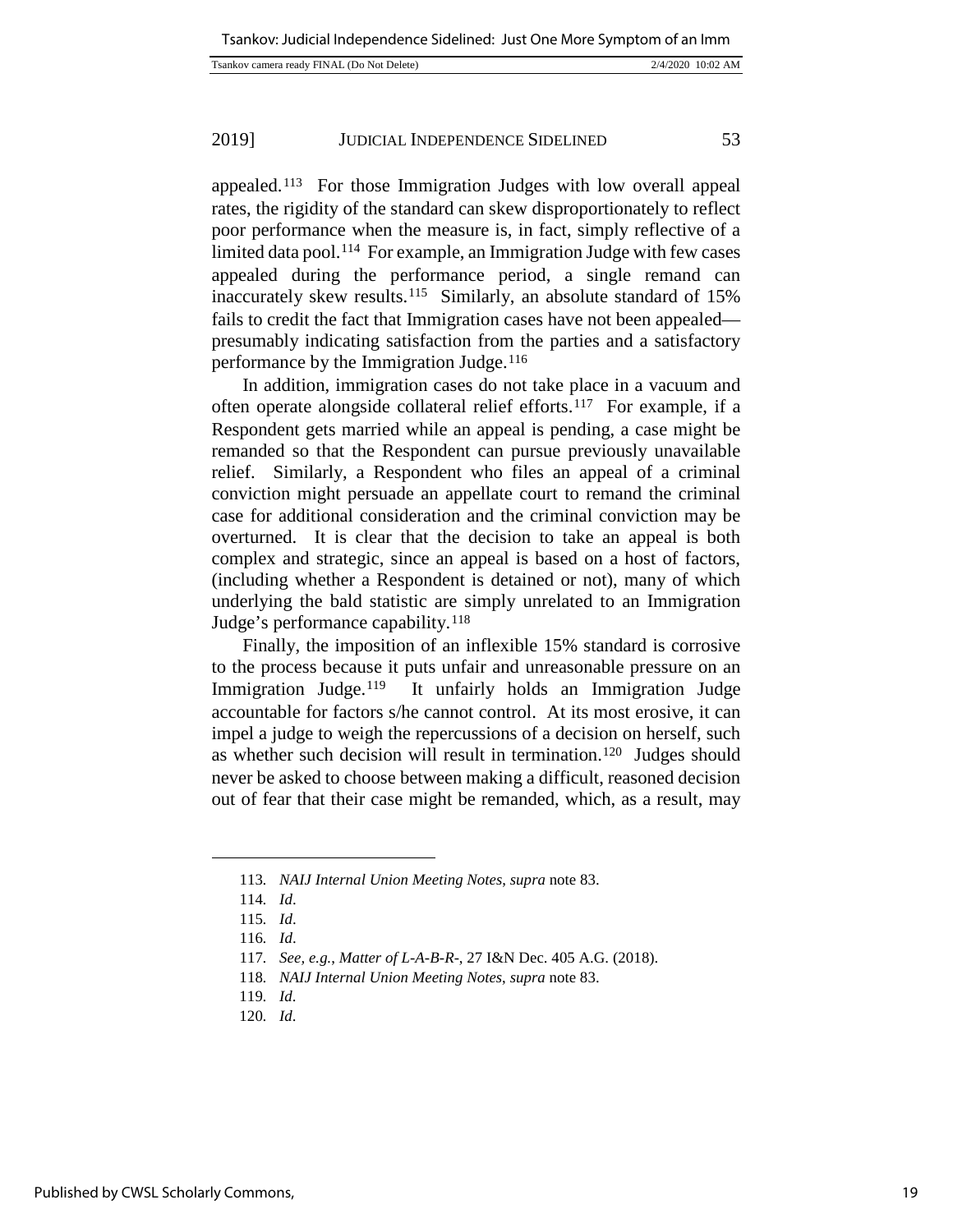lead to termination. These are external pressures that should not be introduced into any fair judicial decision-making process.<sup>[121](#page-20-0)</sup>

Moreover, there is no methodological evidence to establish this data collection system is either useful or accurate.[122](#page-20-1) There is no publicly available evidence that the Agency's examination of raw remand rates is conducted in a reliable manner, devoid of data integrity concerns, bias in application, and applied in a consistent, standardized way. All of this leads to unfair and damaging actions by the Agency with profound repercussions for Immigration Judges and those that appear before them.[123](#page-20-2)

## *E. Deadlines for Selected Case Completions*

Immigration Judges are now subject to a host of performance deadlines which are designed to expedite various aspects of the adjudication process, rather than measuring or valuing careful review and deliberation by Immigration Judges.[124](#page-20-3) For example, one of the deadlines requires that 90% of custody review determinations be completed at the initial hearing.<sup>125</sup> This deadline is arbitrary, and many respondents are simply not ready for such a hearing at the time that it has been scheduled. This can lead to Respondents withdrawing requests to hold such hearings. However, concern about, the performance measure might influence a judge to require a Respondent to go forward at a hearing even without the parties' adequate preparation.[126](#page-20-5)

Similarly, another deadline requires that 100% of credible fear and reasonable fear review proceedings be completed at the initial hearing.<sup>127</sup> The lack of flexibility and failure to grant a continuance for a new hearing date can result in the denial of due.[128](#page-20-7) Consider, for

<sup>121</sup>*. Id*.

<sup>122</sup>*. Id*. *See generally* LEGAL CASE STUDY: SUMMARY REPORT, *supra* note 71.

<sup>123</sup>*. NAIJ Internal Union Meeting Notes*, *supr*a note 83.

<span id="page-20-7"></span><span id="page-20-6"></span><span id="page-20-5"></span><span id="page-20-4"></span><span id="page-20-3"></span><span id="page-20-2"></span><span id="page-20-1"></span><span id="page-20-0"></span><sup>124.</sup> *See id*.; *see generally* [Aaron Reichlin-Melnick,](http://immigrationimpact.com/2018/10/01/immigration-court-quotas-call-reform/) *As Immigration Court Quotas Go Into Effect, Many Call For Reform*, IMMIGRATIONIMPACT (Oct. 1, 2018), http://immigrationimpact.com/2018/10/01/immigration-court-quotas-call-reform/.

<sup>125</sup>*. See* Deputy Director Presentation Overview, *supra* note 73, at 5.

<sup>126</sup>*. NAIJ Internal Union Meeting Notes*, *supra* note 83.

<sup>127</sup>*. See* Deputy Director Presentation Overview, *supra* note 73, at 6.

<sup>128</sup>*. NAIJ Internal Union Meeting Notes*, *supra* note 83.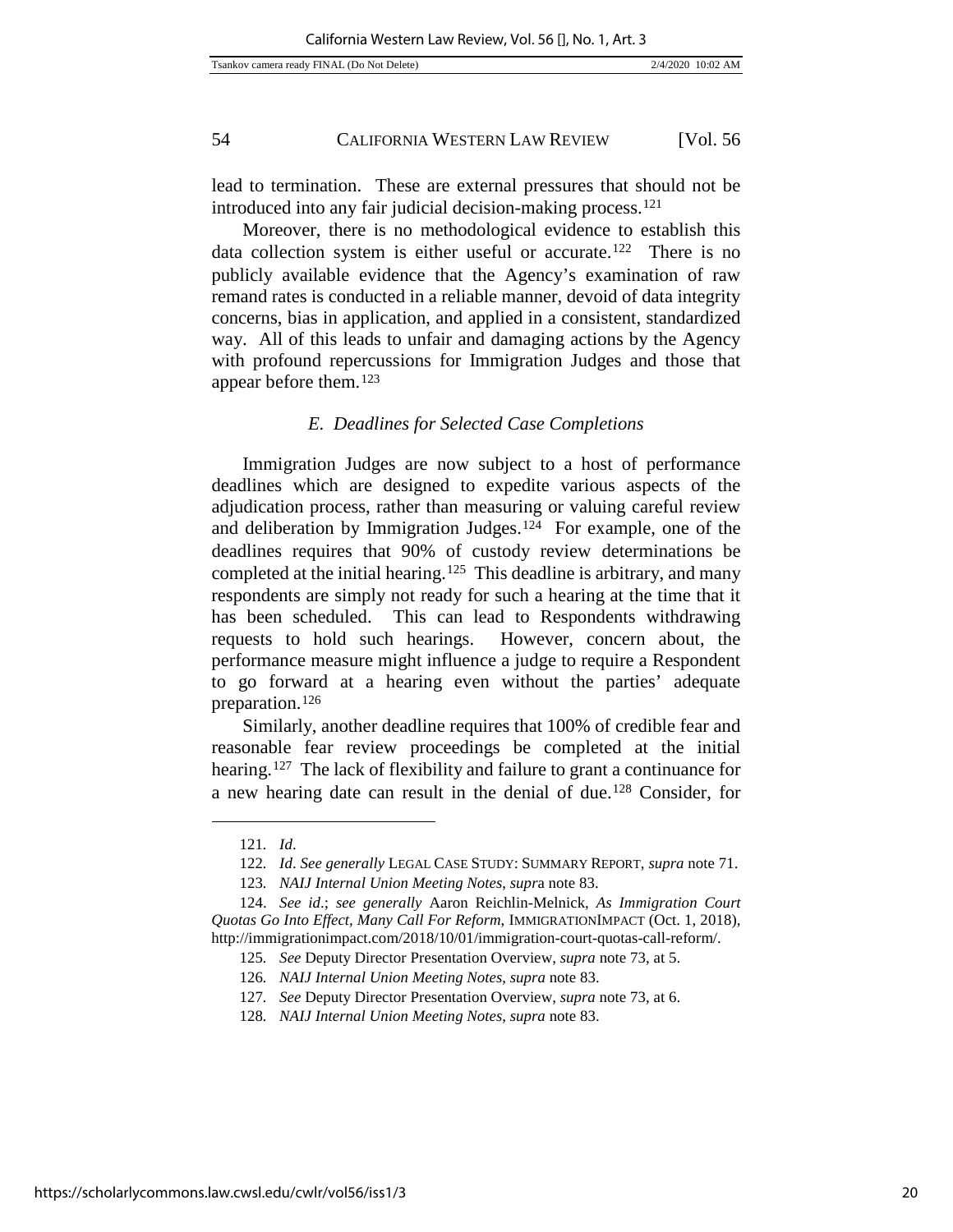| Tsankov camera ready FINAL (Do Not Delete) | 2/4/2020 10:02 AM |
|--------------------------------------------|-------------------|
|                                            |                   |

example, an individual who has retained an attorney, and the scheduled hearing date happens to fall on a day of religious observance or the attorney is ill and cannot attend the hearing. An Immigration Judge's decision to grant a continuance places an undue burden on the Judge. Although the Judge might recognize that participation by the attorney is not possible, she also knows that granting a continuance may impact her job security. To grant a new hearing date for a legitimate dueprocess protecting purpose would result in the Immigration Judge failing to meet the initial hearing deadline, even if every other similar type of hearing is completed at the initially scheduled hearing.<sup>[129](#page-21-0)</sup> There is no flexibility for due process built into the measure, even for accommodation of a single due-process based continuance. This type of deadline is orientated more towards enforcement, at the risk of curtailing due process.

## *F. Universally Denounced as Due Process Compromising Incentives*

Both scholars and legal community leaders agree that the use of such unrealistic devices to evaluate an Immigration Judge's performance compromise an Immigration Judge's independence and erodes due process.[130](#page-21-1) In some cases, these types of quotas and deadlines create undue pressure on Immigration Judges to accelerate hearings and decide cases without allowing themselves enough time to fully consider the issues.<sup>[131](#page-21-2)</sup>

The NAIJ has called the standards the "death knell for judicial independence"[132](#page-21-3) and the New York City Bar Association has called the quotas "neither efficient nor just."[133](#page-21-4) The American Bar

l

<sup>129</sup>*. Id*.

<span id="page-21-1"></span><span id="page-21-0"></span><sup>130</sup>*. Id*.; *see generally* Letter from Jill E. Family, Commonwealth Professor of Law and Government, et al., to Jeff Sessions, U.S. Att'y Gen. (Aug. 14, 2018) (*available at* [https://commonwealthlaw.widener.edu/files/resources/letter-to](https://commonwealthlaw.widener.edu/files/resources/letter-to-sessions-immigration-adjudication-with-s.pdf)[sessions-immigration-adjudication-with-s.pdf.\)](https://commonwealthlaw.widener.edu/files/resources/letter-to-sessions-immigration-adjudication-with-s.pdf).

<sup>131</sup>*. Id*.

<span id="page-21-3"></span><span id="page-21-2"></span><sup>132</sup>*. NAIJ Has Grave Concerns Regarding Implementation of Quotas on Immigration Judge Performance Reviews Before the S. Judiciary Comm. Oversight Hearing* (Oct. 18, 2017) [hereinafter NAIJ Senate Testimony 2017] [\(](https://www.lexisnexis.com/legalnewsroom/immigration/b/immigration-law-blog/posts/immigration-judge-quotas-a-39-death-knell-39-for-due-process-judicial-independence-naij)*available at* [https://drive.google.com/file/d/0B\\_6gbFPjVDoxX1hFUHRWNjdnMWM/.](https://drive.google.com/file/d/0B_6gbFPjVDoxX1hFUHRWNjdnMWM/)).

<span id="page-21-4"></span><sup>133.</sup> IMMIGRATION & NATIONALITY LAW COMMITTEE, QUOTAS IN IMMIGRATION COURTS WOULD BE NEITHER EFFICIENT NOR JUST (N.Y.C. Bar Ass'n. Apr. 10, 2018) (*available at* [https://www.nycbar.org/member-and-career-](https://www.nycbar.org/member-and-career-services/committees/reports-listing/reports/detail/quotas-in-immigration-courts-would-be-neither-efficient-nor-just)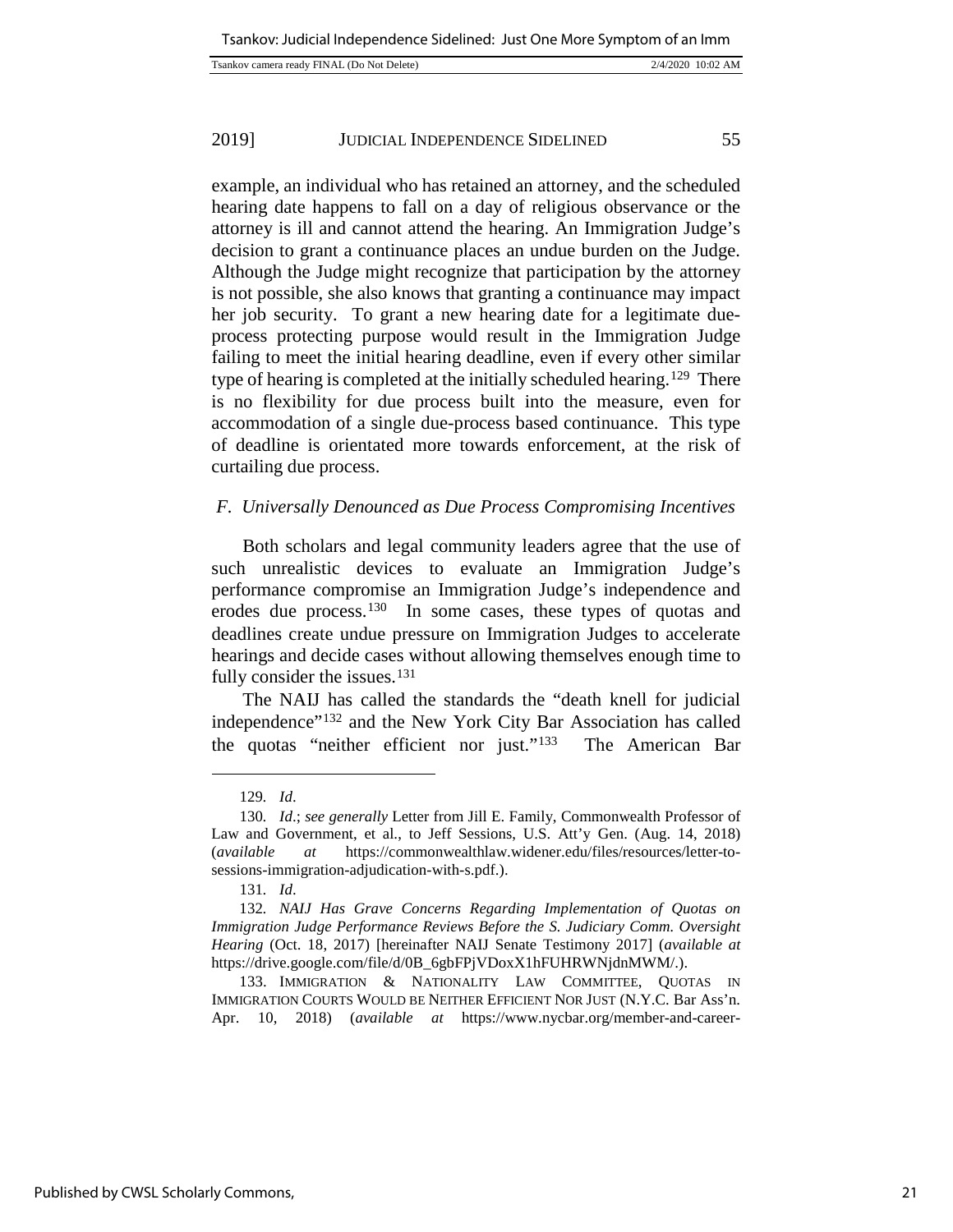Association has recommended an Immigration Court model that embodies the ideals proposed by the Institute for Advancement of the American Legal System. "These models stress judicial improvement as the primary goal, *emphasize process over outcomes*, and place a high priority on maintaining judicial integrity and independence."[134](#page-22-0)

A commonly held view is that the central cause of the backlog of cases is due to the DOJ's failure to properly staff and fund the Immigration Courts in the face of an imbalanced budget for immigration law enforcement, and is not due to Immigration Judges' lacking performance or efficiency.<sup>135</sup> As a result, performance measures that emphasize outcomes over process are the antithesis of the remedy for the backlog of cases. Since the backlog has grown as a result of a decade-long delay in appointing an adequate number of Immigration Judges to address the caseload, a solution that is too reliant on curtailing Immigration Judges' authority, and which uses unrealistic quotas and deadlines will not achieve the goal of reducing that backlog.[136](#page-22-2) Ironically, the new quotas and deadlines threaten to exacerbate the backlog. The integrity of, and the impartiality of, the Immigration Judge are compromised by the appearance of a financial interest in the outcomes (if not an actual financial interest), since the very structure under which case decisions are made implicate due process concerns.[137](#page-22-3) The measures will likely generate individual and class action litigation, creating even longer adjudication times and greater backlogs, instead of making the overall process more efficient.[138](#page-22-4)

<span id="page-22-4"></span>137*. NAIJ Internal Union Meeting Notes*, *supra* note 83.

[services/committees/reports-listing/reports/detail/quotas-in-immigration-courts](https://www.nycbar.org/member-and-career-services/committees/reports-listing/reports/detail/quotas-in-immigration-courts-would-be-neither-efficient-nor-just)[would-be-neither-efficient-nor-just\)](https://www.nycbar.org/member-and-career-services/committees/reports-listing/reports/detail/quotas-in-immigration-courts-would-be-neither-efficient-nor-just).

<sup>134.</sup> ABA Senate Testimony, *supra* note 44 (emphasis added).

<span id="page-22-1"></span><span id="page-22-0"></span><sup>135</sup>*. Id*.; *see also* Hon. Dana Leigh Marks, *Still a Legal "Cinderella"? Why the Immigration Courts Remain an Ill-Treated Stepchild Today*, 59 FED. LAW. 29 (Mar. 2012), [https://www.naij-usa.org/images/uploads/publications/Legal-Cinderella-](https://www.naij-usa.org/images/uploads/publications/Legal-Cinderella-March2012_1.pdf)[March2012\\_1.pdf;](https://www.naij-usa.org/images/uploads/publications/Legal-Cinderella-March2012_1.pdf) Cristobol Ramon, et al., *Why Hiring More Judges Would Reduce Immigration Court Backlogs*, BIPARTISAN POLICY CENTER (July 25, 2018), [https://bipartisanpolicy.org/blog/why-hiring-more-judges-would-reduce](https://bipartisanpolicy.org/blog/why-hiring-more-judges-would-reduce-immigration-court-backlogs/)[immigration-court-backlogs/.](https://bipartisanpolicy.org/blog/why-hiring-more-judges-would-reduce-immigration-court-backlogs/)

<span id="page-22-3"></span><span id="page-22-2"></span><sup>136.</sup> ABA Senate Testimony, *supra* note 44.

<sup>138.</sup> ABA Senate Testimony, *supra* note 44.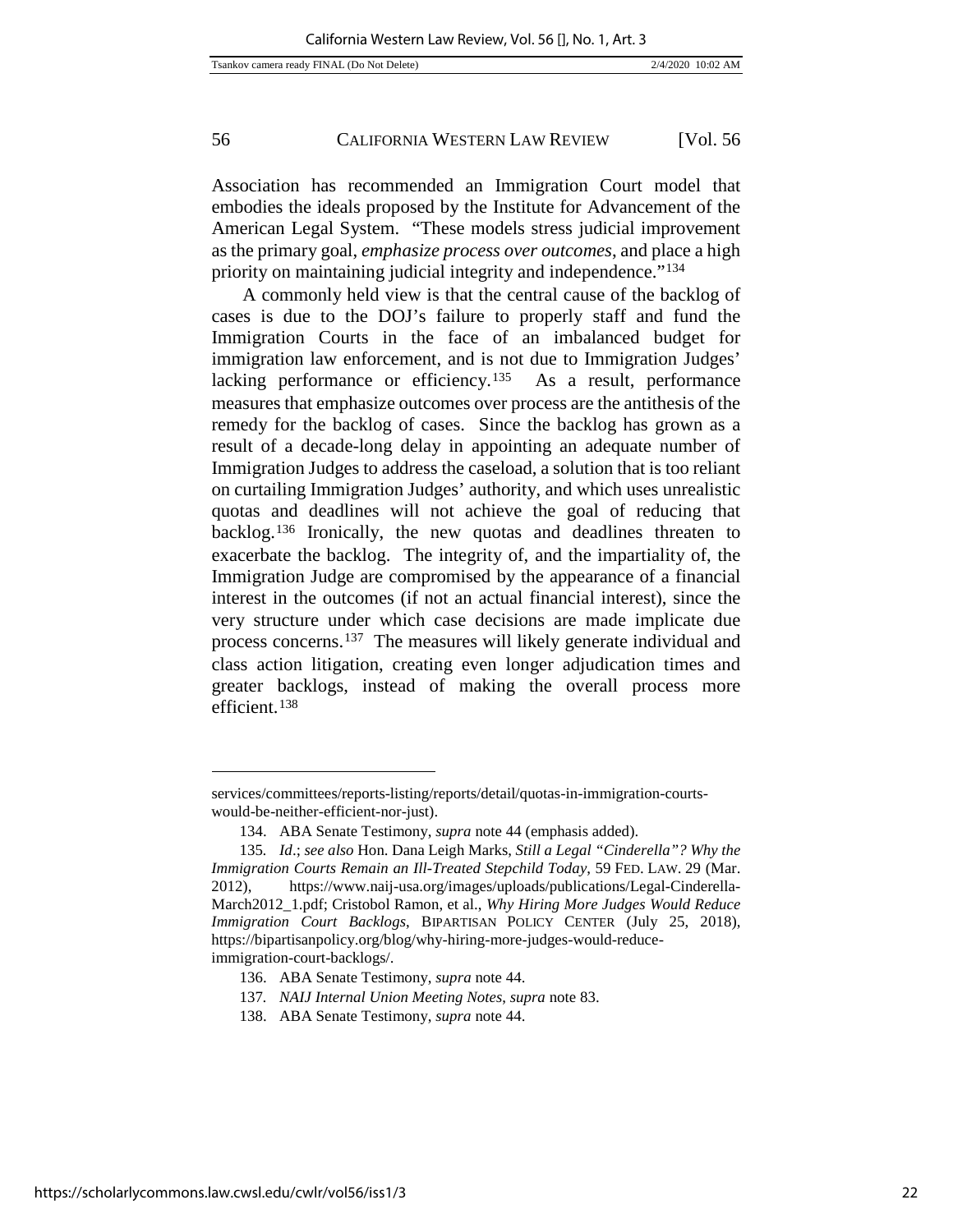|--|

Immigration Judges serve as impartial decision-makers, rule on the admissibility of evidence and legal objections, make factual findings, reach conclusions of law, and have the authority to issue decisions about removability. Yet, in juxtaposition, they are civil servant employees subject to discipline and/or termination.<sup>[139](#page-23-0)</sup> Immigration judges have no fixed term of office and their removal and transfer are subject to federal labor law protections and any rights conferred through collective bargaining. This construct creates pressure on Immigration Judges and by its very nature calls into question their independence, undermining public confidence in their capability and neutrality.<sup>140</sup> Moreover, critics agree this organizational structure impedes the quality of the Immigration Court system.[141](#page-23-2)

Such criticism dates back to December 26, 2000, when the DOJ published a proposed 72 FR 53673, a rule in the Federal Register revising the authorities delegated to the EOIR Director and the Chief Immigration Judge.[142](#page-23-3) 8 C.F.R. Section 1003.2 was then modified to confer authority on the EOIR Director to: "Direct the conduct of all EOIR employees to ensure the efficient disposition of all pending cases, including the power, in his discretion, *to set priorities or time frames for the resolution of cases*[.]["143](#page-23-4)

It was also modified to permit the imposition of performance appraisals, but required that, "such appraisals must fully respect their roles as adjudicators."[144](#page-23-5) Moreover, the rule placed limits on the authority of the EOIR Director, stating that "[t]he Director shall have no authority to adjudicate cases arising under the Act or regulations and *shall not direct the result of an adjudication assigned* to the Board, *an immigration judge*, the Chief Administrative Hearing Officer, or an Administrative Law Judge."[145](#page-23-6)

At the same time, 8 C.F.R. Section 1003.10 was modified to state,

<span id="page-23-0"></span>l

<sup>139</sup>*. See generally* 8 C.F.R. §§ 1003 (2003) & 1240 (2003).

<sup>140.</sup> ABA Senate Testimony, *supra* note 44.

<sup>141.</sup> NAIJ Senate Testimony 2017*, supra* note 132.

<span id="page-23-5"></span><span id="page-23-4"></span><span id="page-23-3"></span><span id="page-23-2"></span><span id="page-23-1"></span><sup>142.</sup> Final Rule, Authorities Delegated to the Director of the Executive Office for Immigration Review, and the Chief Immigration Judge [72 FR 53673] [FR 50-07] (Sept. 20, 2007) [hereinafter Final Rule]. https://www.uscis.gov/ilink/ docView/FR/HTML/FR/0-0-0-1/0-0-0-123038/0-0-0-139104/0-0-0-140843.html.

<sup>143.</sup> 8 C.F.R. § 1003.0(b)(ii) (2019) (emphasis added).

<sup>144</sup>*. Id*. § 1003.0(b)(v) (emphasis added).

<span id="page-23-6"></span><sup>145</sup>*. Id*. § 1003.0(c) (emphasis added).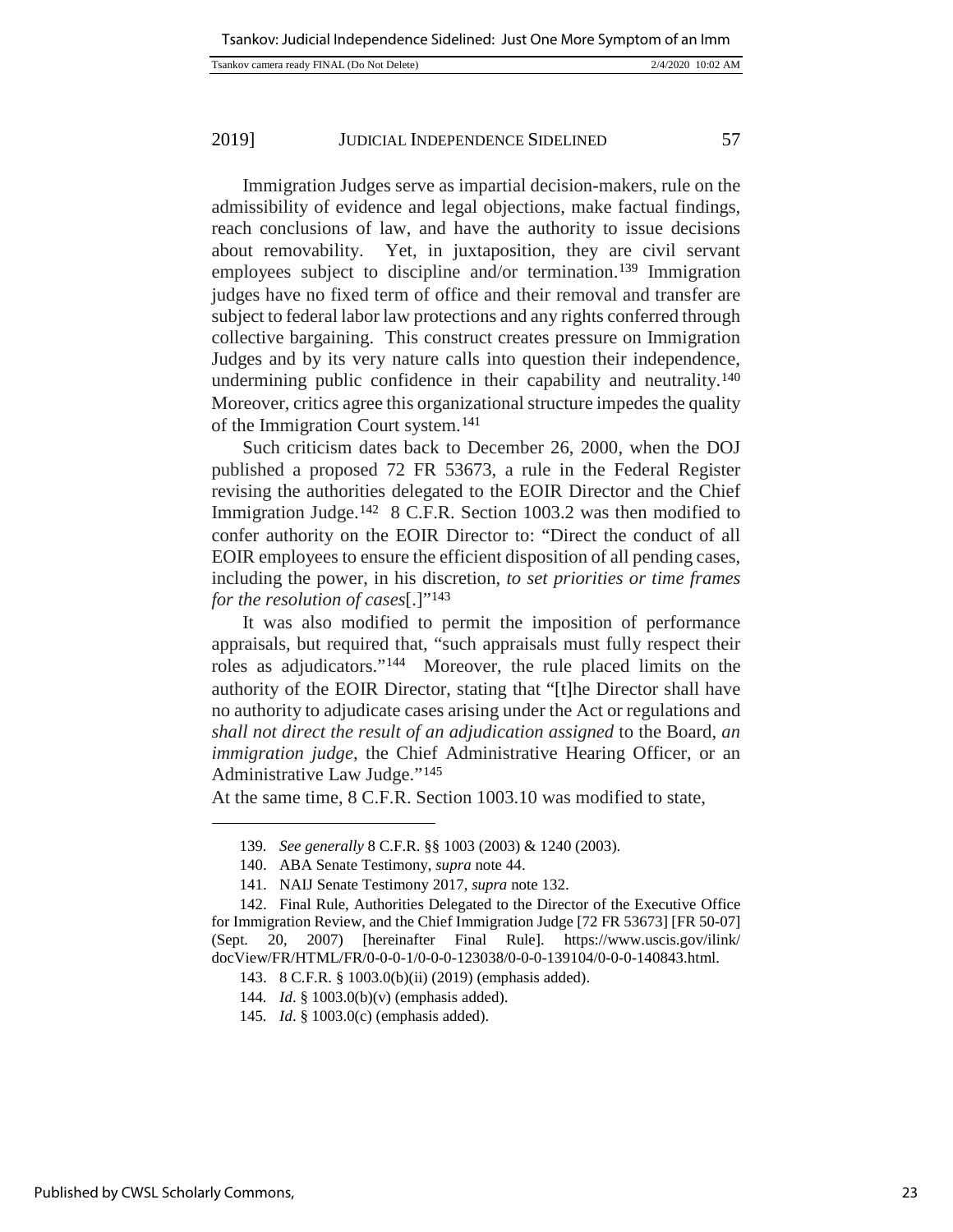Immigration judges shall exercise the powers and duties delegated to them by the Act and by the Attorney General through regulation. In deciding the individual cases before them, and subject to the applicable governing standards, *immigration judges shall exercise their independent judgment and discretion* and may take any action consistent with their authorities under the Act and regulations that is appropriate and necessary for the disposition of such cases. [146](#page-24-0)

During the 60-day comment period, three individuals submitted comments about the authorities of the Director all of which related to a concern that the setting of deadlines could impede judicial independence.[147](#page-24-1) They raised an alarm that setting priorities or time frames for the resolution of cases could lead "an official to direct the outcome of a specific case by setting an unyielding completion goal which would prevent an immigration judge from taking the time necessary to adjudicate a case fairly."[148](#page-24-2) One commentator asked specifically whether the rule is intended:

(a) To authorize an official to establish time frames for particular types or classes of cases which would be *guidelines* for the judges to follow, but permit a departure from the guidelines in individual cases when necessary; or

(b) to have an official *direct* a judge to cut short a particular case regardless of the judge's need to take additional time.[149](#page-24-3)

Another commenter went so far as to state that "the rule can be interpreted to abrogate the parties' right to a full and complete hearing."<sup>[150](#page-24-4)</sup> This commenter would have the rule recognize that only the Immigration Judge should determine the amount of time necessary to complete a case."[151](#page-24-5)

<span id="page-24-0"></span>In responding to the comments, the DOJ stated that it, "*does not believe that the authority to establish time frames and guidelines 'directs' the result of the adjudication.* Time frames and guidelines are designed to ensure the timely adjudication and conclusion of

151*. Id*.

<sup>146</sup>*. Id*. § 1003.10.

<span id="page-24-2"></span><span id="page-24-1"></span><sup>147.</sup> Final Rule*, supra* note 142.

<sup>148</sup>*. Id*.

<sup>149</sup>*. Id*. (emphasis added).

<span id="page-24-5"></span><span id="page-24-4"></span><span id="page-24-3"></span><sup>150</sup>*. Id*.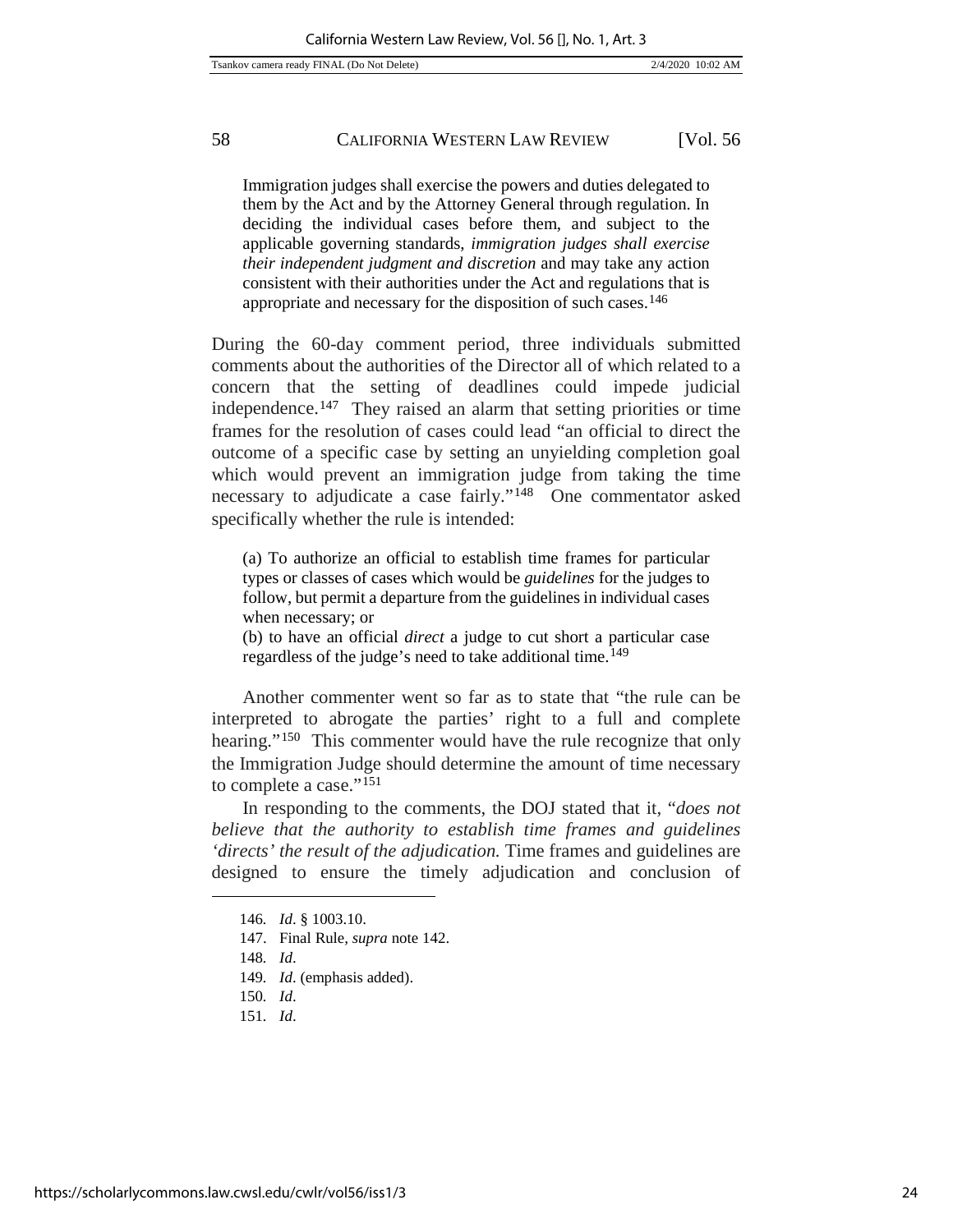| Tsankov camera ready FINAL (Do Not Delete) | 2/4/2020 10:02 AM |
|--------------------------------------------|-------------------|
|                                            |                   |

proceedings, and their use is well-established in immigration procedure."[152](#page-25-0) To support its view, the DOJ referenced not regulatory but *statutorily*-mandated completion deadlines.<sup>[153](#page-25-1)</sup> It noted that asylum cases have a *statutory* completion requirement of 180 days<sup>[154](#page-25-2)</sup> and that a credible fear review by an immigration judge has a *statutory* completion requirement of seven days.[155](#page-25-3) Furthermore, the DOJ relied on the fact that "individual immigration judges set hearing calendars and prioritize cases. Within each judge's parameters for calendaring a case, *that judge will take the time necessary for the case to be completed*. Some cases take less time to complete, some more, and most fall within the estimated times."[156](#page-25-4) The DOJ justified the finalization of the rule unchanged stating,

*Experience* has shown that the time frames do not "direct the result" of a particular case, but rather that the guidelines promote timely results. The Department shares the commenters' concern for due process and fairness in immigration proceedings. Timely adjudications ensure due process and fairness for the aliens in proceedings, as well as for the government and its citizens who have an interest in having cases adjudicated, benefits conferred, and the laws enforced.<sup>[157](#page-25-5)</sup>

<sup>152</sup>*. Id*.

<sup>153.</sup> Final Rule*, supra* note 144.

<span id="page-25-2"></span><span id="page-25-1"></span><span id="page-25-0"></span><sup>154</sup>*. Id*. *See also* 8 U.S.C. § 1158(d)(5)(A)(iii) (2019). In addition, the DOJ referenced an unrelated Board of Immigration Appeals case management system where single Board members are required to dispose of all assigned appeals within 90 days of completion of the record on appeal, or within 180 days after an appeal is assigned to a three-member panel as set forth in 8 C.F.R. § 1003.1(e)(8)(i) (2019). However, this type of deadline is not at all like the deadlines currently imposed on Immigration Judges as it involves appellate review of a closed record, rather than trial judge rulings in a fluid case being adjudicated in an Immigration Court over a period of time.

<span id="page-25-3"></span><sup>155.</sup> Final Rule, *supra* note 144. *See also* 8 U.S.C. § 1225(b)(1)(B)(iii)(III) (2019).

<sup>156.</sup> Final Rule, *supra* note 144.

<span id="page-25-5"></span><span id="page-25-4"></span><sup>157</sup>*. Id.* (emphasis added). The DOJ relied on the decisions of Capital Area Immigrants' Rights Coalition, v. U.S. Dep't of Justice, 264 F.Supp. 2d 14 (D.D.C. 2003) (rejecting challenges to the Attorney General's reform of the Board's procedures in 2002); Nash, v. Bowen, 869 F.2d 675, 681 (2d Cir. 1989) (rejecting administrative law judge (ALJ) challenge to efforts by the Social Security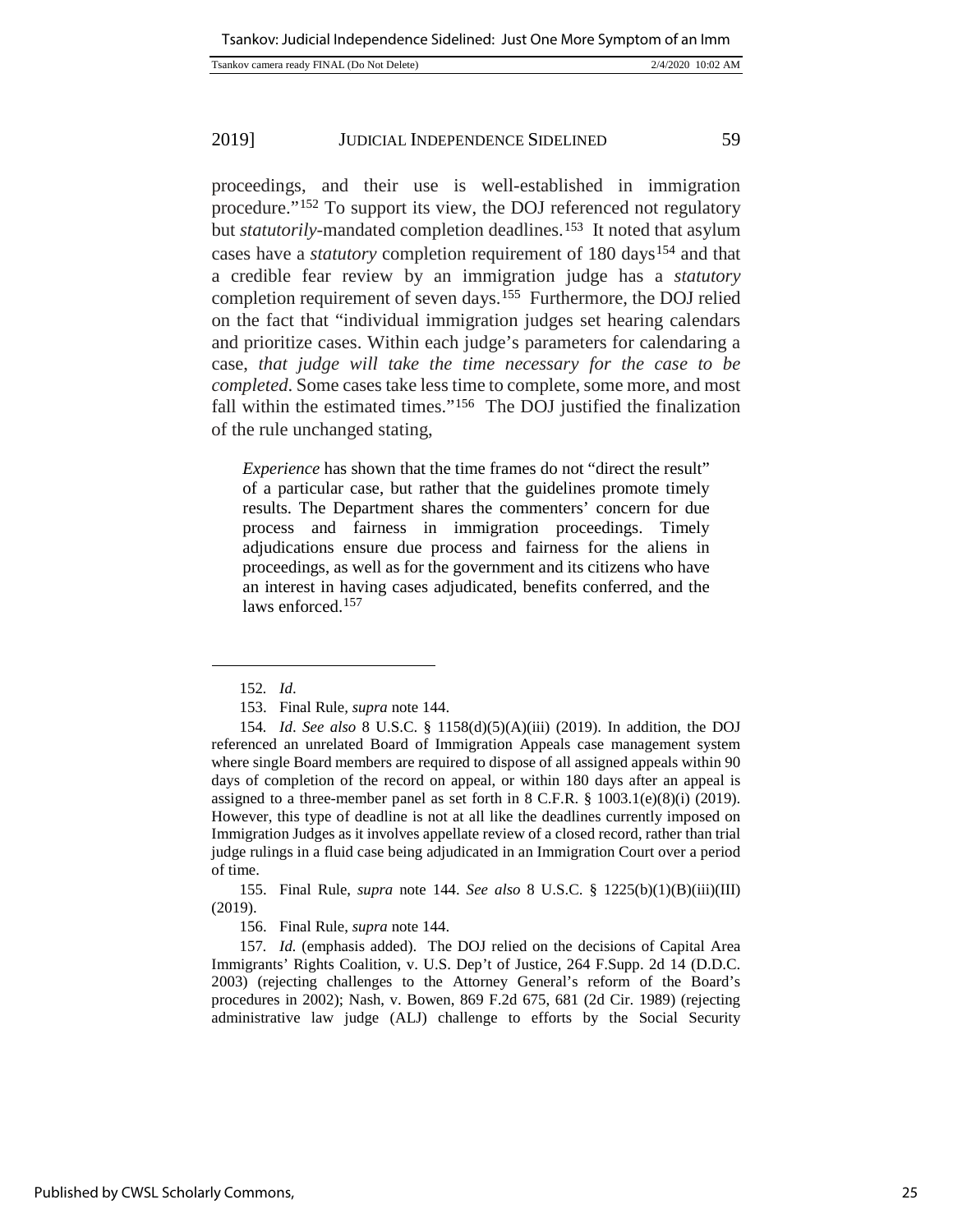This reasoning is flawed because *experience* is now showing that the DOJ *can and will* create performance measures that impede judicial independence which curtail an Immigration Judge's ability to "set hearing calendars and prioritize cases." Under the new performance measures, NAIJ argues that EOIR disregards the DOJ's assumption that "[w]ithin each judge's parameters for calendaring a case, *that judge will take the time necessary for the case to be completed*." Doing so can exact a heavy penalty, up to and including termination of the Immigration Judge, at the expense of due process for litigants.

The politicization of our country's judicial functions undermines the fundamental democratic principles that Immigration Judges have sworn to uphold.[158](#page-26-0) For Immigration Courts to continue to be impartial, Immigration Judges must be free to decide cases based upon the laws and facts of the case impervious to either external pressures or internal preferences.[159](#page-26-1) Impartiality is impossible to achieve unless Immigration Judges are independent and free from external threats and intimidation, as well as from fear of sanctions on their employment status. Immigration Judges decide matters of "life and death" for people facing deportation at the U.S border.[160](#page-26-2) One faulty decision and an Immigration Judge can inadvertently return a Respondent to the hands of their persecutor.<sup>161</sup> Because of such, these quotas and deadlines are of particularly grave concern especially in hearings involving vulnerable populations.

Administration (SSA) to improve the quality, timeliness, and efficiency of the ALJ decision making process; "those concerns are more appropriately addressed by Congress or by courts through the usual channels of judicial review in Social Security cases. The bottom line in this case is that it was entirely within the Secretary's discretion to adopt reasonable administrative measures in order to improve the decision making process.").

<span id="page-26-0"></span><sup>158.</sup> In removal proceedings, a respondent has the right to a reasonable opportunity to examine and object to the evidence against him, to present evidence on his own behalf, and to cross-examine witnesses presented by the Government. See 8 C.F.R.  $\S$  1240.10(a)(4) (2015). The Fifth Amendment requires that removal proceedings "conform to the traditional standards of fairness encompassed in due process; and accordingly, statements made by an alien used to support [removal] must be voluntarily made." Cuevas-Ortega v. Immigration Naturalization Service, 588 F.2d 1274, 1277 (9th Cir. 1979).

<sup>159</sup>*. NAIJ Senate Testimony 2017*, *supra* note 132.

<span id="page-26-3"></span><span id="page-26-2"></span><span id="page-26-1"></span><sup>160</sup>*. Id*.

<sup>161</sup>*. Id*.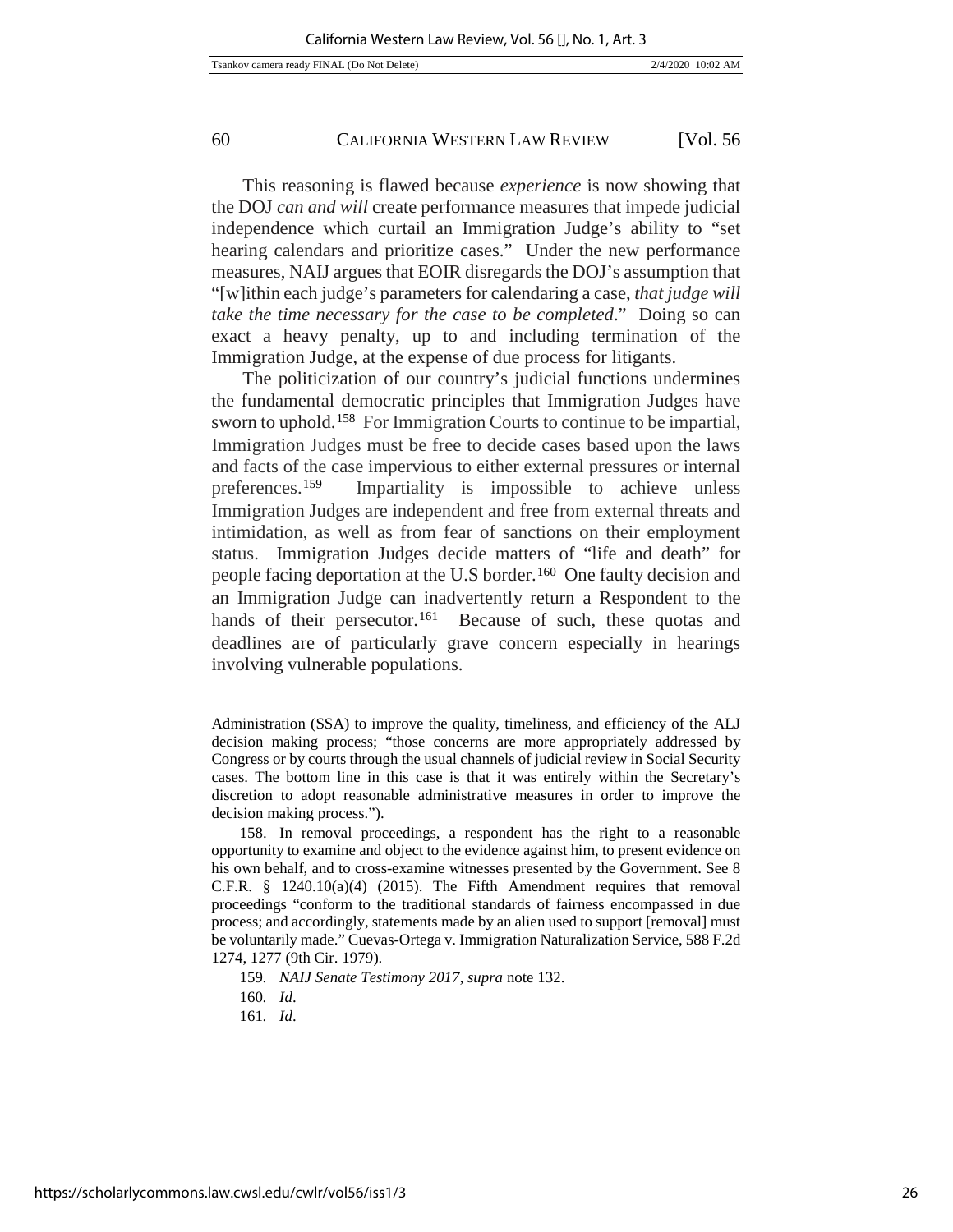## V. USE OF ERRATIC PARTISAN DOCKETING SHUFFLING MECHANISMS

Over the past three years, Immigration Judges have been whipsawed through a range of policy initiatives as key law enforcement tools in the Administration's ever-evolving, "crisis"-mode immigration policy.[162](#page-27-0) Immigration Judges have dutifully accommodated a range of policy implementations, including special temporary assignments,<sup>[163](#page-27-1)</sup> presiding over immigration cases involving vulnerable immigrant children who have been separated from their parents,<sup>[164](#page-27-2)</sup> and tolerating unfounded public disparagement from the President of the United States questioning the value of their role in the entire process.<sup>165</sup> Not surprisingly, "The judges' morale is the lowest it's been in years ... [t]o argue or pretend like they're not an integral part of the system and that they're not an integral part of the solution only exacerbates that problem."[166](#page-27-4) More importantly, these aberrations from normal operations are a worrisome distraction from attending to their primary responsibilities—addressing the backlog and resolving cases assigned to their home court dockets.[167](#page-27-5)

In 2017, the Administration began a series of rotating detail assignments for Immigration Judges handling immigration cases at border courts along the U.S.-Mexico Border in order to stymie migrant

166*. Id*.

l

<span id="page-27-0"></span><sup>162.</sup> Lorna Aldrich, *Legal Panel Says Changes to Immigration Courts Create Barriers to Justice and Due Process*, NAT'L. PRESS CLUB (Sept. 28, 2019), https://www.press.org/news/legal-panel-says-changes-immigration-courts-createbarriers-justice-and-due-pro.

<span id="page-27-1"></span><sup>163.</sup> Press Release, Dep't. of Justice, Attorney General Jeff Sessions Announces the Department of Justice's Renewed Commitment to Criminal Immigration Enforcement (Apr. 11, 2017) (*available at* https://www.justice.gov/opa/pr/attorney-general-jeff-sessions-announcesdepartment-justice-s-renewed-commitment-criminal).

<span id="page-27-2"></span><sup>164.</sup> Press Release, Dep't. of Justice, Justice Department Announces Additional Prosecutors and Immigration Judges for Southwest Border Crisis (May 2, 2018) (available at [https://www.justice.gov/opa/pr/justice-department-announces](https://www.justice.gov/opa/pr/justice-department-announces-additional-prosecutors-and-immigration-judges-southwest-border)[additional-prosecutors-and-immigration-judges-southwest-border\)](https://www.justice.gov/opa/pr/justice-department-announces-additional-prosecutors-and-immigration-judges-southwest-border) [hereinafter Southwest Border Crisis].

<span id="page-27-5"></span><span id="page-27-4"></span><span id="page-27-3"></span><sup>165.</sup> Eric Katz, *Immigration Judges Are 'Shocked and Disappointed' by Trump's Disparagements*, GOV'T EXEC. *(*June 25, 2018), https://www.govexec.com/management/2018/06/immigration-judges-are-shockedand-disappointed-trumps-disparagements/149273/.

<sup>167</sup>*. NAIJ Internal Union Meeting Notes*, *supra* note 83.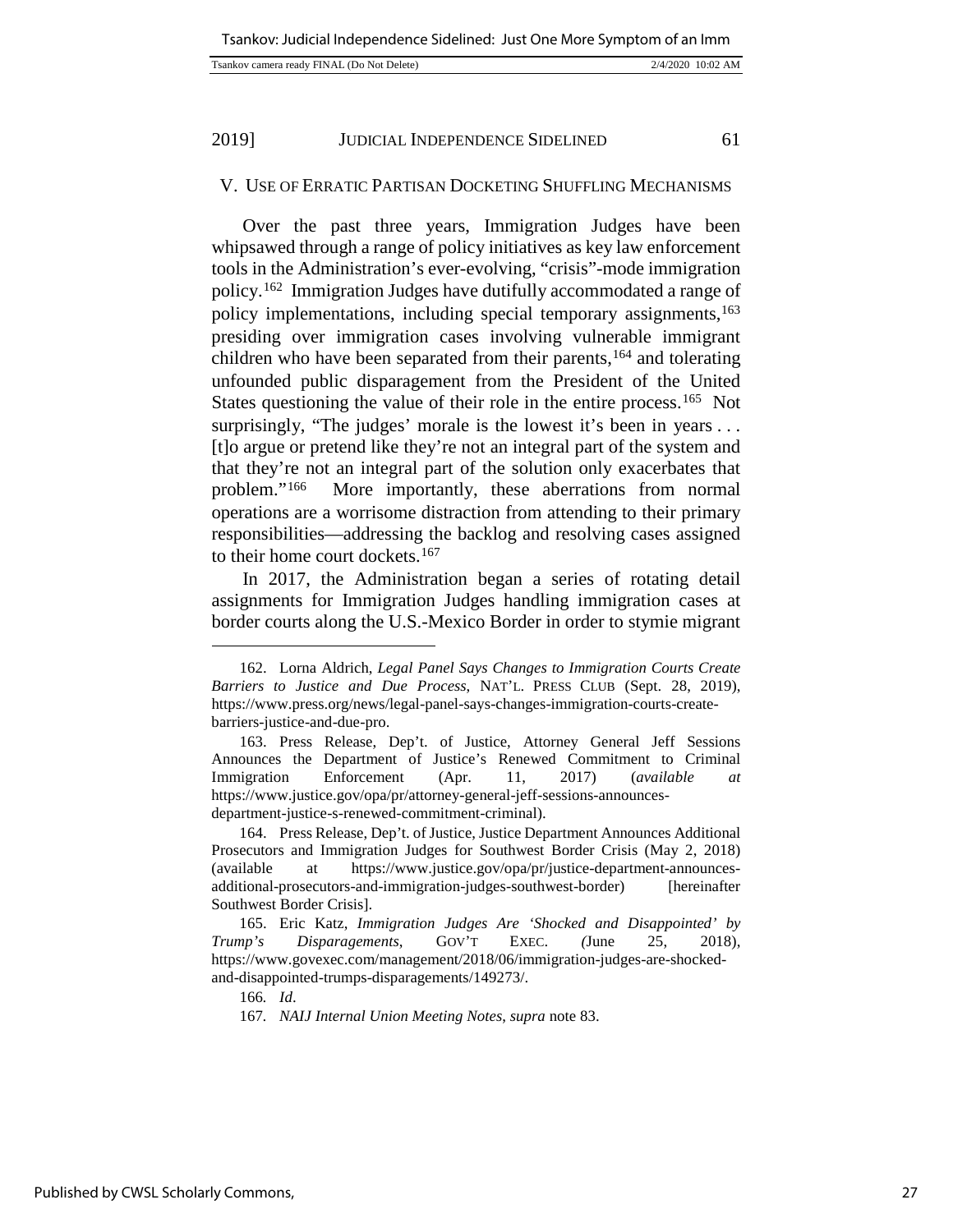entrants at the border.<sup>[168](#page-28-0)</sup> At the taxpayers' expense, large groups of Immigration Judges were ordered to cancel their home court dockets and relocate to centers along the border, where they were ordered to adjudicate only those cases involving migrants detained while crossing.[169](#page-28-1) That program was scaled back significantly soon after Immigration Judges began to report that, upon arrival, their caseloads were nearly half empty.<sup>170</sup> "The problem was so widespread that, according to internal Justice Department memos which were reported widely, nearly half the thirteen courts charged with implementing these directives could not keep their visiting judges busy in the first two months of the new program."<sup>[171](#page-28-3)</sup> By May 2018, the program had been retooled to involve supervisory Immigration Judges presiding over border court dockets, in some instances by video teleconference.<sup>[172](#page-28-4)</sup>

Surprisingly, the temporary reassignments have been criticized as having the opposite of the intended effect.<sup>[173](#page-28-5)</sup> Rather than leading to more rapid and streamlined deportations, and reduction of the backlog, the "surge" of Immigration Judges to the border exacerbated the backlog. When the policy went into effect, Immigration Judges sent on temporary assignments had to cancel cases on their overloaded home court dockets. From March 2017 to May 2017, the policy delayed more than 20,000 home court hearings, thus exacerbating already overloaded home dockets.

Next, the Administration announced a new policy and, "escalated effort," to address a crisis at the southwest border of the United States. Dubbed a "zero-tolerance" policy, then-Attorney General Sessions announced that the DOJ would criminally prosecute all illegal entrant

-

172. Southwest Border Crisis, *supra* note 164.

173*. Id*.

<sup>168</sup>*. Id*.

<span id="page-28-1"></span><span id="page-28-0"></span><sup>169.</sup> Meredith Hoffman, *Trump Sent Judges to the Border. Many Had Nothing to Do*, POLITICO (Sept. 27, 2017), https://www.politico.com/magazine/ story/2017/09/27/trump-deportations-immigration-backlog-215649.

<sup>170</sup>*. Id*.

<span id="page-28-5"></span><span id="page-28-4"></span><span id="page-28-3"></span><span id="page-28-2"></span><sup>171</sup>*. Id*. ("Within the first three months of the program, judges postponed about 22,000 cases around the country, including 2,774 in New York City alone, according to the DOJ memos. The delays added to an already clogged system: New York City's immigration court backlog stood at 81,842 as of July, according to the immigration data tracker TRAC Immigration.").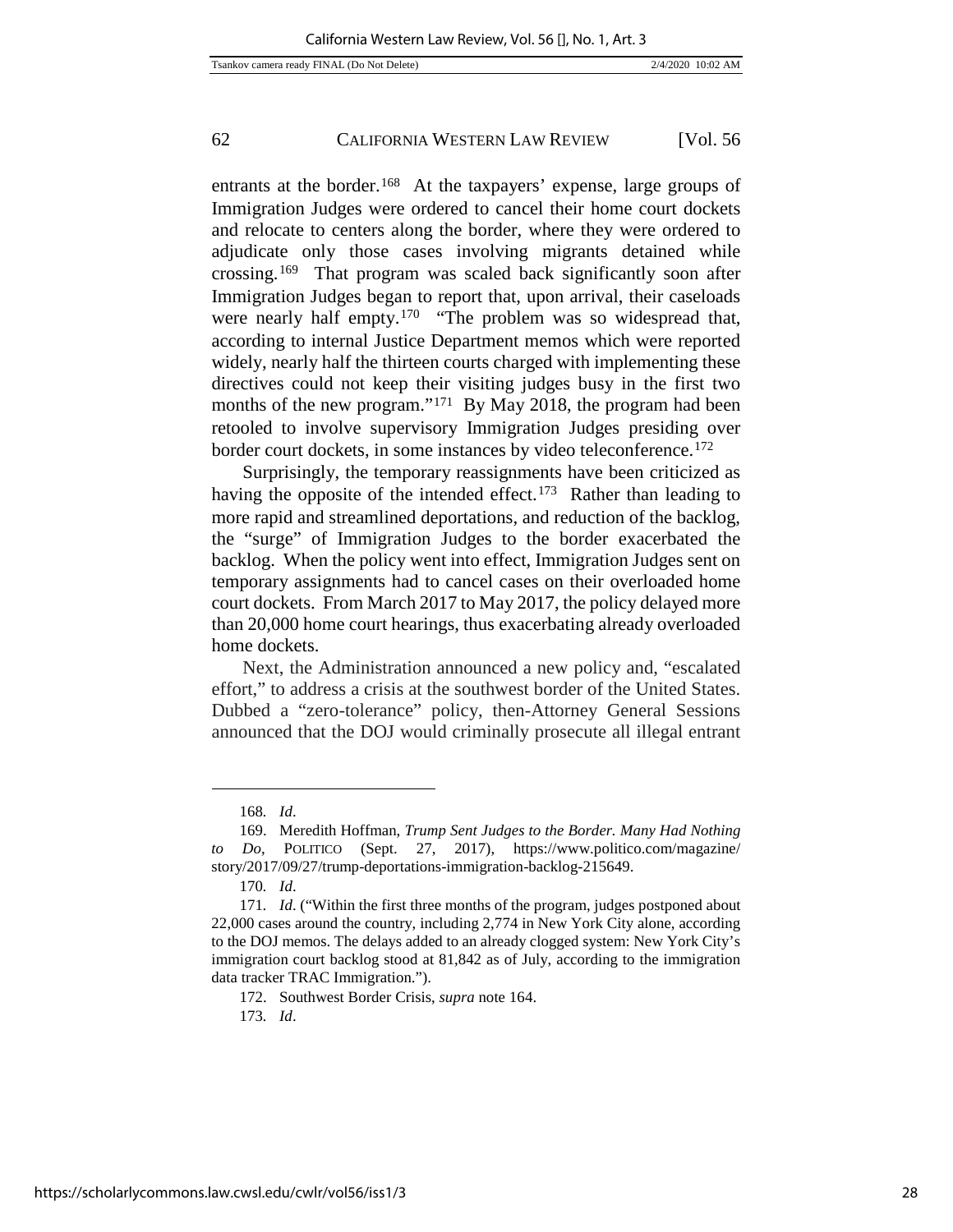|--|

referrals from the Department of Homeland Security.[174](#page-29-0) This presented a crisis because when an adult is referred for prosecution, a child traveling with the adult is turned over to the U.S. Health and Human Services Department, which is responsible for placing the child with a sponsor as the child's immigration case is resolved.<sup>175</sup> The policy proved to be controversial as more than 2,000 children were separated from their parents at the border between April and May, while their parents faced criminal prosecution.<sup>176</sup> Following legal action and relentless public pressure, the Administration reversed course, and the policy was discontinued in June.[177](#page-29-3)

In 2018, the Administration issued a new precedent decision which severely limited the grounds for granting asylum and reversed previously established law. *Matter of A-B-*[178](#page-29-4) overruled a prior decision, *Matter of A-R-C-G-,*[179](#page-29-5) which held domestic violence survivors could receive asylum protection in some circumstances. Additionally, *Matter of A-B-* attacked asylum claims involving harm caused by non-state actors. This shift furthers the Administration's [policy](https://www.washingtonpost.com/news/post-politics/wp/2018/06/05/sessions-defends-separating-immigrant-parents-and-children-weve-got-to-get-this-message-out/?utm_term=.5a312d1e321e) of separating children from parents who cross the southern border seeking asylum.[180](#page-29-6) Regardless, it vastly complicates resolution of possibly hundreds of thousands of pending cases.[181](#page-29-7) Astoundingly,

<span id="page-29-0"></span><sup>174.</sup> Press Release, Dep't. of Justice, Attorney General Announces Zero-Tolerance Policy for Criminal Illegal Entry (Apr. 6, 2018) (*available at* [https://www.justice.gov/opa/pr/attorney-general-announces-zero-tolerance-policy](https://www.justice.gov/opa/pr/attorney-general-announces-zero-tolerance-policy-criminal-illegal-entry)[criminal-illegal-entry.\)](https://www.justice.gov/opa/pr/attorney-general-announces-zero-tolerance-policy-criminal-illegal-entry).

<span id="page-29-2"></span><span id="page-29-1"></span><sup>175.</sup> Salvador Rizzo, *The Facts about Trump's Policy of Separating Families at the Border*, WASH. POST (June 19, 2018), [https://www.washingtonpost.com/news/fact-checker/wp/2018/06/19/the-facts-about](https://www.washingtonpost.com/news/fact-checker/wp/2018/06/19/the-facts-about-trumps-policy-of-separating-families-at-the-border/?utm_term=.b022b181a1fa)[trumps-policy-of-separating-families-at-the-border/?utm\\_term=.b022b181a1fa.](https://www.washingtonpost.com/news/fact-checker/wp/2018/06/19/the-facts-about-trumps-policy-of-separating-families-at-the-border/?utm_term=.b022b181a1fa)

<sup>176</sup>*. Id*.

<sup>177</sup>*. Id*.

<sup>178</sup>*. Matter of A-B-*, 27 I&N Dec. 316 (A.G. 2018).

<sup>179</sup>*. Matter of A-R-C-G-*, 26 I&N Dec. 338 (BIA 2014).

<span id="page-29-6"></span><span id="page-29-5"></span><span id="page-29-4"></span><span id="page-29-3"></span><sup>180.</sup> Eli Rosenberg, *Sessions Defends Separating Parents and Children,* WASH. POST (June 5, 2018), [https://www.washingtonpost.com/news/post](https://www.washingtonpost.com/news/post-politics/wp/2018/06/05/sessions-defends-separating-immigrant-parents-and-children-weve-got-to-get-this-message-out/?utm_term=.6bb1bc819980)[politics/wp/2018/06/05/sessions-defends-separating-immigrant-parents-and](https://www.washingtonpost.com/news/post-politics/wp/2018/06/05/sessions-defends-separating-immigrant-parents-and-children-weve-got-to-get-this-message-out/?utm_term=.6bb1bc819980)[children-weve-got-to-get-this-message-out/?utm\\_term=.6bb1bc819980](https://www.washingtonpost.com/news/post-politics/wp/2018/06/05/sessions-defends-separating-immigrant-parents-and-children-weve-got-to-get-this-message-out/?utm_term=.6bb1bc819980)*.*

<span id="page-29-7"></span><sup>181</sup>*. Asylum Practice Advisory: Applying for Asylum After Matter of A-B – Matter of A-B- Changes the Complexion of Claims Involving Non-state Actors, but Asylum Fundamentals Remain Strong and Intact*, NAT'L IMMIGRANT JUSTICE CTR. (June 2018), [https://www.immigrantjustice.org/sites/default/files/content-](https://www.immigrantjustice.org/sites/default/files/content-type/resource/documents/2018-06/Matter%20of%20A-B-%20Practice%20Advisory%20-%20Final%20-%206.21.18.pdf)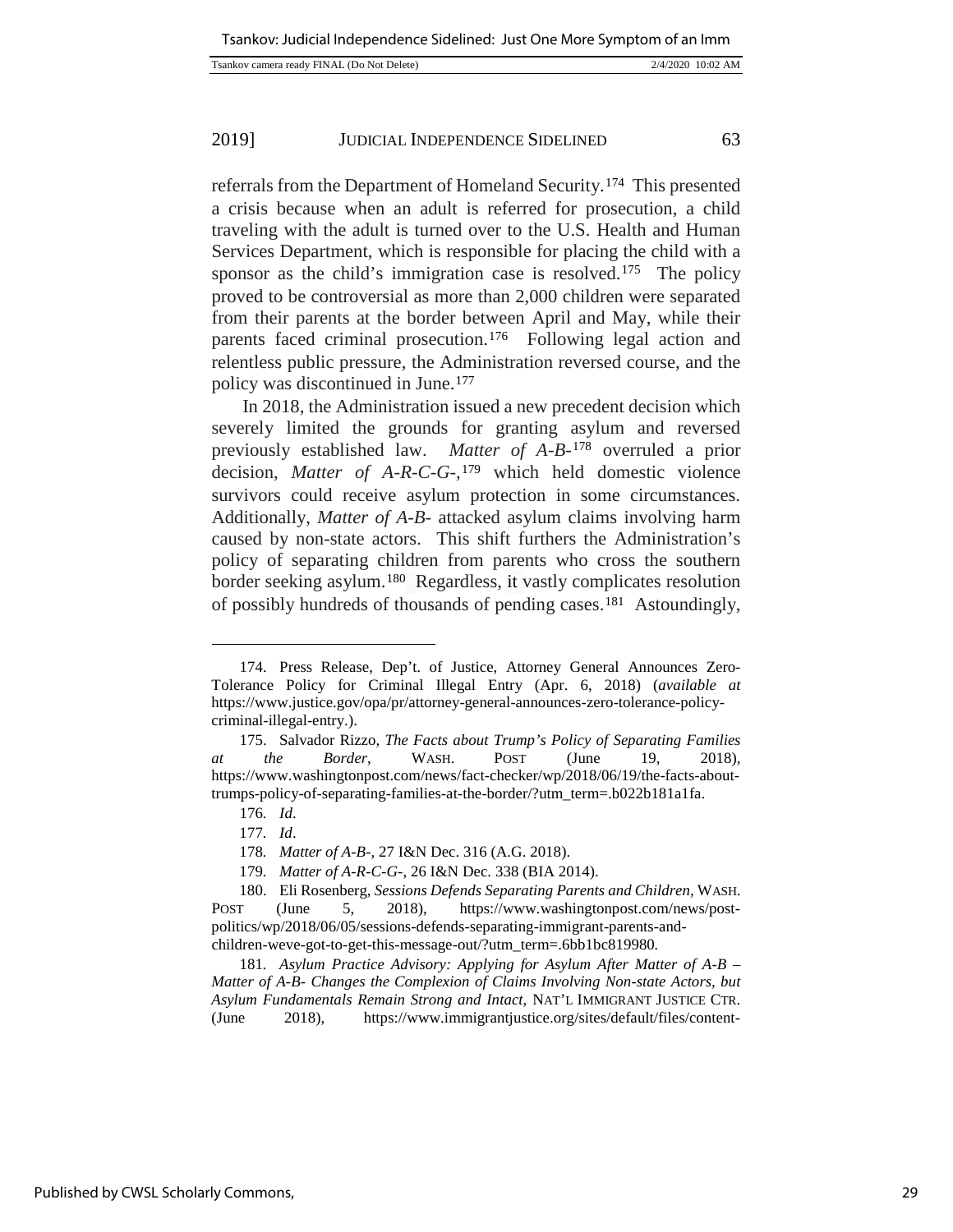the Administration seems to be increasing the complexity surrounding case adjudication while simultaneously imposing a one-size-fits-all [case-completion](http://cdn.cnn.com/cnn/2018/images/04/02/immigration-judges-memo.pdf) mandate on all Immigration Judges.[182](#page-30-0)

Given the breadth of the challenges facing the Immigration Judge corps, including constantly shifting policy directives with unusually high turnover related to the investiture of each new Attorney General, Immigration Judge retirement has skyrocketed.[183](#page-30-1) New Immigration Judges operate in constant fear that they will be subject to discipline, despite their diligence in attending to the massive backlog of pending cases assigned to them.[184](#page-30-2)

In the midst of all these challenges, the Administration took its most worrisome action yet in the case of *Matter of Castro-Tum*.[185](#page-30-3) In this decision, the Attorney General, in a case certified to himself, ruled that Immigration Judges and Board of Immigration Appeals Board Members lack general authority to administratively close cases, and restricted administrative closure to circumstances where explicitly provided by regulation or settlement agreement.[186](#page-30-4) Administrative closure is a useful docket-management mechanism that has been used for more than three decades. It temporarily suspends removal proceedings in appropriate cases while collateral relief, such as a family-based visa petition, is being pursued, or while a respondent is serving time in criminal custody.

After the *Castro-Tum* case was remanded to the presiding Immigration Judge at the Philadelphia Immigration Court, Castro-Tum, the Respondent, failed to appear for his hearing, and the Immigration

186*. Id*.

[type/resource/documents/2018-06/Matter%20of%20A-B-](https://www.immigrantjustice.org/sites/default/files/content-type/resource/documents/2018-06/Matter%20of%20A-B-%20Practice%20Advisory%20-%20Final%20-%206.21.18.pdf)

[<sup>%20</sup>Practice%20Advisory%20-%20Final%20-%206.21.18.pdf.](https://www.immigrantjustice.org/sites/default/files/content-type/resource/documents/2018-06/Matter%20of%20A-B-%20Practice%20Advisory%20-%20Final%20-%206.21.18.pdf) 

<span id="page-30-0"></span><sup>182.</sup> Daniella Silva, *Trump Administration Begins Returning Asylum Seekers to Mexico*, NBC NEWS (Jan. 29, 2019), [https://www.nbcnews.com/news/latino/trump](https://www.nbcnews.com/news/latino/trump-administration-begins-returning-asylum-seekers-mexico-n964256)[administration-begins-returning-asylum-seekers-mexico-n964256.](https://www.nbcnews.com/news/latino/trump-administration-begins-returning-asylum-seekers-mexico-n964256) 

<span id="page-30-1"></span><sup>183.</sup> Hamed Aleaziz, *Being an Immigration Judge Was Their Dream. Under Trump, It Became Untenable*, BUZZFEED NEWS (Feb. 13, 2019), https://www.buzzfeednews.com/article/hamedaleaziz/immigration-policy-judgeresign-trump.

<sup>184</sup>*. NAIJ Internal Union Meeting Notes*, *supra* note 83.

<span id="page-30-4"></span><span id="page-30-3"></span><span id="page-30-2"></span><sup>185.</sup> 27 I&N Dec. 271 (A.G. 2018); *see also Grievance Pursuant to Article 8 of the Collective Bargaining Agreement Between EOIR and NAIJ*, NAIJ (Aug. 8, 2018), [https://assets.documentcloud.org/documents/4639659/NAIJ-Grievance-Morley-](https://assets.documentcloud.org/documents/4639659/NAIJ-Grievance-Morley-2018-Unsigned.pdf)[2018-Unsigned.pdf](https://assets.documentcloud.org/documents/4639659/NAIJ-Grievance-Morley-2018-Unsigned.pdf) [hereinafter *NAIJ Grievance*].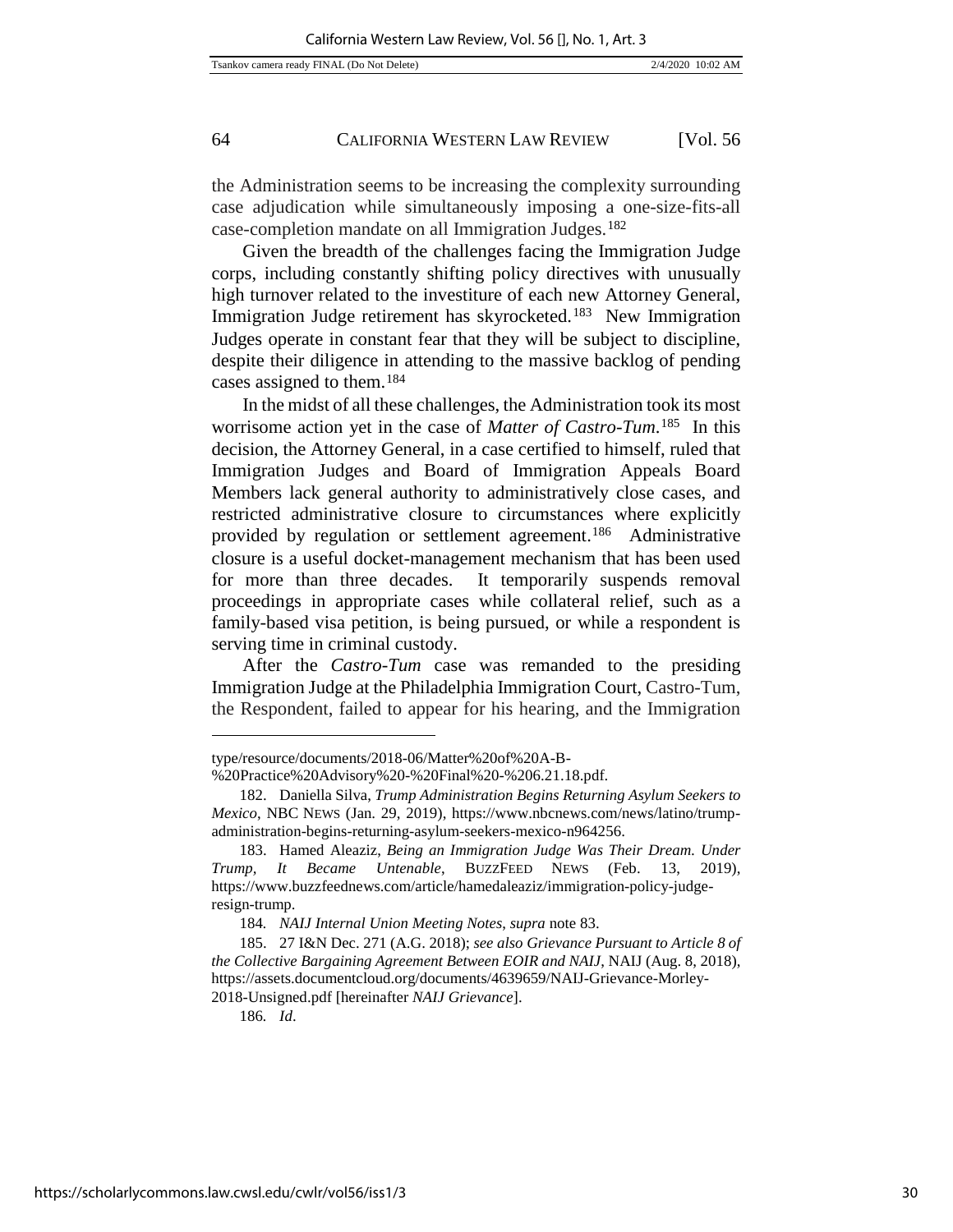| Tsankov camera ready FINAL (Do Not Delete) | 2/4/2020 10:02 AM |
|--------------------------------------------|-------------------|

Judge continued the case briefly on due process grounds. As a consequence, the case was removed from the Immigration Judge's docket, and reassigned to an Assistant Chief Immigration Judge for adjudication, following which Castro-Tum was ordered removed.<sup>[187](#page-31-0)</sup>

The NAIJ brought a grievance against the Administration arguing infringement upon the Immigration Judge's independence to provide due process and noting that an additional eighty-six cases had been reassigned for similar reasons.[188](#page-31-1) The NAIJ argued that the reassignment of the *Castro-Tum* case violated the trial Immigration Judge's decisional independence described under 8 CFR 1003.9(c), his discretion to grant a continuance "for good cause" or to grant a reasonable adjournment, and his ability to take any action deemed appropriate under law.[189](#page-31-2) Here, the exercise of the Immigration Judge's judicial independence led the Agency to reassign *Castro-Tum* and other cases.[190](#page-31-3) The Agency denied the grievance.

The NAIJ vehemently disagrees with the Agency's decision to exercise its power to reassign cases as in the *Castro-Tum* case.<sup>191</sup> Here, the actions taken by the Agency infringed on an Immigration Judge's decisional independence, and while the Agency has the authority to "assign" work, it must do so without interfering with judicial independence.[192](#page-31-5) This new trend must be stopped immediately before it taints both due process and the Immigration Court's impartiality. The Agency violated that precept by taking the reassignment actions in this case and other related matters on the affected Immigration Judge's docket.[193](#page-31-6)

## VI. TOWARDS AN ARTICLE I COURT—PROSPECTS FOR THE FUTURE

We began this discussion with an acknowledgment that any lasting solution to address the massive Immigration Court backlog must include dramatic legislative and executive action, leading to

<sup>187</sup>*. Id*.

<sup>188</sup>*. Id*.

<span id="page-31-6"></span><span id="page-31-5"></span><span id="page-31-4"></span><span id="page-31-3"></span><span id="page-31-2"></span><span id="page-31-1"></span><span id="page-31-0"></span><sup>189.</sup> 8 C.F.R. § 1003.10 (2019); 8 C.F.R. § 1003.29 (2019); 8 C.F.R. § 1240.6 (2019); 8 C.F.R. § 1240.1 (2019).

<sup>190</sup>*. NAIJ Grievance*, *supra* note 185.

<sup>191</sup>*. NAIJ Internal Union Meeting Notes*, *supra* note 83.

<sup>192</sup>*. Id*.

<sup>193</sup>*. Id*.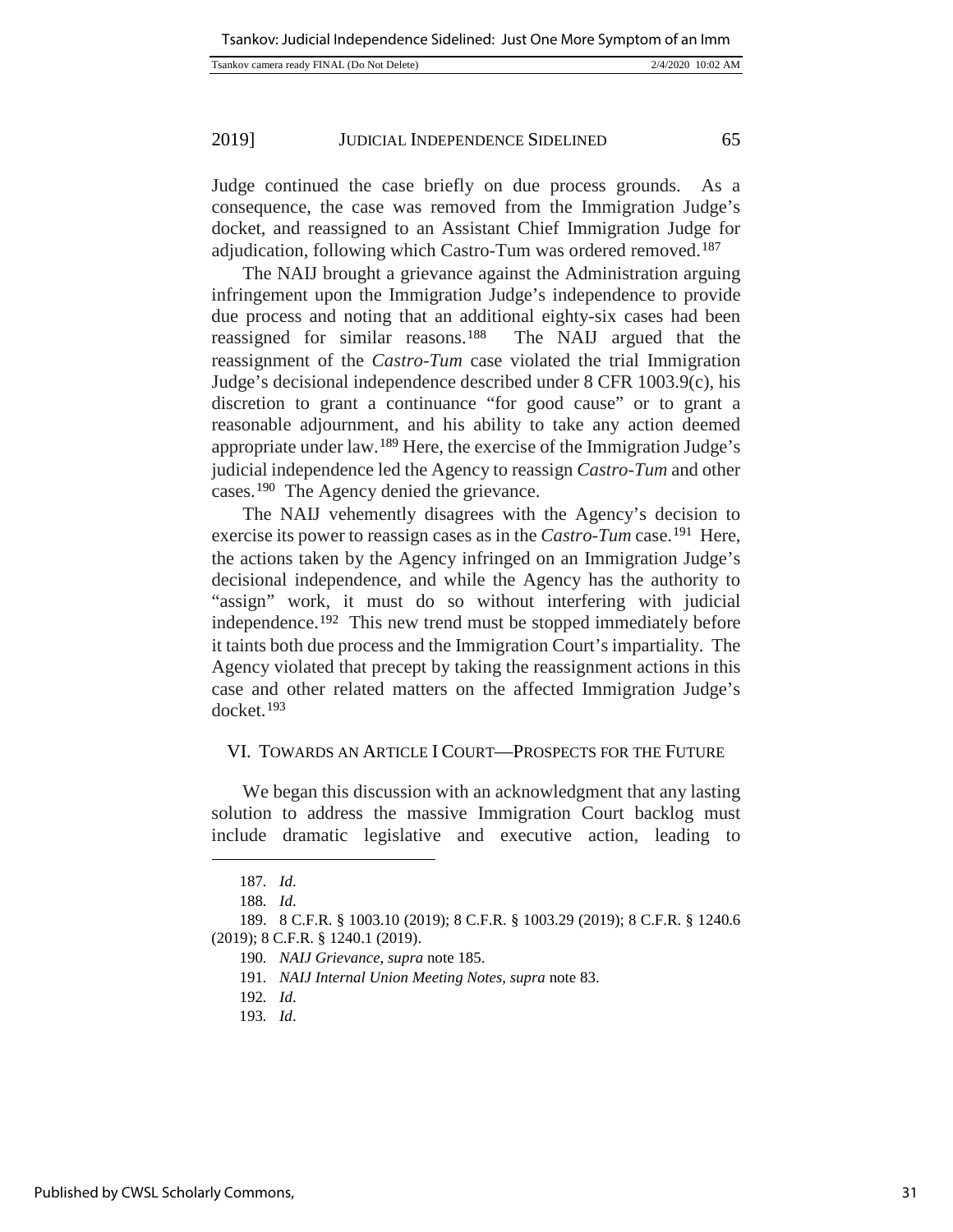comprehensive immigration reform. In the absence of such reform, we must identify and take steps to address the root causes of the backlog. Underfunding the Immigration Court and then, once hobbled, subjecting it to a series of untested and demonstratively ineffective policies does not lead to a real solution. The Immigration Court is but one element of an interconnected process. Solutions that disregard that fact by experimenting with powerful policy levers undermine the importance of the Immigration Court and harm our democratic ideals.

While we wait for comprehensive solutions, those that toil in this realm must persevere within the given system while maintaining the highest judicial standards. Of late, this has proven challenging. Immigration Judges are not Article III members of the judicial branch, and they do not enjoy the full independence that federal court judges have. Additionally, they have increasingly limited job security. The DOJ has the authority to set the conditions of employment for Immigration Judges, including if, and whether, such employment continues. While a DOJ regulation mandates that Immigration Judges "exercise independent judgment and discretion" when making decisions, as demonstrated in *Castro-Tum*, the Agency can infringe on decisional independence unimpeded.

When the DOJ takes action that conflates an Immigration Judge's exercise of its adjudicatory responsibilities with enforcement, such as with unrealistic case completion quotas and deadlines, confidence in the system further erodes. Immigration Judges must maintain their independence when hearing cases being prosecuted by a wholly different entity—the DHS. Immigration Judges do not serve as prosecutors and are not tasked with enforcement, but rather, their role is to carefully evaluate another agency's claims that an individual should be removed from the United States. Instead of providing adequate resources or implementing productive management tactics, the DOJ has implemented case completion quotas and deadlines disregarding the importance of independence, and fomenting conflict of interest concerns regarding adjudicatory decision-making.

For years, the NAIJ has been calling on Congress to remove the Immigration Courts from the Executive Branch and to create a separate Article I Immigration Court. This model would offer independence for Immigration Judges and build greater confidence in Immigration Courts. The need for an independent Article I Immigration Court has become increasingly more urgent given the experiences described here.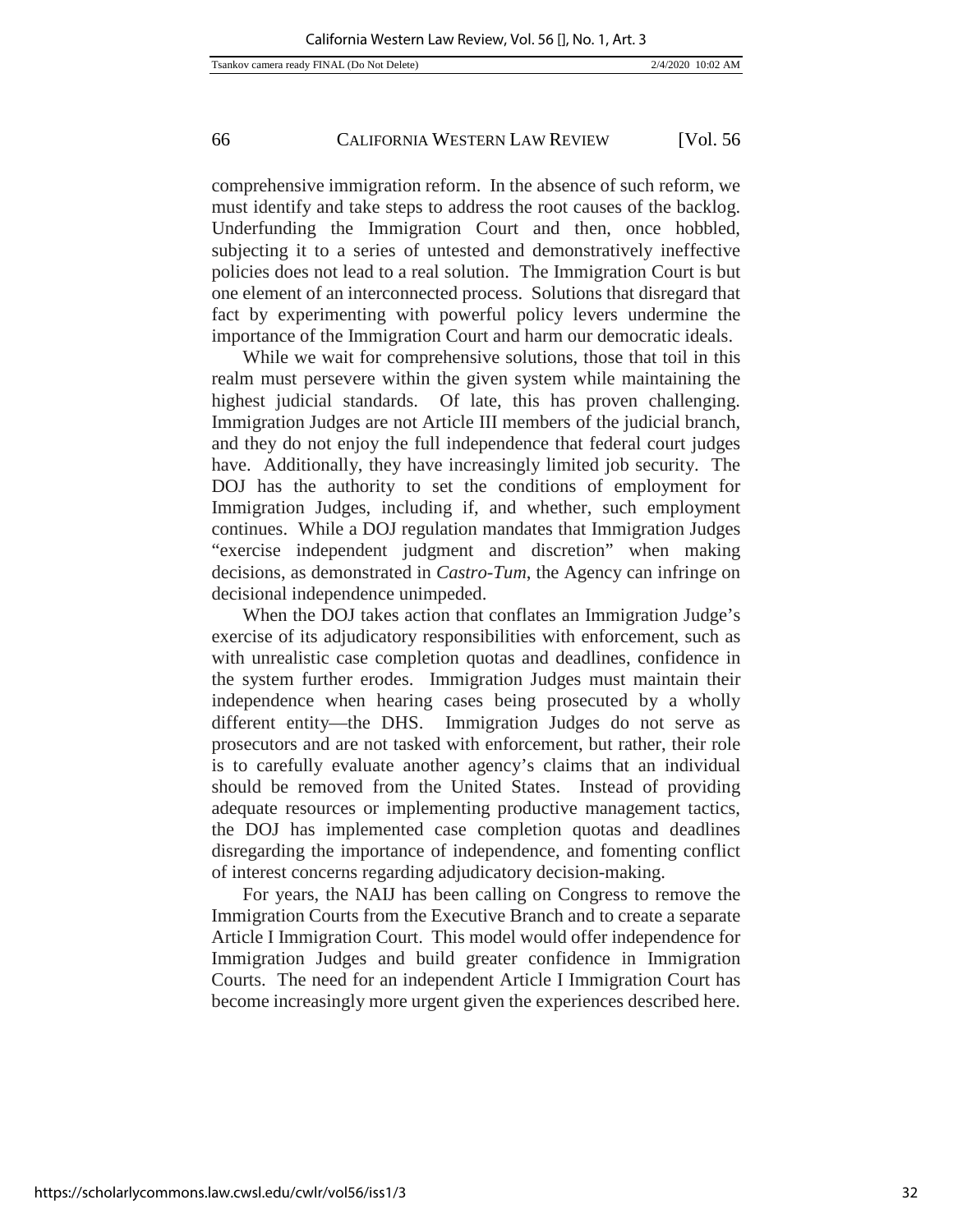| Tsankov camera ready FINAL (Do Not Delete) | 2/4/2020 10:02 AM |
|--------------------------------------------|-------------------|

As this article has discussed, the Administration is engaging in alarming, unprecedented, and widely perceived intrusions into Immigration Judge decisional independence.<sup>194</sup> Moreover, the Administration's varied policies vis-à-vis Immigration Court proceedings in furtherance of expedited adjudications have proven ineffective, as the case backlog has ballooned by more than 50% since the beginning of 2017.[195](#page-33-1) The answer is not to scapegoat the Immigration Judges and demean the value that they bring to the adjudicatory process. Nor is it productive to over-emphasize removal at the expense of due process as doing so impedes the ability of Immigration Judges to maintain the high standards that litigants deserve. The creation of an Article I Immigration Court would improve workforce professionalism and credibility. Third party stakeholders including the American Bar Association,[196](#page-33-2) the Federal Bar Association,<sup>[197](#page-33-3)</sup> and the American Immigration Lawyers Association, have all called on Congress to create an Article I independent Immigration Court to address these concerns.

In 2018, Rebecca Gambler presented prepared testimony before the U.S. Senate entitled *Immigration Court: Observations on Restructuring Options and Actions Needed to Address Long-Standing* 

j

<span id="page-33-0"></span><sup>194.</sup> NAIJ Senate Testimony, *supra* note 3; *see also* NEW YORK CITY BAR, *supra* note 3.

<span id="page-33-1"></span><sup>195</sup>*. Immigration Court Backlog Surpasses One Million Cases*, *supra* note 2. (The Syracuse TRAC reports that "The Immigration Court backlog has jumped by 225,846 cases since the end of January 2017 when President Trump took office. This represents an overall growth rate of 49 percent since the beginning of FY 2017. Results compiled from the case-by-case records obtained by TRAC under the Freedom of Information Act (FOIA) from the court reveal that pending cases in the court's active backlog have now reached 768,257—a new historic high.").

<span id="page-33-2"></span><sup>196.</sup> AM. BAR ASS'N, REFORMING THE IMMIGRATION SYSTEM, ES–46 (2010), https://www.americanbar.org/content/dam/aba/publications/

commission\_on\_immigration/coi\_executive\_summary.pdf; *see also* AM.BAR. ASS'N, 2019 UPDATE REPORT: REFORMING THE IMMIGRATION SYSTEM 2–29 (2019), https://www.americanbar.org/content/dam/aba/publications/

commission on immigration/2019 reforming the immigration system volume 2. pdf.

<span id="page-33-3"></span><sup>197</sup>*. Congress Should Establish an Article I Immigration Court,* FED. BAR ASS'N. (2018), [http://www.fedbar.org/Advocacy/Article-1-Immigration-Court.aspx.](http://www.fedbar.org/Advocacy/Article-1-Immigration-Court.aspx)